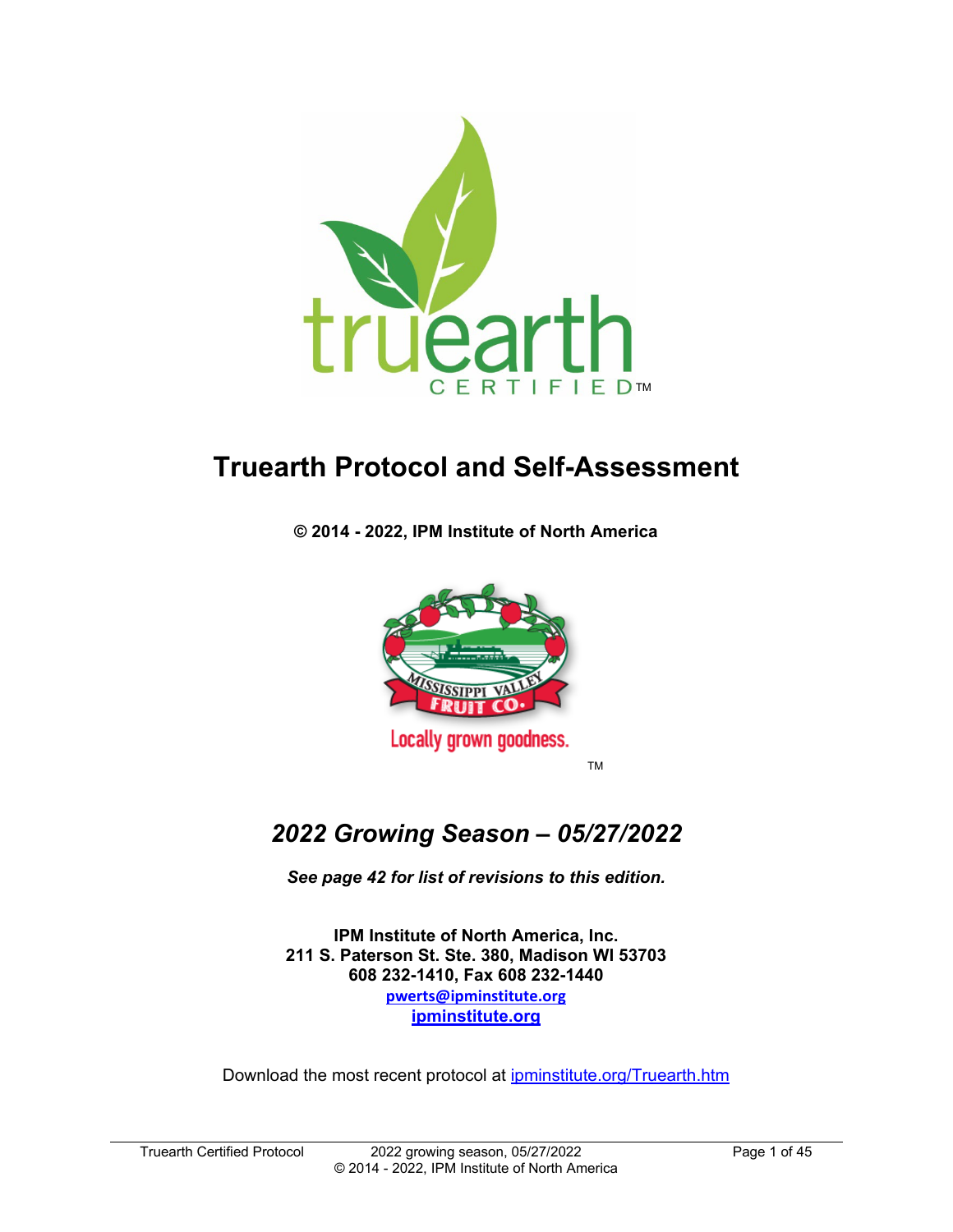# **Table of Contents**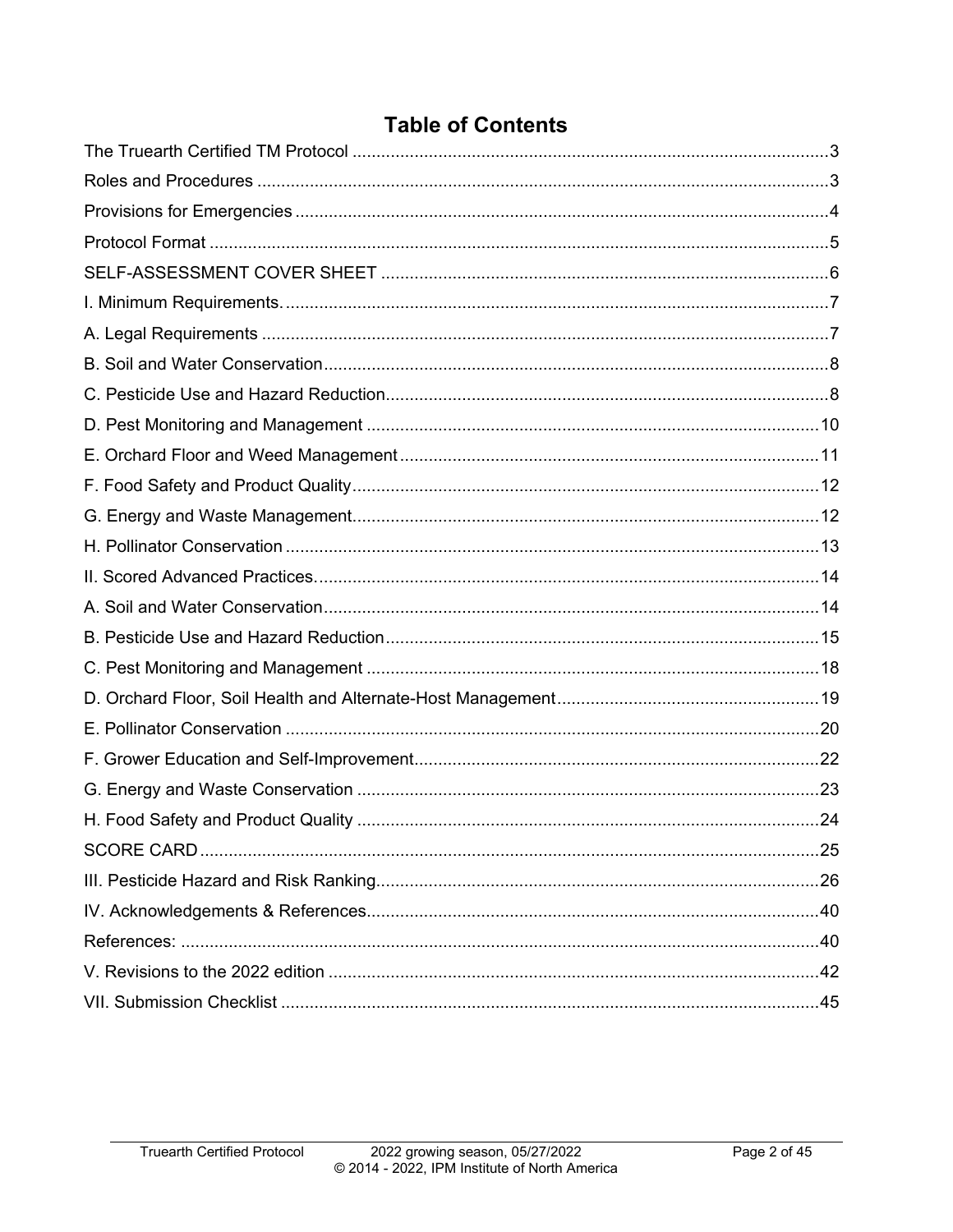### <span id="page-2-0"></span>**The Truearth Certified TM Protocol**

This protocol was developed to recognize the accomplishments of apple producers in the Upper Mississippi River Valley of Minnesota and Wisconsin. Since 2010, with support from the United States Environmental Protection Agency and Department of Agriculture, we have worked to identify opportunities to achieve a measurable reduction in the use of highly toxic pesticides. By organizing these practices into the *Truearth Certified Protocol*, we hope to contribute to the supply of quality local foods and improve our soil and water resources, wildlife biodiversity, farmworker safety, farm stability and farmland preservation.

Our protocol is based on a reduced-risk program developed by researchers, consultants and growers, and generally follows guidelines for integrated production by the International Organization for Biological and Integrated Control of Noxious Animals and Plants (IOBC). This effort first began with the Red Tomato Eco Apple Protocol, [redtomato.org/eco,](http://www.redtomato.org/eco/) and with their permission, we have used their protocol as a platform to identify best practices to address pest management and production challenges in our region.

Our goal is to improve continuously as we learn more about reduced-risk alternatives and what it takes to implement them *and* grow high quality apples.

### <span id="page-2-1"></span>**Roles and Procedures**

**Wescott Agri Products** is the lead organization responsible for market approach and overseeing use of Mississippi Valley Fruit Company trademarks. Annually, Wescott Agri Products and its partners will review and evaluate the Protocol and Self-Assessment and make adjustments where needed to continue to achieve our goals.

**The IPM Institute of North America**, an independent non-profit organization, is responsible for final decisions on standards and approval of certification status and use of the Truearth trademark. The IPM Institute contracts directly with growers to provide an on-site inspection which will be conducted by the IPM Institute or an independent third party. This inspection verifies compliance with the standard and has a special emphasis on evaluating compliance to criteria that are not measurable through documentation and records submitted to the IPM Institute for review prior to the inspection.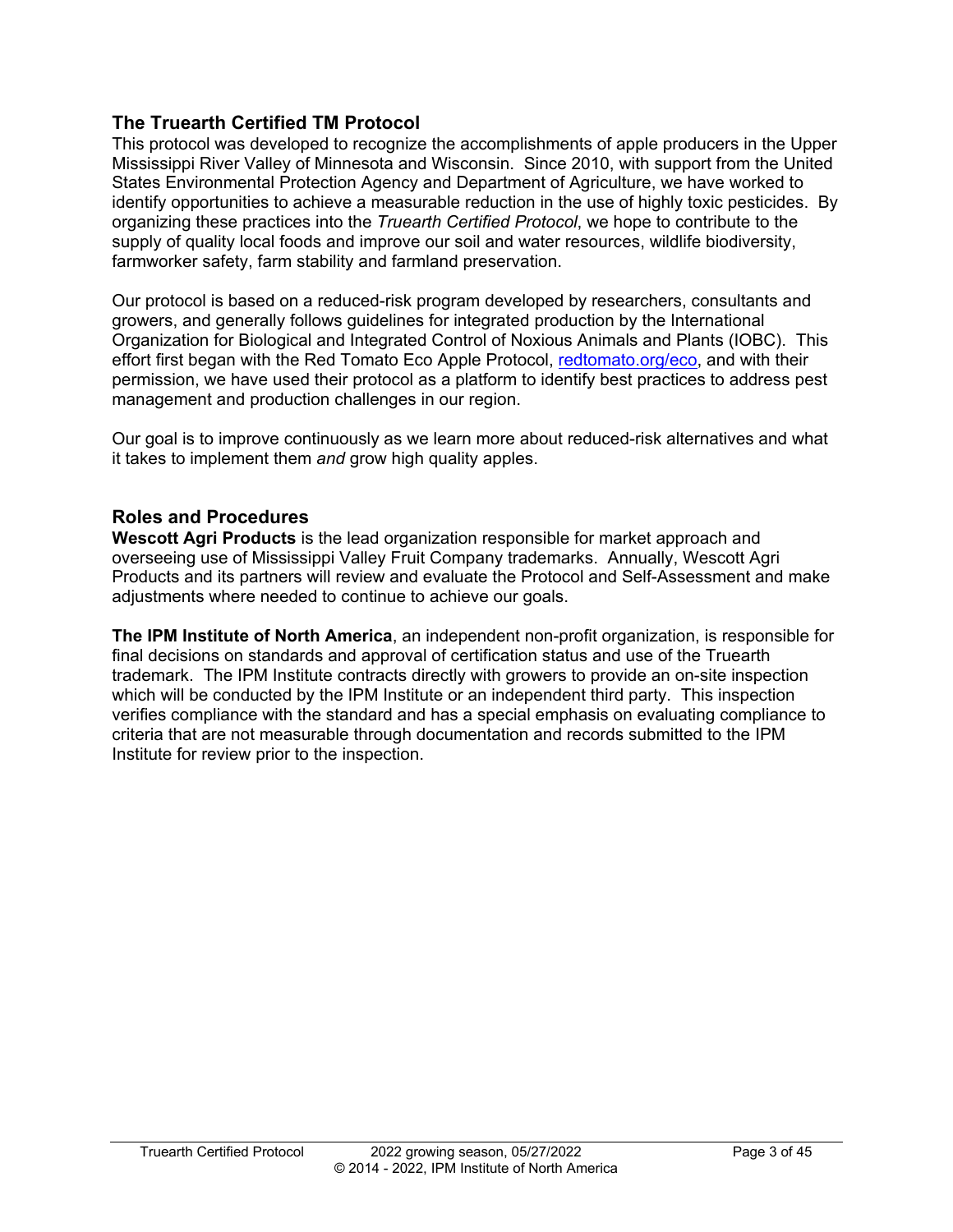**Participating Growers** will be evaluated based on practices implemented. A current version of the *Truearth Protocol and Self-Assessment* and Quick Guide is always available at [ipminstitute.org/Truearth.htm.](http://www.ipminstitute.org/Truearth.htm)

To apply for and maintain certification, follow these steps:

- 1. Complete this Self-Assessment and submit to the IPM Institute with:
	- A. Scouting records, trap counts and weather data. Scouting records must include date, block(s), pest and result, e.g., captures per trap, mites per leaf, etc.
	- B. Pesticide, fertilizer, thinner and plant-growth regulator application records to the IPM Institute. Application records must be submitted electronically and include at least the date and time application started and ended, crop, block(s), acreage, trade name and formulation of material applied (with EPA registration number, active ingredient, target pest for pesticides and duration of Restricted-Entry Interval), rate per acre (oz., gal. or lb./acre), application method. Record keeping can be improved by using an electronic record-keeping spreadsheet, such as those offered by Penn State (Penn [State Spray Record-Keeping Spreadsheet\)](https://agsci.psu.edu/research/centers-facilities/extension/frec/resources/spray-record-keeping/orchard-spray-record-keeping) or Cornell University [\(TracApple\)](http://store.ctl.cornell.edu/products/tracapple).

If these required items are not received by the posted date, the IPM Institute will assess late fees for each week certification materials are late. The IPM Institute will digitize spray records not submitted in an electronic format. This service will be charged based on an hourly rate for time required for digitization and a final copy of the electronic record will be sent to the grower. Note: The IPM Institute of North America maintains confidentiality of all grower records which include, but are not limited to: Self-Assessment, pest-monitoring records, weather data, and records of pesticide, fertilizer, thinner and plant-growth regulator applications.

2. The IPM Institute will appoint an inspector during the first year of certification and every third year thereafter. The inspector will verify the information provided during an on-site audit scheduled prior to marketing of certified fruit. Growers will be invoiced by the IPM Institute for the on-site audit. The audit fee is separate from and in addition to the annual fee paid for certification.

#### <span id="page-3-0"></span>**Provisions for Emergencies**

Contact the IPM Institute at the earliest indication that an emergency is developing that cannot be managed without violating the certification standards. The IPM Institute will investigate the concern and if necessary, consult with scientific advisors to assess the problem and determine if an exception to the protocol is justified.

Participants may expect the following support from the IPM Institute and project advisors regarding handling requests in emergency situations:

- 1. Receipt of requests for protocol exceptions will be acknowledged by the IPM Institute within one business day.
- 2. A response to the request with proposed options and resolution will be completed within one to three business days. This time is needed to allow the IPM Institute to contact scientists and project advisors and investigate appropriate solutions.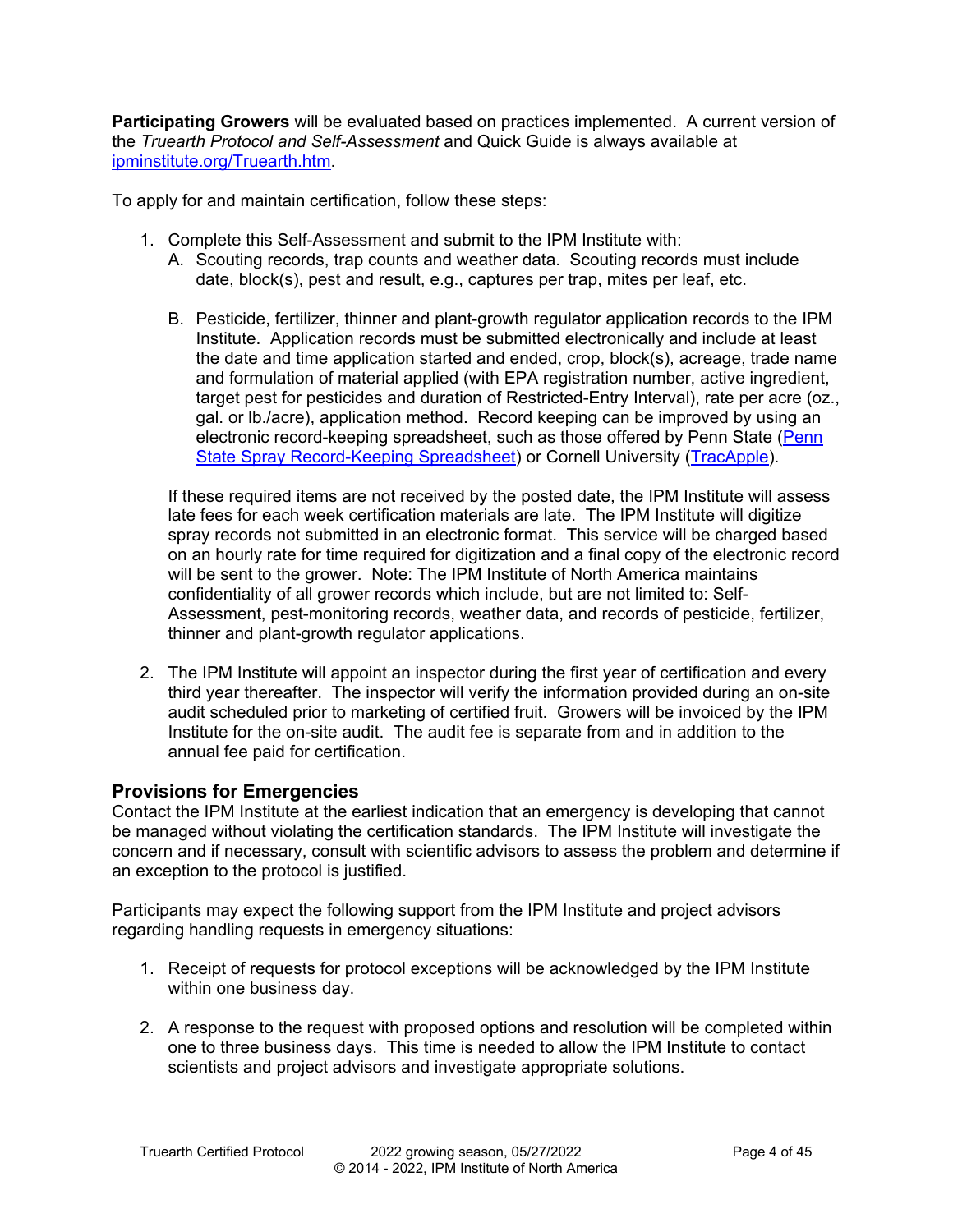#### <span id="page-4-0"></span>**Protocol Format**

- **1. Minimum Requirements and Reference Guide (Section I)** includes practices required for fruit to be eligible for Truearth Certification. The Reference Guide discusses additional compliance criteria and practice exemptions that may apply. The criteria in the Reference Guide must be met to meet certification standards and is subject to review for compliance during on-site and desk audits. page 7
- **2. Scored-Advanced Practices (Section II)** allows producers to select a group of sustainable elements best suited to meet specific crop production and pest management challenges. page 14
- **3. Pesticide Hazard Ranking and Use Restrictions (Section III)** identifies pesticide restrictions which exceed label requirements, prohibited pesticides and hazards associated with all pesticides. page 26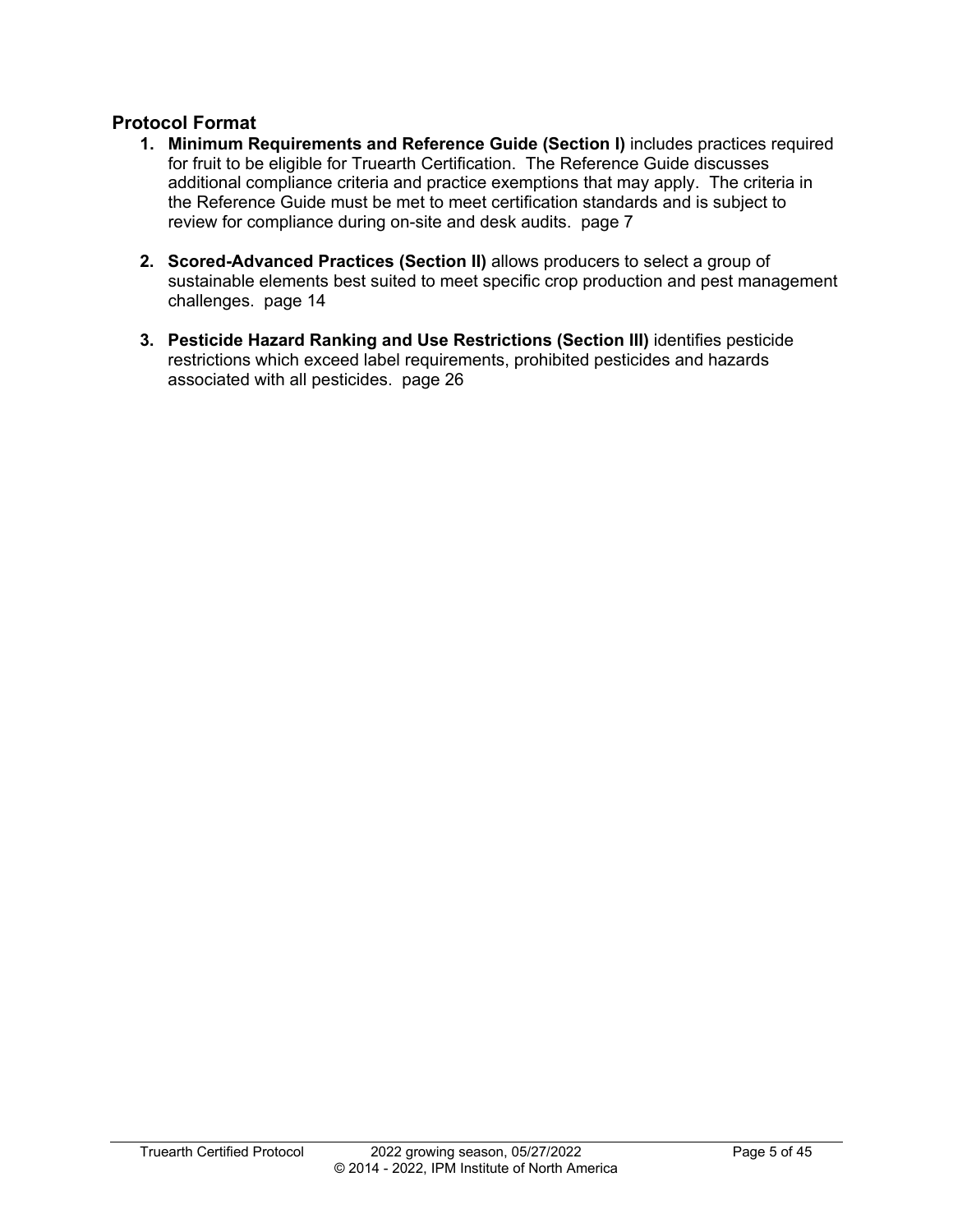# <span id="page-5-0"></span>**SELF-ASSESSMENT COVER SHEET**

| Phone: $( )$ Fax: $( )$ |
|-------------------------|
|                         |
|                         |
|                         |

**Orchard Block List.** List orchard blocks covered by this Self-Assessment. Blocks not enrolled in Truearth Certified should not be included. Cultivars not eligible for certification located within an enrolled block should not be included. Attach additional pages if needed to list all blocks.

| <b>Block ID</b> | <b>Cultivars</b> | <b>Acres</b> | <b>Annual Production</b><br>(Bushels) |
|-----------------|------------------|--------------|---------------------------------------|
|                 |                  |              |                                       |
|                 |                  |              |                                       |
|                 |                  |              |                                       |
|                 |                  |              |                                       |
|                 |                  |              |                                       |
|                 |                  |              |                                       |
|                 |                  |              |                                       |
|                 |                  |              |                                       |
|                 |                  |              |                                       |
|                 |                  |              |                                       |
|                 |                  |              |                                       |
|                 |                  |              |                                       |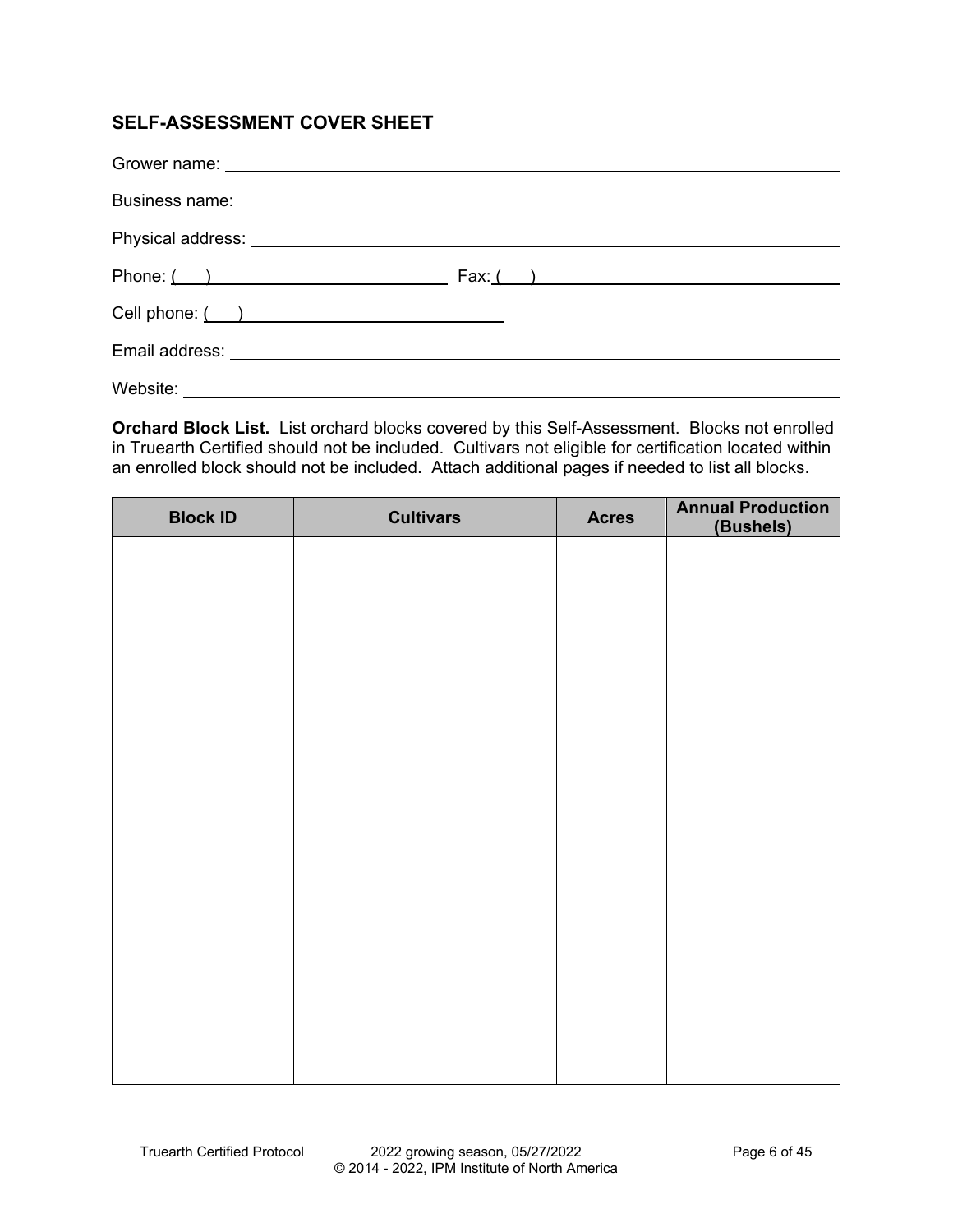**I. Minimum Requirements.** Grower must answer yes to all of the following for all blocks in the program, to be eligible for certification. Explain any No or NA answers. Attach additional pages as needed.

<span id="page-6-0"></span>

| Enter: Y for yes, N for no or NA for not applicable in box to the left of each<br>question. |                   |                                                                                                                                                                                                                                                                                                                                                       | <b>Reference Guide</b>                                                                                                                                                                                                                                                                                                                                                                                                                           |
|---------------------------------------------------------------------------------------------|-------------------|-------------------------------------------------------------------------------------------------------------------------------------------------------------------------------------------------------------------------------------------------------------------------------------------------------------------------------------------------------|--------------------------------------------------------------------------------------------------------------------------------------------------------------------------------------------------------------------------------------------------------------------------------------------------------------------------------------------------------------------------------------------------------------------------------------------------|
|                                                                                             |                   | A. Legal Requirements                                                                                                                                                                                                                                                                                                                                 |                                                                                                                                                                                                                                                                                                                                                                                                                                                  |
| 1                                                                                           | Y/N/<br><b>NA</b> | Does farm comply with all legal requirements for pesticide and<br>nutrient applications? S                                                                                                                                                                                                                                                            | Worker Protection Standard (WPS) requirements are<br>$\bullet$<br>followed, epa.gov/pesticide-worker-safety/agricultural-<br>worker-protection-standard-wps.<br>Pesticide applications meet label requirements.<br>Distance from pesticide mixing and well head meets state<br>legal requirements.<br>Food Safety Modernization Act (FSMA) requirements are<br>followed<br>www.fda.gov/downloads/Food/GuidanceRegulation/FSMA/U<br>CM472887.pdf. |
| $\mathbf 2$                                                                                 |                   | Please select all of the following audits or inspections that<br>occurred on your farm from third parties, the state or federal<br>government:<br>1. Good Agricultural Practices (GAP)<br>2. Food Safety (non-GAP)<br>3. Worker Housing<br>4. Occupational Safety and Health Admin. (OSHA)<br>5. Worker Protection Standard (WPS)<br>$6.$ Other $(s)$ | This information will help prioritize the on-farm audit.                                                                                                                                                                                                                                                                                                                                                                                         |
| 3                                                                                           |                   | Application records include at least the date and time<br>application started and ended, crop, block(s), acreage,<br>product name and formulation of material applied (with EPA<br>registration number, active ingredient, target pest for<br>pesticides and duration of Restricted-Entry Interval), rate per<br>acre, and application method. D      | Items highlighted in bold are required by the US EPA Worker<br>$\bullet$<br>Protection Standards for Agriculture. For more information<br>visit:<br>http://pesticideresources.org/wps/hosted/quickrefguide.pdf.                                                                                                                                                                                                                                  |

<span id="page-6-1"></span>Superscripts indicates practice-verification process. Reference the following throughout page 6 - 24:

D Verified during desk audit via submitted paperwork

S Verified during site audit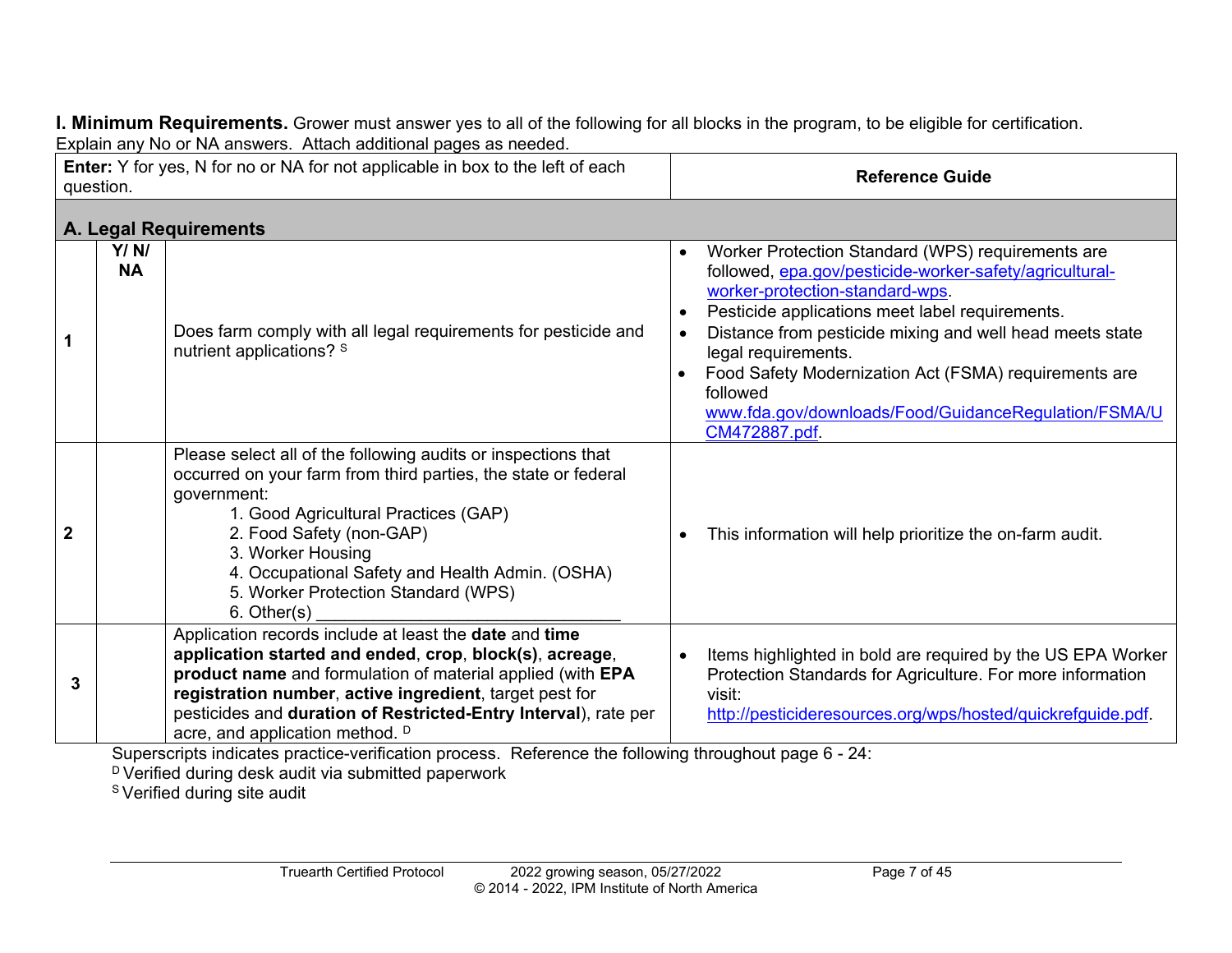<span id="page-7-0"></span>

|                | <b>B. Soil and Water Conservation</b>                                                                                                                                                                                                                                                                 |           |                                                                                                                                                                                                                                                                            |
|----------------|-------------------------------------------------------------------------------------------------------------------------------------------------------------------------------------------------------------------------------------------------------------------------------------------------------|-----------|----------------------------------------------------------------------------------------------------------------------------------------------------------------------------------------------------------------------------------------------------------------------------|
| 4              | Are visibly eroded areas minimal, and when found, are they<br>corrected? <sup>S</sup> Please select all erosion mitigation strategies that<br>are implemented:<br>A. Culvert(s)<br><b>B.</b> Water diversion<br>C. Retention pond(s)<br>D. Other(s) (Please list):                                    |           | Applicable to all enrolled acres, including adjoining roads<br>and farmstead.                                                                                                                                                                                              |
| 5              | Do vegetated buffers separate surface water from managed<br>apple trees by at least $60$ ft.? $s$                                                                                                                                                                                                     |           |                                                                                                                                                                                                                                                                            |
| 6              | Are nutrients applied based on results from soil and/or foliar<br>analyses and are these records for the last 12 months available<br>for inspection? S                                                                                                                                                | $\bullet$ | Test soil at least once every three years. Soil-test results<br>include: soil-organic matter, pH, nitrogen, phosphorus,<br>potassium, calcium and magnesium.<br>Does not apply to foliar applications of calcium chloride or<br>calcium nitrate used to manage bitter pit. |
| $\overline{7}$ | Are ground applications of nitrogen applied only between bud<br>break and July 1 <sup>st</sup> ? <sup>D</sup>                                                                                                                                                                                         | $\bullet$ | If total nitrogen exceeds 50 lb. per acre, application must be<br>split by at least one week.<br>Does not apply to post-harvest urea applications to leaf litter<br>for apple scab management.                                                                             |
|                | <b>C. Pesticide Use and Hazard Reduction</b>                                                                                                                                                                                                                                                          |           |                                                                                                                                                                                                                                                                            |
| 8              | Are trees pruned to allow penetration of light, air and spray<br>material? S                                                                                                                                                                                                                          |           |                                                                                                                                                                                                                                                                            |
| 9              | To suppress insect pest and disease inoculum, pruning debris<br>remaining in the field is (Please select all that apply) <sup>s</sup> :<br>A. Flail chopped<br><b>B.</b> Mowed<br>C. Removed<br>Superscripts indicates practice-verification process. Reference the following throughout page 6 - 24: |           |                                                                                                                                                                                                                                                                            |

<span id="page-7-1"></span> $^{\text{\tiny{\text{D}}}}$ Verified during desk audit via submitted paperwork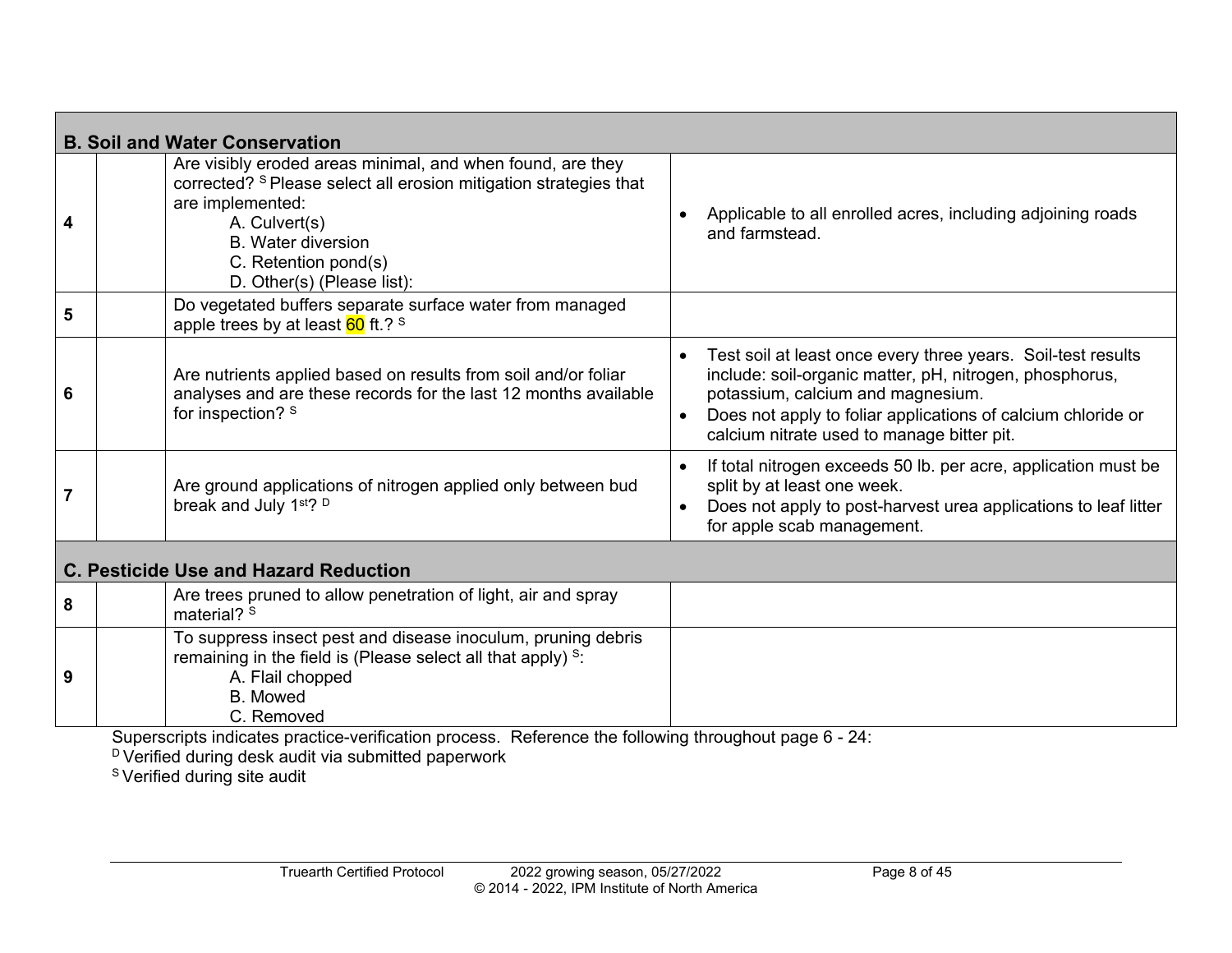| 10 | Are pesticide and nutrient application equipment calibrated<br>according to the manufacturer's instructions, at least annually? S                                                                                                                                        | Procedures, results, adjustments made and name of<br>individual who performed the most recent calibration are<br>available for inspection.<br>Airblast sprayer calibration verifies gallon per acre (GPA)<br>application rates by documenting travel-ground speed,<br>gallon-per-minute flow rates of nozzles, sprayer pressure<br>and tree-row widths.<br>Spray control systems including GPS and flow meters are<br>calibrated during initial installation and inspected annually for<br>maintenance needs and recalibrated when necessary, e.g.,<br>after parts replacement.<br>Growers contracting with custom applicators should request<br>verification that equipment is calibrated.<br>Calibration for airblast sprayer:<br>extension.psu.edu/sprayer-calibration-information<br>sprayers101.com/airblast-output<br>sprayers101.com/how-to-calibrate-an-airblast-sprayer-<br>operator<br>Calibration for boom sprayer:<br>extension.colostate.edu/docs/pubs/farmmqt/05003.pdf<br>Calibration for rotary spreader:<br>pesticidestewardship.org/calibration/Pages/RotarySpreader.<br>aspx<br>Calibration for a drop spreader:<br>pesticidestewardship.org/homeowner/how-to-calibrate-a-<br>drop-spreader<br>Note: Tree-row volume is helpful in determining the<br>appropriate GPA of water based on tree size, canopy density<br>and row width. |
|----|--------------------------------------------------------------------------------------------------------------------------------------------------------------------------------------------------------------------------------------------------------------------------|--------------------------------------------------------------------------------------------------------------------------------------------------------------------------------------------------------------------------------------------------------------------------------------------------------------------------------------------------------------------------------------------------------------------------------------------------------------------------------------------------------------------------------------------------------------------------------------------------------------------------------------------------------------------------------------------------------------------------------------------------------------------------------------------------------------------------------------------------------------------------------------------------------------------------------------------------------------------------------------------------------------------------------------------------------------------------------------------------------------------------------------------------------------------------------------------------------------------------------------------------------------------------------------------------------------------------------------------------------|
| 11 | Are average wind speed and direction used at time of<br>application to reduce potential for drift? Weather resource used<br>(Please select all that apply): S<br>A. Hand-held monitor<br><b>B.</b> Weather station<br>C. Online resources with real time wind-speed data | Label requirements referencing maximum wind speeds are<br>followed.<br>Weather data may be obtained from hand-held devices or<br>weather services via the internet.                                                                                                                                                                                                                                                                                                                                                                                                                                                                                                                                                                                                                                                                                                                                                                                                                                                                                                                                                                                                                                                                                                                                                                                    |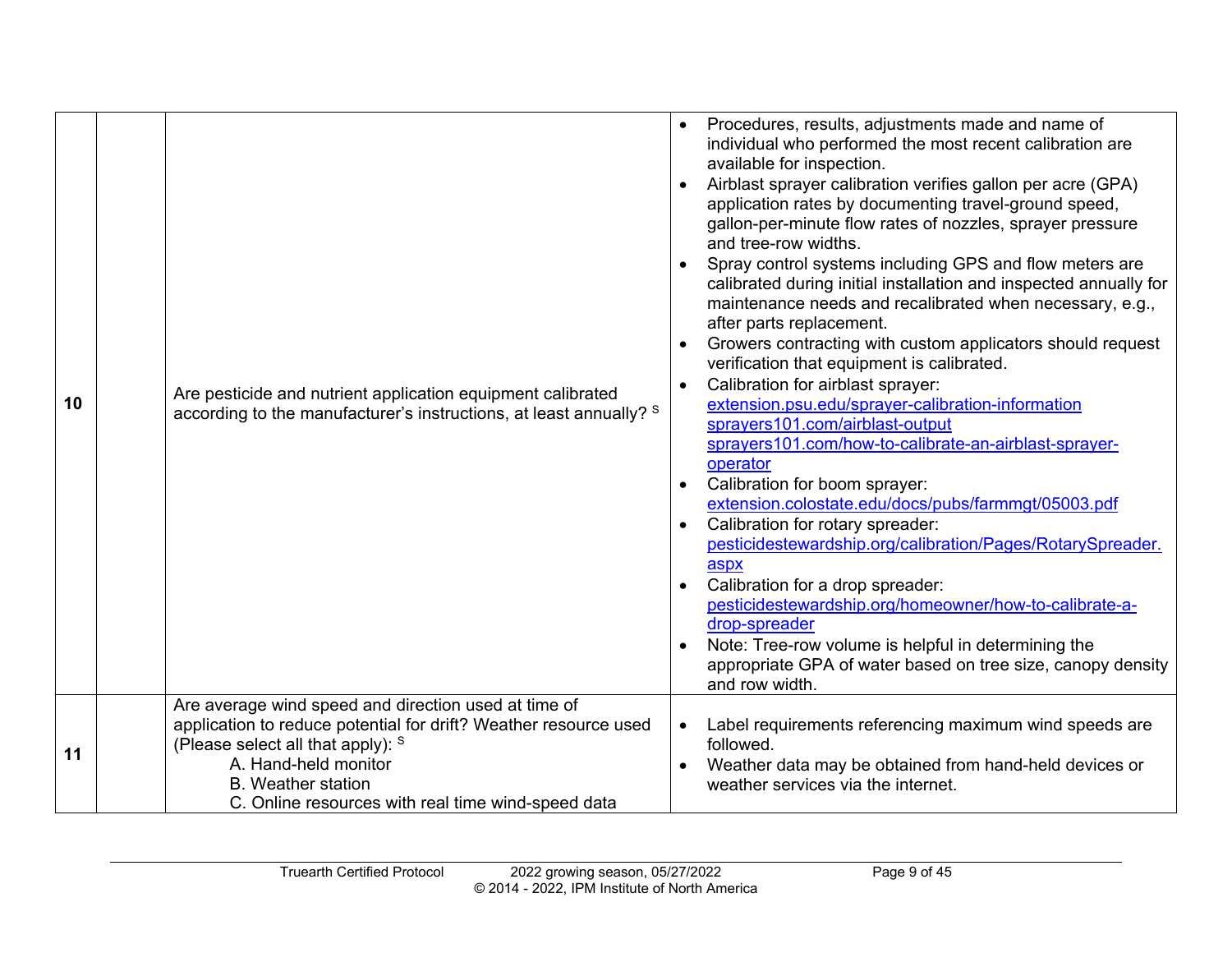| 12 | Are pesticides with an EPA pollinator toxicity advisory box on<br>the label not applied between tight cluster and the end of crop<br>bloom? $D$                                                                                                                                                                         |           | New EPA pollinator advisory box,<br>pesticidestewardship.org/wp-<br>content/uploads/sites/4/2016/07/bee-label-info-graphic.pdf.<br>Information on selecting pesticides least toxic to pollinators<br>is available through Oregon State Extension,<br>https://catalog.extension.oregonstate.edu/pnw591.                                                                        |
|----|-------------------------------------------------------------------------------------------------------------------------------------------------------------------------------------------------------------------------------------------------------------------------------------------------------------------------|-----------|-------------------------------------------------------------------------------------------------------------------------------------------------------------------------------------------------------------------------------------------------------------------------------------------------------------------------------------------------------------------------------|
| 13 | Are pesticides no longer used or no longer registered for use<br>returned to dealer or disposed of at the next collection? S                                                                                                                                                                                            | $\bullet$ | While in storage, obsolete pesticides are clearly marked 'DO<br>NOT USE' and separated from pesticides in current use.                                                                                                                                                                                                                                                        |
|    | D. Pest Monitoring and Management                                                                                                                                                                                                                                                                                       |           |                                                                                                                                                                                                                                                                                                                                                                               |
| 14 | Can an orchard staff member or crop advisor identify the: S<br>Major and emerging insect pests, diseases and weeds<br>on the farm?<br>Life cycle of major and emerging insect pests, diseases<br>and weeds, as it relates to pest management?<br>Beneficial insects, such as natural predators of crop<br>insect pests? |           | At least one individual employed by or under contract with<br>the farm can visually identify the major and emerging insect<br>pests, diseases and weeds present, describe these pest life<br>cycles and visually identify the major beneficial insects<br>present, e.g., lady beetles, lacewings, syrphid flies,<br>predatory mites, minute pirate bugs, black hunter thrips. |
| 15 | Are pests and diseases scouted, sampled and monitored at<br>least once every two weeks and/or prior to the application of<br>pesticides? D                                                                                                                                                                              | $\bullet$ | Blocks are scouted to gather a representative sample of pest<br>infestations, and to accurately determine if populations<br>exceed action thresholds.                                                                                                                                                                                                                         |
| 16 | Are scouting observations, degree days, weather data and trap<br>counts documented in a handwritten or electronic format? <sup>D</sup>                                                                                                                                                                                  |           | Documentation of scouting includes specific qualitative and<br>quantitative observations, e.g., number of mites per leaf,<br>biofix dates, specific location of pest infestation, date and<br>block where pests are observed, etc.                                                                                                                                            |

<span id="page-9-0"></span><sup>D</sup> Verified during desk audit via submitted paperwork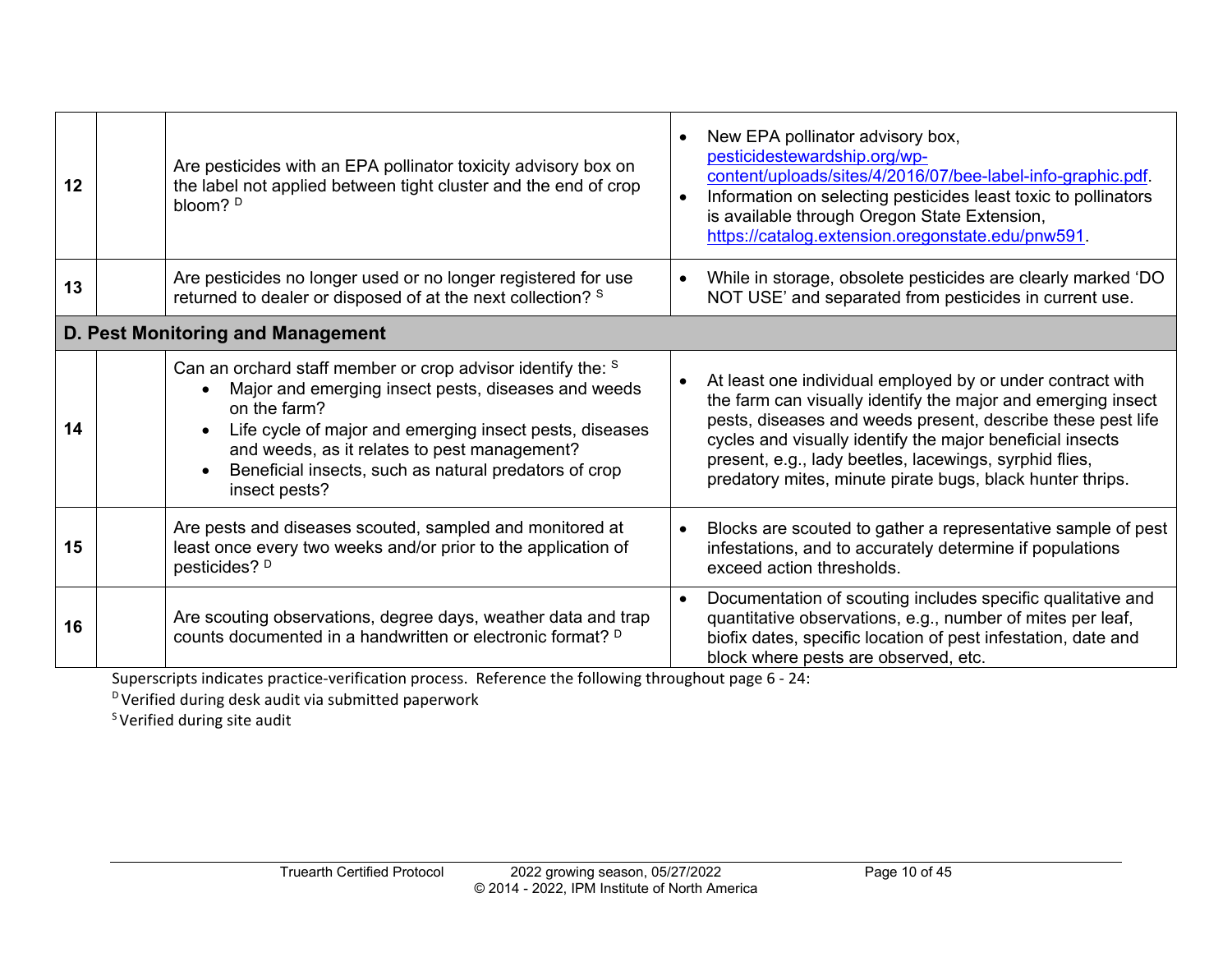| 17                                          |  | Are pesticide application decisions and timing based on data from<br>the farm and techniques such as action thresholds, degree-day<br>models and decision-support/ predictive systems? D | Where available and recommended by Extension or<br>other regional experts, action thresholds are used to<br>determine whether or not and when to take action<br>against pests, e.g., codling moth, apple maggot, plum<br>curculio and apple scab.<br>Where recommended, models are used to estimate<br>when pests or diseases will require treatment, e.g.,<br>accumulation of degree days from a codling moth biofix,<br>apple scab infections, or exceeding threshold on traps,<br>e.g., five apple maggots caught on a baited sphere. |
|---------------------------------------------|--|------------------------------------------------------------------------------------------------------------------------------------------------------------------------------------------|------------------------------------------------------------------------------------------------------------------------------------------------------------------------------------------------------------------------------------------------------------------------------------------------------------------------------------------------------------------------------------------------------------------------------------------------------------------------------------------------------------------------------------------|
| <b>E. Orchard Floor and Weed Management</b> |  |                                                                                                                                                                                          |                                                                                                                                                                                                                                                                                                                                                                                                                                                                                                                                          |
| 18                                          |  | Row middles or aisles (drive rows) are?<br>(Please select all that apply) $s$ :<br>A. Sod<br><b>B.</b> Mulch covered<br>C. Cover cropped year-round                                      |                                                                                                                                                                                                                                                                                                                                                                                                                                                                                                                                          |
| 19                                          |  | Are herbicide strips contained within the canopy drip zone? S                                                                                                                            |                                                                                                                                                                                                                                                                                                                                                                                                                                                                                                                                          |
| 20                                          |  | Does mode of action rotate between each application of an<br>herbicide? <sup>D</sup>                                                                                                     | Back-to-back applications of the same mode of action<br>are permitted where consistent with the product label,<br>Extension recommendations or if tank-mixed with<br>another herbicide with a different mode of action.<br>Applies during and between seasons.                                                                                                                                                                                                                                                                           |
| 21                                          |  | Are herbicide applications limited to three per season on the same<br>application site? <sup>D</sup>                                                                                     | If adequate control is not achieved, a fourth herbicide<br>application may be applied. Application must be<br>supported with documentation identifying weed species<br>that were not controlled during previous applications.                                                                                                                                                                                                                                                                                                            |

<span id="page-10-0"></span> $^{\text{\tiny{\text{D}}}}$ Verified during desk audit via submitted paperwork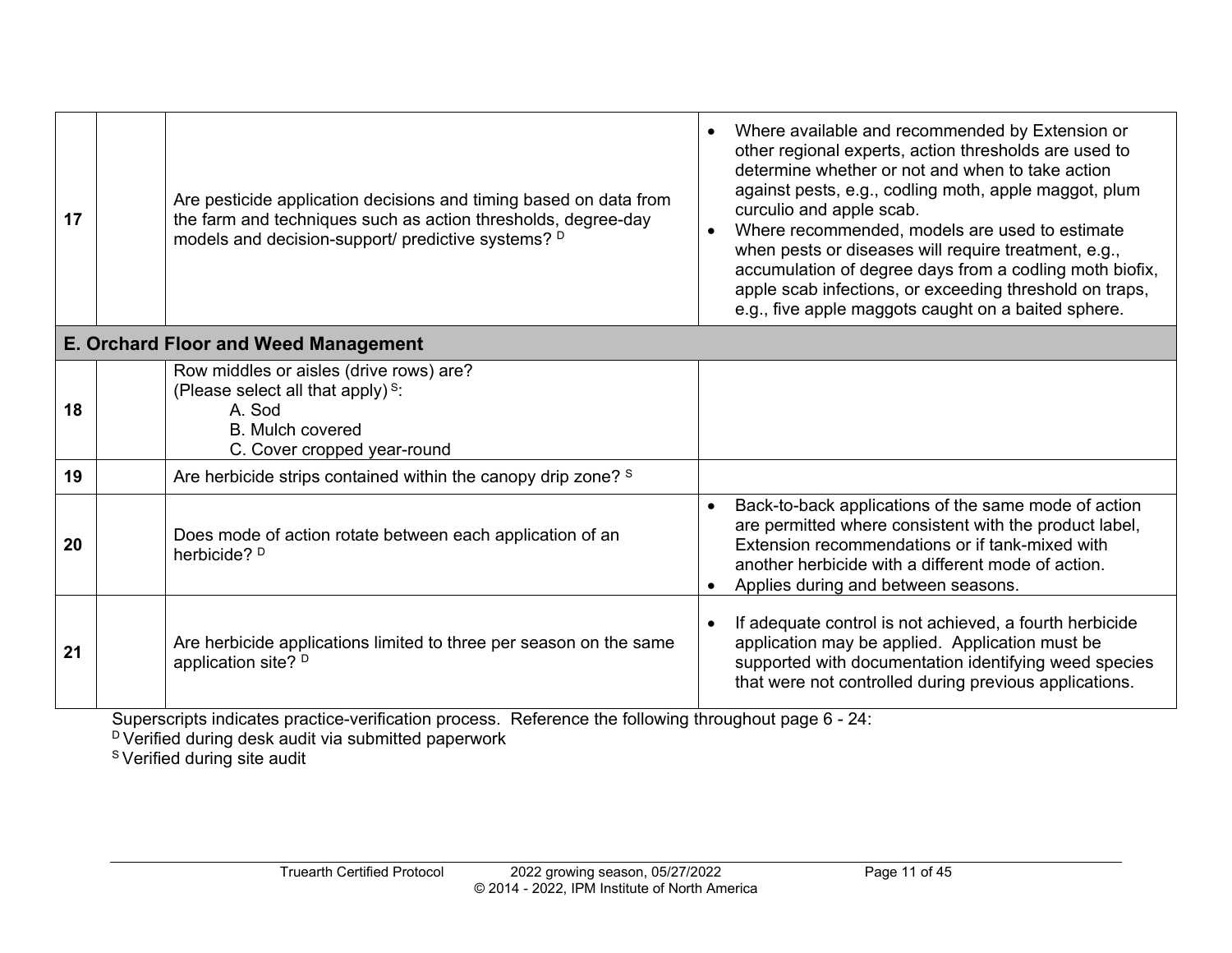<span id="page-11-0"></span>

|    | F. Food Safety and Product Quality                                                                                                                                                  |                                                                                                                                               |
|----|-------------------------------------------------------------------------------------------------------------------------------------------------------------------------------------|-----------------------------------------------------------------------------------------------------------------------------------------------|
| 22 | Is fruit harvested according to guidelines from the packing house? S                                                                                                                | Firmness, brix, starch-iodine testing or other accepted<br>$\bullet$<br>measures, may be used.                                                |
| 23 | Are clean toilets and hand-washing facilities available to field,<br>harvest and packing house staff? S                                                                             |                                                                                                                                               |
| 24 | Are manure applications limited to areas outside of bearing<br>orchards? <sup>S</sup>                                                                                               | Practice 22: soap must be available at hand-washing                                                                                           |
| 25 | Are travel ways between trees and packing and storage facilities<br>inspected for ruts, erosion, bumps or rocks and repaired prior to<br>harvest? <sup>S</sup>                      | facilities. Hand sanitizer may also be present but is not<br>an adequate substitute.<br>Practices 22 - 27 have been met if farm has a valid   |
| 26 | Are fruit bins and boxes sound and cleaned of soil, plant or animal<br>debris prior to use? S                                                                                       | certification for USDA GAP or a Global Food Safety<br>Initiative recognized food safety scheme, e.g.,                                         |
| 27 | Are filled harvest containers transported immediately to packing and<br>storage facilities? <sup>S</sup>                                                                            | GLOBALG.A.P., PrimusGFS. For more information visit:<br>https://mygfsi.com/how-to-implement/recognition/                                      |
| 28 | Are packing and storage facilities free from pest and rodent<br>infestations and secured to prevent the intrusion of wildlife and pets,<br>which may contaminate harvested crops? S |                                                                                                                                               |
|    | <b>G. Energy and Waste Management</b>                                                                                                                                               |                                                                                                                                               |
| 29 | Are pesticide containers (including paper), plastics, rubber or<br>industrial products may not be disposed of properly and not by<br>burning? s                                     |                                                                                                                                               |
| 30 | Are lead-acid batteries, used oil, industrial chemicals and other<br>hazardous materials disposed of by taking to an approved recycling<br>drop-off location? S                     | Approved locations include auto-service centers,<br>$\bullet$<br>municipal or private recycling or hazardous waste-<br>collection facilities. |
| 31 | Are buildings that are heated and cooled insulated? S,D                                                                                                                             |                                                                                                                                               |
|    | $\mathbf{r}$ and $\mathbf{r}$ and $\mathbf{r}$                                                                                                                                      |                                                                                                                                               |

<span id="page-11-1"></span> $^{\text{\tiny{\text{D}}}}$ Verified during desk audit via submitted paperwork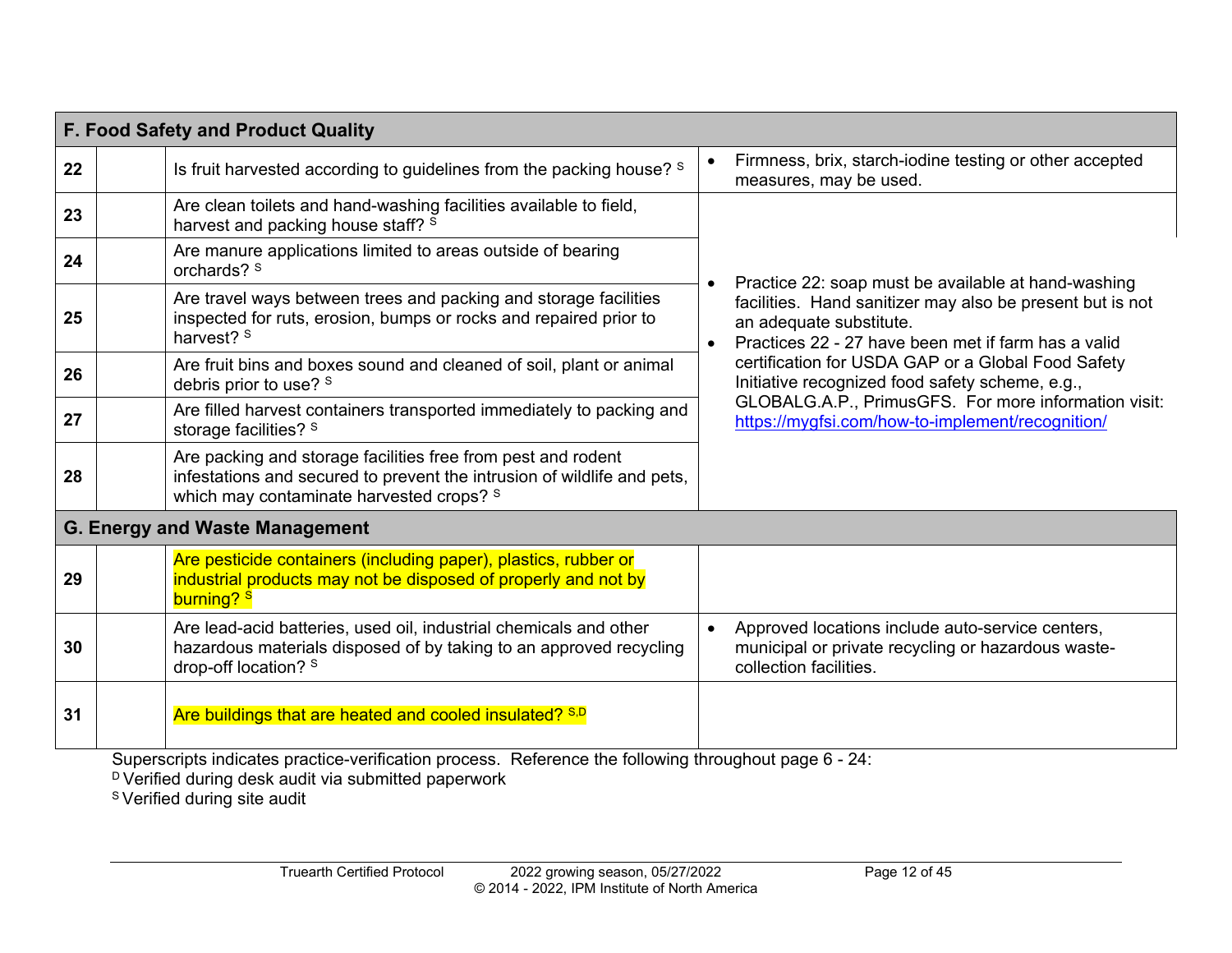<span id="page-12-0"></span>

|    |                                                                                                                                                                                                                                                                                                                                                                                                                                                                                                                   | <b>H. Pollinator Conservation</b> |  |  |
|----|-------------------------------------------------------------------------------------------------------------------------------------------------------------------------------------------------------------------------------------------------------------------------------------------------------------------------------------------------------------------------------------------------------------------------------------------------------------------------------------------------------------------|-----------------------------------|--|--|
|    | Wild pollinator habitats (nesting and forage sites) are identified and<br>protected from drift. <sup>s</sup>                                                                                                                                                                                                                                                                                                                                                                                                      |                                   |  |  |
|    | Note: Maintain ground nesting sites (sunny, well drained,<br>undisturbed patches of ground near forage sites).                                                                                                                                                                                                                                                                                                                                                                                                    |                                   |  |  |
| 32 | Grower must be able to show or describe the pollinator habitat<br>location. Generate map documenting protected areas on farm.<br>Pollinator habitat assessed twice- once during planning process and<br>again after plan has been implemented.                                                                                                                                                                                                                                                                    |                                   |  |  |
|    | The Xerces Society recommends pollinator habitat should be, at a<br>minimum, 125 feet from crops treated with neonicotinoids and 60<br>feet from all pesticides applied with an airblast sprayer,<br>https://xerces.org/sites/default/files/2019-10/16-<br>024 01 XercesSoc Guidance-to-Protect-Habitat-from-<br>Pesticides web.pdf                                                                                                                                                                               |                                   |  |  |
|    | Pesticides with an EPA pollinator toxicity advisory box on the label<br>are not applied between pink and end of crop bloom,<br>pesticidestewardship.org/wpcontent/uploads/sites/4/2016/07/bee-<br>label-info-graphic.pdf. <sup>D</sup>                                                                                                                                                                                                                                                                            |                                   |  |  |
| 33 | Note: For information on how to reduce bee poisoning,<br>Extension, https://www.oregon.gov/ODA/shared/Documents/Publicat<br>ions/PesticidesPA RC/PollinatorProtection.pdf Best management<br>practices to protect pollinators,<br>https://www.epa.gov/pollinatorprotection/find-best-management-<br>practices-protect-pollinators.<br>$\sim$<br>salah dari berkesaran bersatu dan bersatu dalam bersama dalam bersatu dan bersatu dan bersatu dan bersatu dan<br>Defenses of the following the served out no see. | $\sim$ $\sim$ $\sim$              |  |  |

 $^{\text{\tiny{\text{D}}}}$ Verified during desk audit via submitted paperwork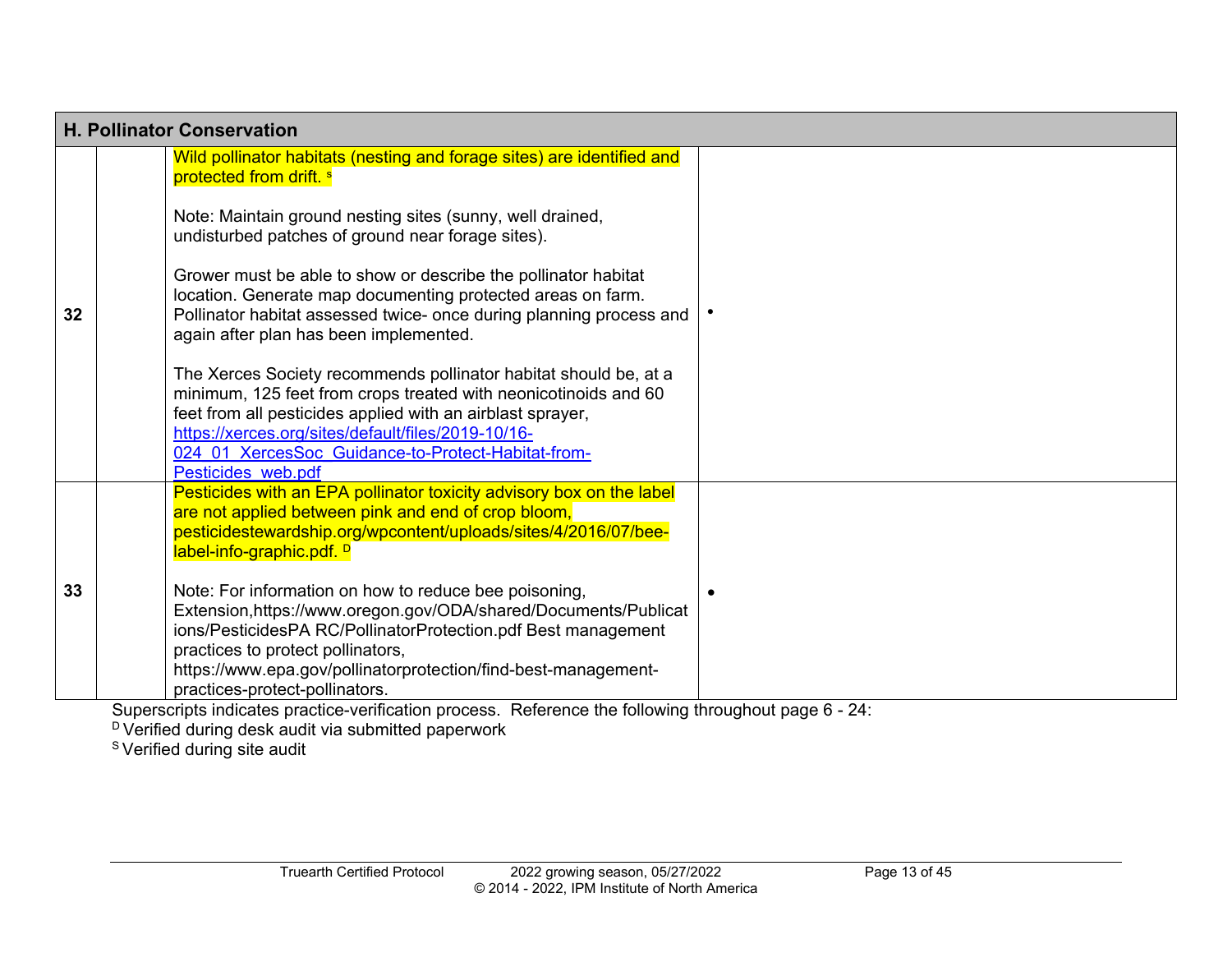**II. Scored Advanced Practices.** Enter points earned for each advanced practice that is implemented on the farm. Note: To be eligible for points, advanced practices must be implemented on all enrolled acres that benefit from the practice. **See page 25** for total number of points required to earn certification.

<span id="page-13-1"></span><span id="page-13-0"></span>

|    | A. Soil and Water Conservation |                         |                                                                                                                                                                                                                                                                                                                                                                                                                                                                                               |  |
|----|--------------------------------|-------------------------|-----------------------------------------------------------------------------------------------------------------------------------------------------------------------------------------------------------------------------------------------------------------------------------------------------------------------------------------------------------------------------------------------------------------------------------------------------------------------------------------------|--|
|    | <b>Points</b><br>eligible      | <b>Points</b><br>earned |                                                                                                                                                                                                                                                                                                                                                                                                                                                                                               |  |
| 34 | 1                              |                         | Is no irrigation used? Note: If earning this point skip to practice 33 below. Do not enter points for practice 31 - 32. <sup>S</sup>                                                                                                                                                                                                                                                                                                                                                          |  |
| 35 | 1                              |                         | Is drip or trickle irrigation installed to ensure adequate water supply and minimize water use and foliage wetness? S                                                                                                                                                                                                                                                                                                                                                                         |  |
| 36 | 1                              |                         | Where irrigation is installed, is a rain-activated shutoff device, evapotranspiration or soil moisture monitoring used to<br>schedule irrigation timing/ amounts? S                                                                                                                                                                                                                                                                                                                           |  |
|    |                                |                         | Note: The Cornell Apple Irrigation Model can be used to determine water demands and plan your irrigation schedule,<br>newa.cornell.edu/index.php?page=apple-irrigation.                                                                                                                                                                                                                                                                                                                       |  |
| 37 | 1                              |                         | Are tree rows planted on contours where slopes have a history of or high potential for erosion? S                                                                                                                                                                                                                                                                                                                                                                                             |  |
| 38 | 1                              |                         | Are water bars installed on roads with slopes with a history of or high potential for erosion? S<br>Note: Grower can describe how often water bars are maintained and where they are located.                                                                                                                                                                                                                                                                                                 |  |
| 39 | $\mathbf{2}$                   |                         | Is tile drainage installed and maintained in poorly drained soils or are trees not planted in poorly drained soils, to<br>improve tree health and minimize disease? S                                                                                                                                                                                                                                                                                                                         |  |
| 40 | 1                              |                         | Are windbreaks installed and maintained on sites with a history of or high potential for wind-eroded soil? <sup>S</sup>                                                                                                                                                                                                                                                                                                                                                                       |  |
| 41 | 3                              |                         | Is an NRCS approved Environmental Quality Incentives Program (EQIP) or Conservation Stewardship Program<br>(CSP) contract in place for any of the following conservation-practice standards: IPM (595), IPM Conservation Activity<br>Plan (114), Pollinator Habitat Plan (146), Conservation Cover - Pollinator Species (327), Cover Crop (340), Field<br>Border - Pollinator Species (386), Upland Wildlife Habitat Management - Honeybee or Monarch (Milkweed inter-<br>seeding) (645)? $S$ |  |
| 42 | 1                              |                         | Compost is used to supplement or replace commercial fertilizer in non-bearing and/or bearing orchards. <sup>S</sup>                                                                                                                                                                                                                                                                                                                                                                           |  |

۰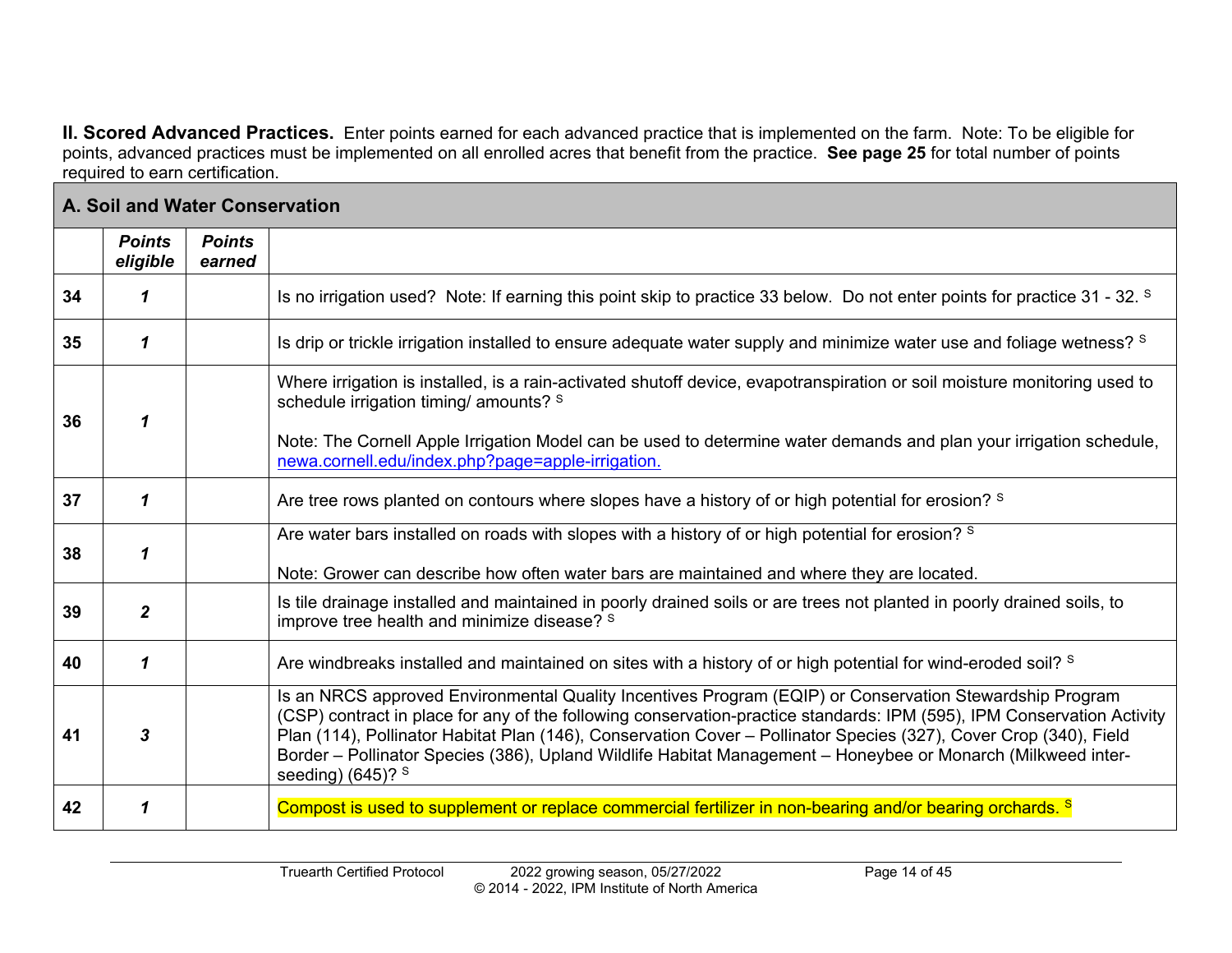<span id="page-14-0"></span>

| 43 | $\overline{2}$   | During orchard renovation, keylines are installed to improve infiltration, aeration, retain water and breakup<br>compaction, while minimizing disturbances to the blocks soil structure. <sup>S</sup>                                                                                                                                                                                                                                                                                                                                      |
|----|------------------|--------------------------------------------------------------------------------------------------------------------------------------------------------------------------------------------------------------------------------------------------------------------------------------------------------------------------------------------------------------------------------------------------------------------------------------------------------------------------------------------------------------------------------------------|
| 44 | 3                | Practices are implemented to improve soil health based on results identified in advanced soil health indicators and<br>then soil health indicator is retested after three years. S,D<br>In one sentence please identify the practice and blocks practice is implemented on:<br>During an on-farm audit, the grower should be able to:<br>. Describe the soil-health concern and identify which indicator was used to measure soil health.<br>. Describe the practice that was implemented, maintenance needs and frequency of maintenance. |
|    |                  | • Clearly identify location of blocks covered in the practice (Maps are not required but helpful).<br>• Results of initial assessment of soil health indicator and results after third year of practice implementation are<br>available for review during on-farm audit.<br>• Notes, photos, receipts of purchases, etc. showing implementation of practice are available for review during<br>on-farm audit.                                                                                                                              |
|    | 17               | <b>Total Points: Soil and Water Conservation</b>                                                                                                                                                                                                                                                                                                                                                                                                                                                                                           |
|    |                  | <b>B. Pesticide Use and Hazard Reduction</b>                                                                                                                                                                                                                                                                                                                                                                                                                                                                                               |
| 45 | $\boldsymbol{2}$ | Are tractor cabs plus required personal protective equipment used to protect pesticide applicators? S                                                                                                                                                                                                                                                                                                                                                                                                                                      |
| 46 | 1                | Is a spray-control system, e.g., Raven Applied Technology, used to regulate gallon-per-acre application rates of<br>pesticides? S                                                                                                                                                                                                                                                                                                                                                                                                          |
| 47 | 1                | Is airblast spray pattern evaluated and adjusted by assessing droplet size and coverage using water-sensitive cards?<br>sprayers101.com/confirm-coverage-with-water-sensitive-paper. S<br>Note: Results are available for review, including changes made to the sprayer or canopy management, as a result of<br>the test.                                                                                                                                                                                                                  |
| 48 | 1                | Are 'WARNING' labeled pesticides not used? D                                                                                                                                                                                                                                                                                                                                                                                                                                                                                               |
| 49 | 1                | Are 'DANGER' labeled pesticides not used? D                                                                                                                                                                                                                                                                                                                                                                                                                                                                                                |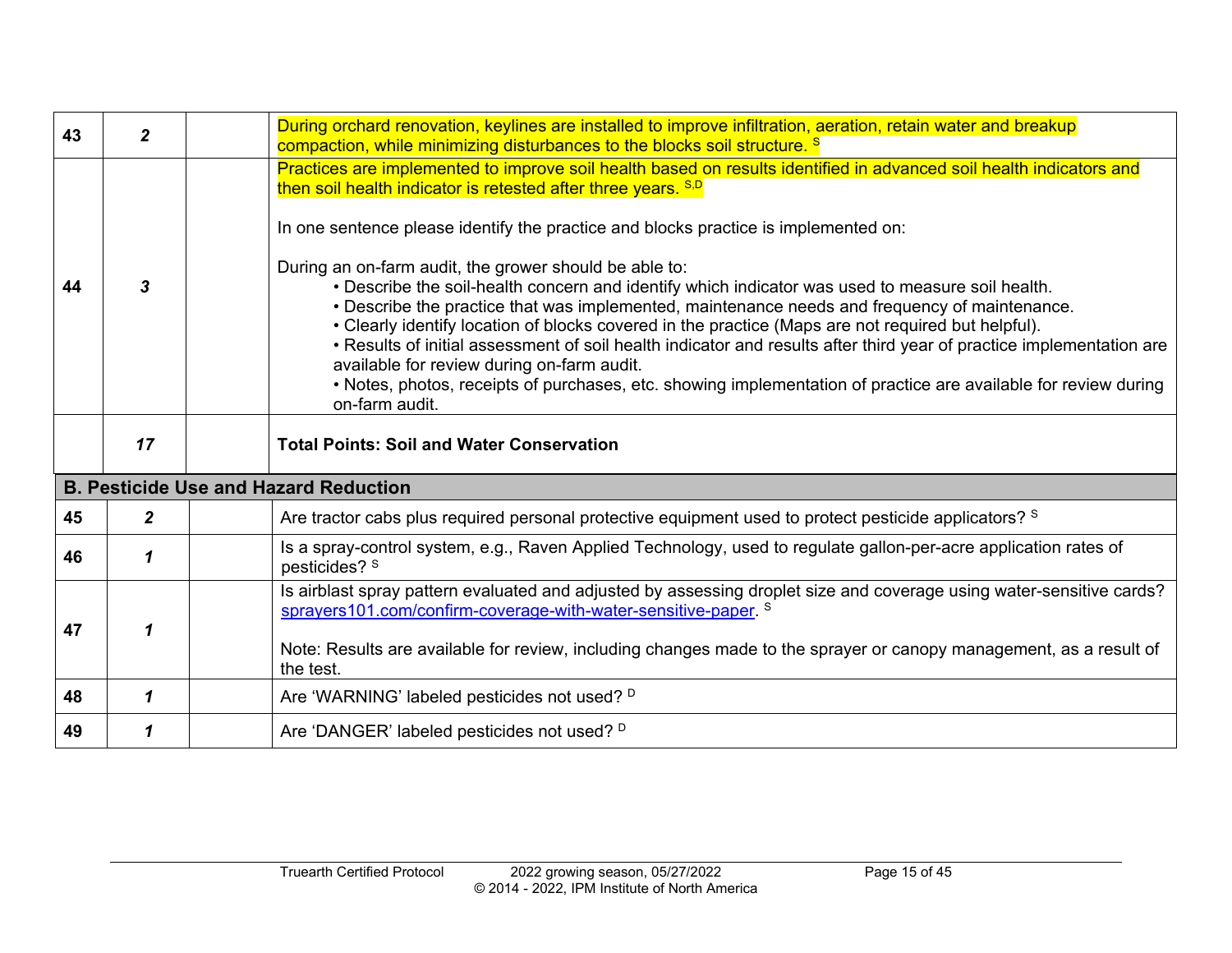|                                                                                                                                                                                                                                                                                           | $\overline{2}$   | Are herbicides with high risks to water quality avoided? <sup>D</sup>                                                                                                                                                                                                                                                                                                                                                                                                                                                                                                |
|-------------------------------------------------------------------------------------------------------------------------------------------------------------------------------------------------------------------------------------------------------------------------------------------|------------------|----------------------------------------------------------------------------------------------------------------------------------------------------------------------------------------------------------------------------------------------------------------------------------------------------------------------------------------------------------------------------------------------------------------------------------------------------------------------------------------------------------------------------------------------------------------------|
| 50                                                                                                                                                                                                                                                                                        |                  | Note: Applying these high-risk products will not receive credit for this practice: Gramoxone (paraquat-dichloride),<br>Prowl H20 (pendimethalin), Starane Ultra (fluroxypyr-methyl) and Venue (pyraflufen-ethyl). The Pesticide Risk Tool<br>and Windows Pesticide Screening Tool (WIN-PST) were used to identify high risks relating to water quality and<br>aquatic life.                                                                                                                                                                                          |
|                                                                                                                                                                                                                                                                                           |                  | Note: See list of herbicides which pose high-risk to water quality on page 16 of the Spray Guide.                                                                                                                                                                                                                                                                                                                                                                                                                                                                    |
| 51                                                                                                                                                                                                                                                                                        | 1                | Are at least 50% of trees on M.7 or smaller size-controlling rootstocks? S                                                                                                                                                                                                                                                                                                                                                                                                                                                                                           |
| 52                                                                                                                                                                                                                                                                                        | $\boldsymbol{2}$ | Is fruit thinning completed without carbaryl? D                                                                                                                                                                                                                                                                                                                                                                                                                                                                                                                      |
| 53                                                                                                                                                                                                                                                                                        | $\mathbf{2}$     | Are multiple oil applications made pre-bloom to suppress mites and scale? D                                                                                                                                                                                                                                                                                                                                                                                                                                                                                          |
| Biopesticides are used, e.g., Bacillus subtilis, Bacillus thuringiensis, granulosis virus. <sup>D</sup> Note: 0.5 points may be<br>scored for each application, for a maximum of two points.<br>$0.5 - 2$<br>54<br>Note: Streptomycin is not considered a biopesticide for this practice. |                  |                                                                                                                                                                                                                                                                                                                                                                                                                                                                                                                                                                      |
| 55                                                                                                                                                                                                                                                                                        | 1 or 2           | Have two or more full-block insecticide applications been replaced by alternate-row-middle (ARM) applications? <sup>D</sup><br>Note: Use practice for insecticide applications only, not appropriate for fungicide applications. Additional ARM sprays<br>target opposite row from previous treatments. ARM sprays count as half of one application. Pesticide records must<br>document which rows were treated. For additional information visit, sprayers101.com/alternate-row-middle-spraying.<br>Note: Indicate on spray record when an ARM application is made. |
|                                                                                                                                                                                                                                                                                           |                  | Note: One point per application may be scored for a maximum of two points.                                                                                                                                                                                                                                                                                                                                                                                                                                                                                           |
| 56                                                                                                                                                                                                                                                                                        | 1 or 2           | Have two or more full-block insecticide applications been replaced by applications to perimeter rows? <sup>D</sup><br>Note: Use practice for insecticide applications only, not appropriate for fungicide applications. Perimeter sprays<br>include both sides of a tree row up to the first four rows or up to 50 feet from the orchard edge.<br>Note: Spray records clearly identify which perimeter of a block was treated.<br>Note: One point per application may be scored for a maximum of two points.                                                         |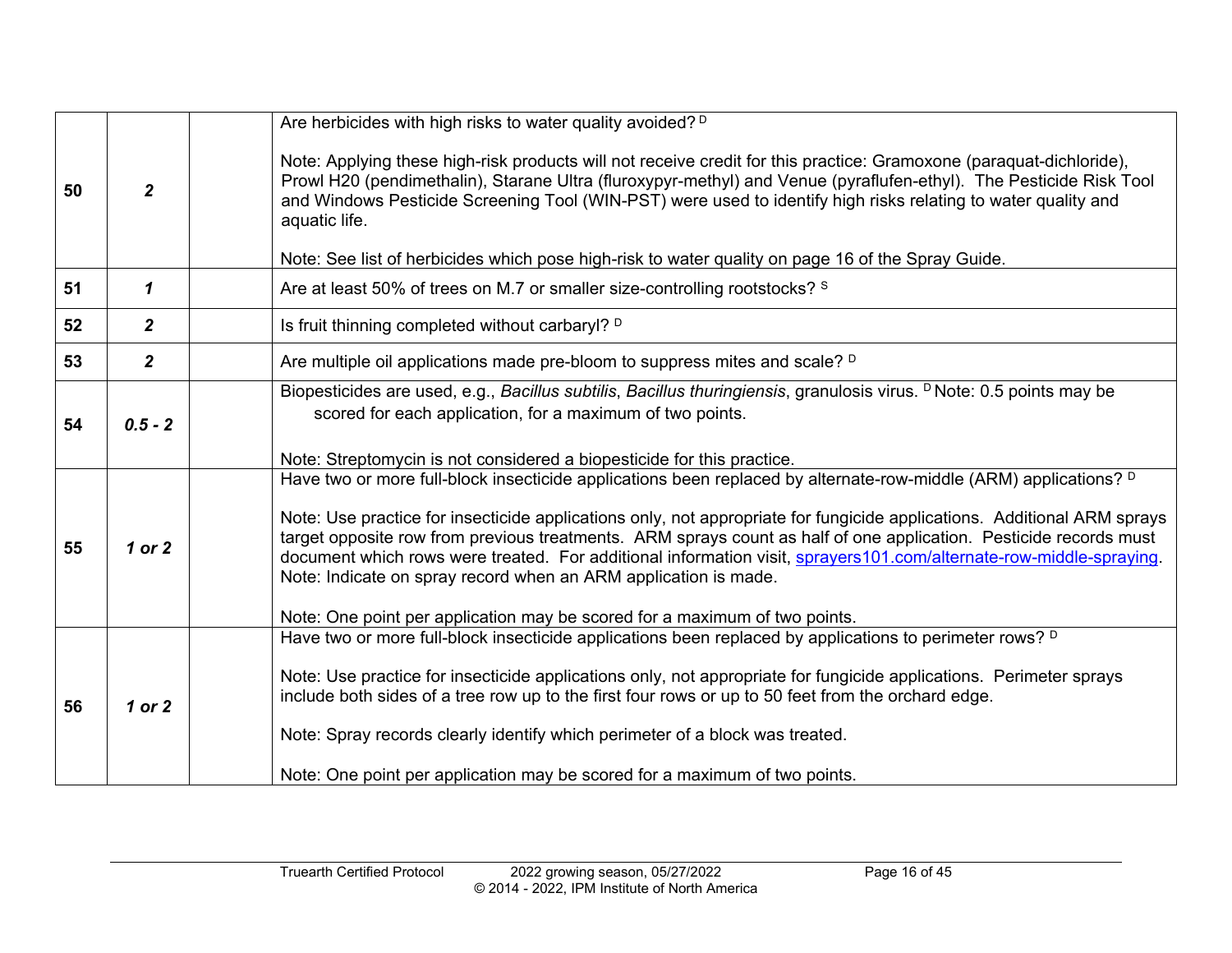| <b>B. Pesticide Use and Hazard Reduction (continued)</b> |                |                                                                                                                                                                                                                                                                                                                             |  |
|----------------------------------------------------------|----------------|-----------------------------------------------------------------------------------------------------------------------------------------------------------------------------------------------------------------------------------------------------------------------------------------------------------------------------|--|
|                                                          |                | Have two or more full-block insecticide applications been replaced by partial-block applications? <sup>D</sup>                                                                                                                                                                                                              |  |
| 57                                                       | 1 or 2         | Note: Use practice for insecticide applications only, not appropriate for fungicide applications. Applications must<br>meet label restrictions on number of applications to those trees and total amount of active ingredient applied.<br>Pesticide records must document sections of block treated.                        |  |
|                                                          |                | Note: Partial blocks may be documented by listing acres treated compared to total acres of block, e.g., 6/10 acres<br>treated or listing varieties treated.                                                                                                                                                                 |  |
|                                                          |                | Note: One point per application may be scored for a maximum of two points.                                                                                                                                                                                                                                                  |  |
|                                                          |                | Are grain-based rodenticides (corn, oats) only applied in bait stations or burrows? <sup>D</sup>                                                                                                                                                                                                                            |  |
| 58                                                       | $\mathbf 1$    | Note: Rodenticide applications are included on spray records and include date and blocks treated. Including a rate<br>per acre is not necessary.                                                                                                                                                                            |  |
| 59                                                       |                | Are rodents managed without rodenticides? (Please select all that apply) <sup>D</sup><br>A. Close mowing<br>B. Mouse guards<br>C. Painting trunks with white latex paint<br>D. removing drops<br>E. Encouraging predators<br>Note: Practice receives the same number of points regardless of how many options are selected. |  |
| 60                                                       | $\overline{2}$ | Are the trunks of susceptible cultivars painted with white latex paint or wrapped with white tree guards to reduce<br>winter injury? S                                                                                                                                                                                      |  |
| 61                                                       | $\mathbf 1$    | Is the lowest recommended rate of captan applied during the summer for sooty blotch and fly speck management? D                                                                                                                                                                                                             |  |
| 62                                                       | $\mathbf{2}$   | Is a urea treatment applied to reduce apple scab and/or marssonina leaf blotch pressure between post-harvest and<br>silver tip? D                                                                                                                                                                                           |  |
| 63                                                       | 1              | Are fallen fruit removed from beneath trees in blocks where bitter rot is an annual problem, after June drop and hand<br>thinning, or in the fall after harvest? S                                                                                                                                                          |  |
| 64                                                       | 1              | Are fire blight and black rot cankers and dead wood removed from trees during winter pruning and destroyed to<br>promote rapid decomposition which reduces sources of overwintering inoculum? S                                                                                                                             |  |

۰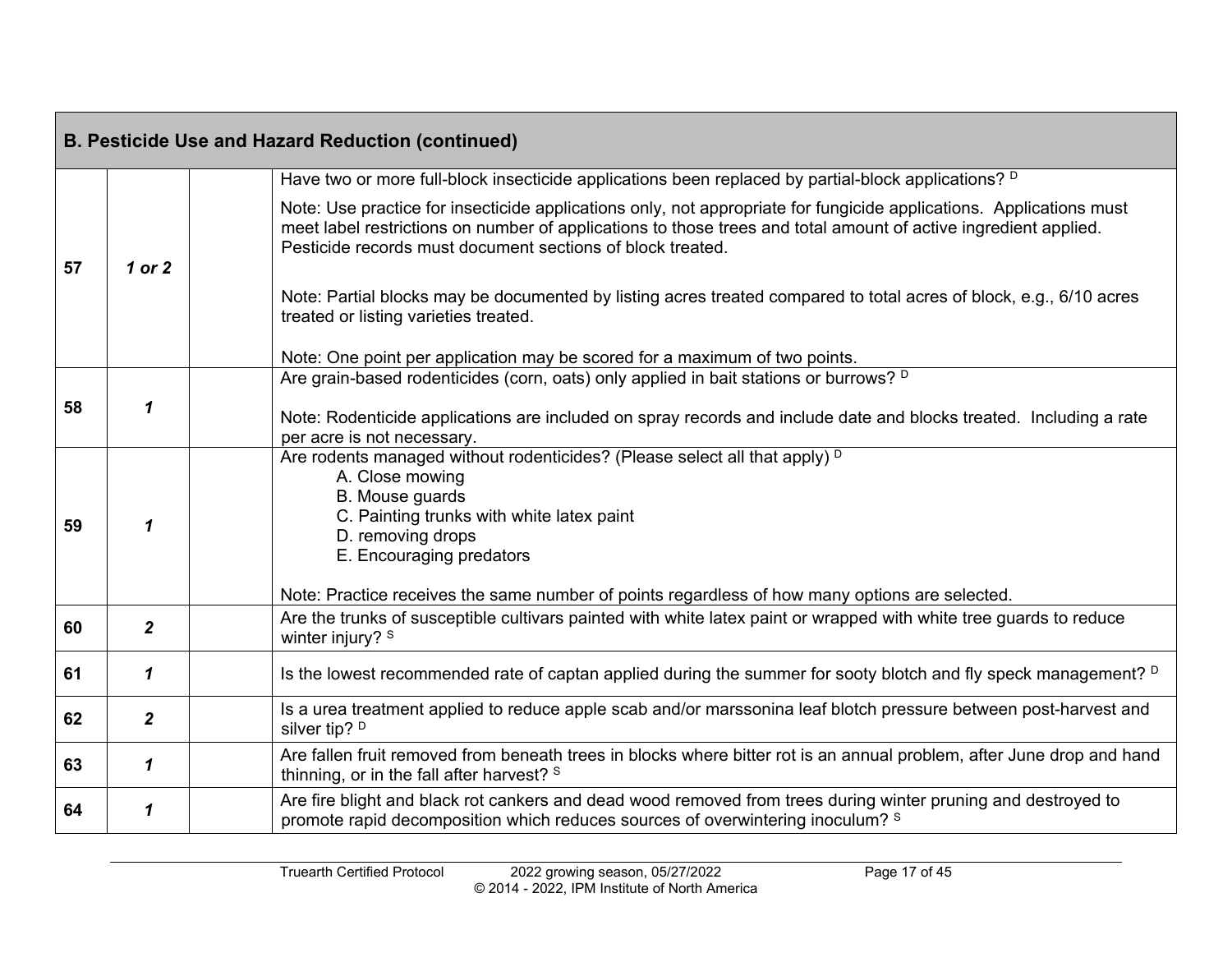| 65 | $\mathbf{2}$ | Is codling moth managed using mating disruption on 25% of all producing acres? <sup>D</sup>                                                                                                       |  |  |
|----|--------------|---------------------------------------------------------------------------------------------------------------------------------------------------------------------------------------------------|--|--|
| 66 | $\mathbf{2}$ | Where dogwood borer requires intervention, pheromone mating disruption is used. <sup>D</sup>                                                                                                      |  |  |
|    | 34           | <b>Total Points: Pesticide Use and Hazard Reduction</b>                                                                                                                                           |  |  |
|    |              | <b>C. Pest Monitoring and Management</b>                                                                                                                                                          |  |  |
| 67 | 1            | If weeds are targeted with herbicides, are they scouted at least once per season and documented to indicate species<br>and location, e.g., block, tree row or row middle? <sup>D</sup>            |  |  |
| 68 | 1            | Are mite thresholds adjusted upwards based on varietal susceptibility, current or anticipated weather, or other factors<br>reducing potential for economic injury? S                              |  |  |
| 69 | 1            | Are air temperature, average wind speed and direction during application documented on spray records? <sup>D</sup>                                                                                |  |  |
| 70 | 3            | Is the Cornell Apple Carbohydrate Thinning Model (newa.cornell.edu/index.php?page=apple-thin) used for thinning<br>and crop load management? S                                                    |  |  |
| 71 | 3            | Is the Predicting Fruitset Model (https://www.canr.msu.edu/news/updated-apple-cropload-management-models-are-<br>available or https://malusim.org/) used for thinning and crop load management? S |  |  |
| 72 | 1            | Is a regional Network for Environment and Weather Applications (NEWA) station used for pest and disease<br>management, newa.cornell.edu? D<br>If a NEWA station is used, please list location:    |  |  |
| 73 | 1            | Are Maryblyt or CougarBlight used before making any antibiotic applications for fire blight? <sup>D</sup>                                                                                         |  |  |
| 74 | 1            | Do spray records include pesticide cost per acre for all applications? D                                                                                                                          |  |  |
|    | 12           | <b>Total Points: Pest Monitoring and Management</b><br>the contract of the contract of the<br>$\sim$ $\sim$ $\sim$                                                                                |  |  |

<span id="page-17-0"></span> $^\text{\tiny{\text{D}}}$ Verified during desk audit via submitted paperwork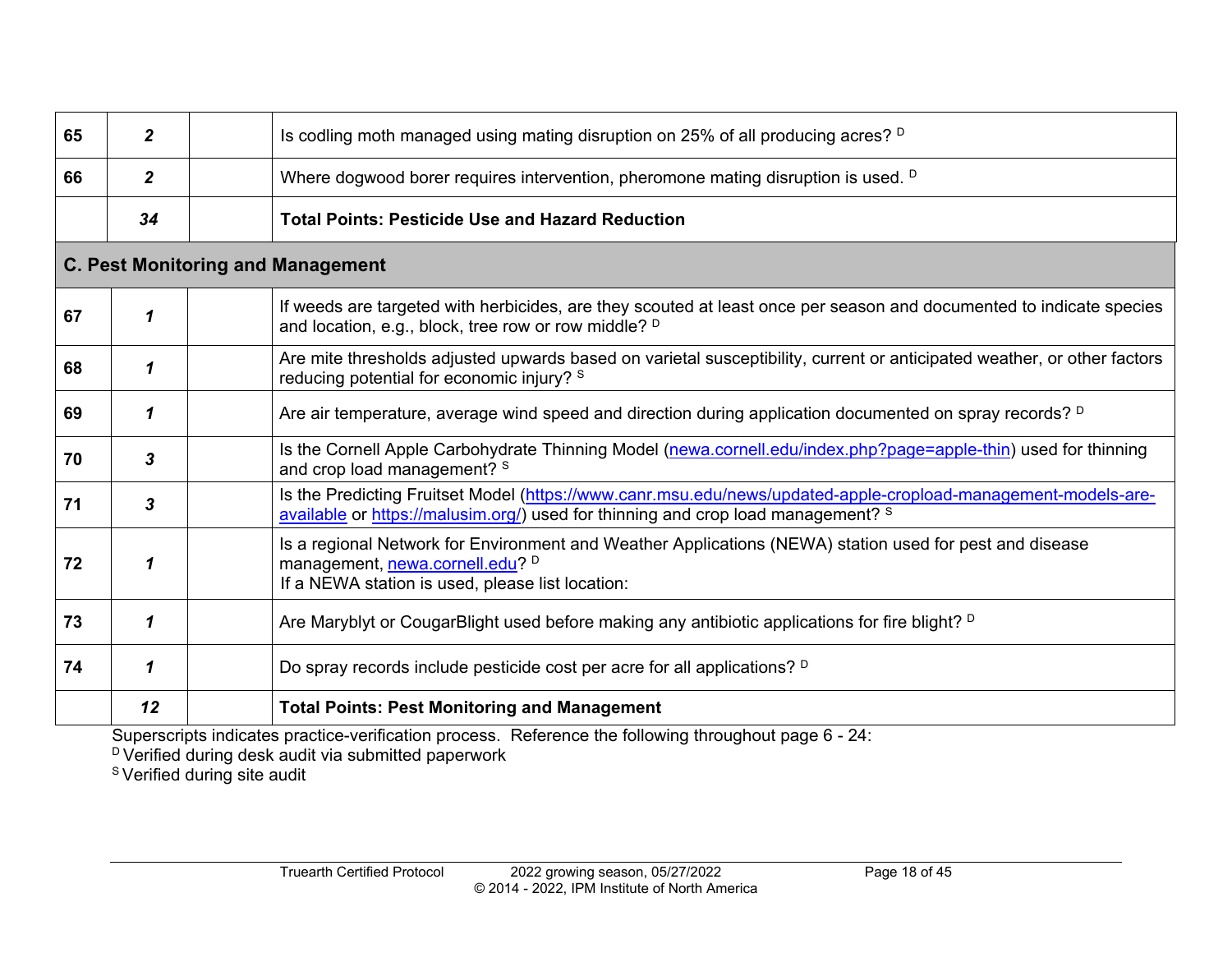<span id="page-18-0"></span>

|                                                                                                         | D. Orchard Floor, Soil Health and Alternate-Host Management                                |                                                                                                                                                                                                                                                                                                                                                                                                                   |  |  |  |
|---------------------------------------------------------------------------------------------------------|--------------------------------------------------------------------------------------------|-------------------------------------------------------------------------------------------------------------------------------------------------------------------------------------------------------------------------------------------------------------------------------------------------------------------------------------------------------------------------------------------------------------------|--|--|--|
| 75                                                                                                      | $\mathbf 1$                                                                                | Are weeds in tree rows managed without herbicides? (Please select all that apply): D<br>A. Cultivation<br><b>B.</b> Aeration<br>C. Mulching<br>D. Over-seeding                                                                                                                                                                                                                                                    |  |  |  |
| A. Cultivation<br><b>B.</b> Aeration<br>C. Mulching<br>76<br>1<br>D. Over-seeding                       |                                                                                            | Note: Practice receives the same number of points regardless of how many options are selected.<br>Are weeds in alleyways and row middles managed without herbicides? (Please select all that apply): <sup>D</sup><br>Note: Practice receives the same number of points regardless of how many options are selected.                                                                                               |  |  |  |
| 77                                                                                                      | $\mathbf 1$                                                                                | Is the orchard groundcover managed to eliminate alternate hosts for tarnished plant bug, e.g., winter-annual weeds,<br>chickweeds, dandelion, clovers, vetch and other legumes? S                                                                                                                                                                                                                                 |  |  |  |
| 78                                                                                                      | $\overline{2}$<br>Are wild apple trees removed from adjoining fields, borders and woods? S |                                                                                                                                                                                                                                                                                                                                                                                                                   |  |  |  |
| 79                                                                                                      | $\overline{2}$                                                                             | Are brambles, wild hosts of sooty blotch and flyspeck, removed from adjoining fields, borders and woods? <sup>S</sup>                                                                                                                                                                                                                                                                                             |  |  |  |
| 80                                                                                                      | 1                                                                                          | Are bases of trunks kept weed-free to reduce burr knot growth and environments attractive to borer species? <sup>S</sup>                                                                                                                                                                                                                                                                                          |  |  |  |
| Are slow-growing species of ground cover planted to reduce mowing requirements? S<br>81<br>$\mathbf{1}$ |                                                                                            | Note: Grower must be able to show or describe ground cover species planted and block location.                                                                                                                                                                                                                                                                                                                    |  |  |  |
| 82                                                                                                      | $3 - 4.5$                                                                                  | A mulching program is in place and mulch is renewed as needed to build soil heath and suppress weeds. S,D<br>Points for mulching systems:<br>• One to ten acres: 3 points.<br>. Each additional block of five acres, 0.5 points may be scored and up to a maximum of 1.5 additional points,<br>which equals an additional 15 acres.<br>• Practice longevity is estimated at three years per application of mulch. |  |  |  |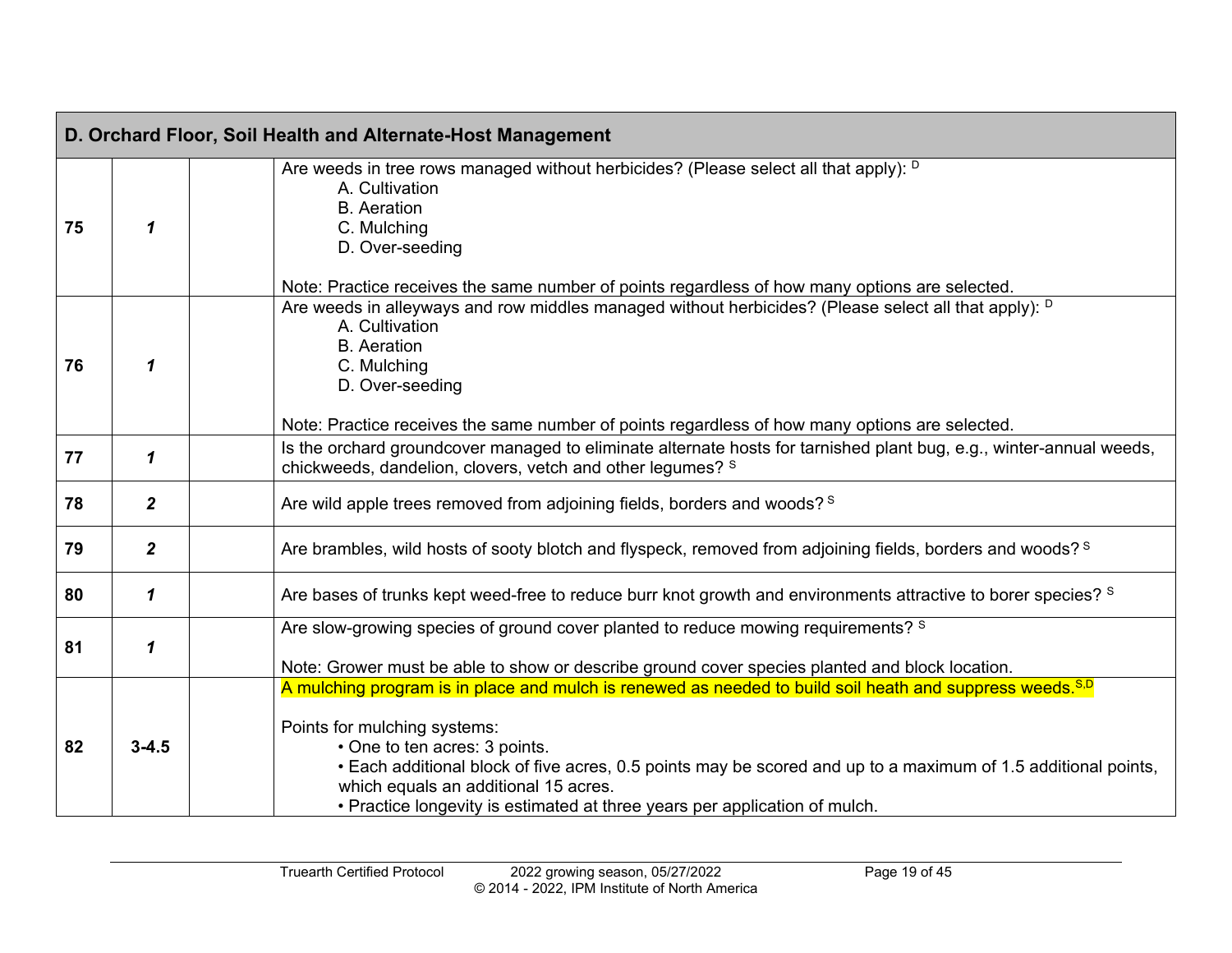<span id="page-19-0"></span>

|    | 1              | During orchard renovation, cover crops are used to maintain groundcover prior to orchard establishment. S,D                                                                                                                                                                                             |  |  |  |
|----|----------------|---------------------------------------------------------------------------------------------------------------------------------------------------------------------------------------------------------------------------------------------------------------------------------------------------------|--|--|--|
| 83 |                | Note: Cover crops should be maintained and where necessary, replanted to keep a living root in the soil during the<br>growing season.                                                                                                                                                                   |  |  |  |
|    |                | Note: Consult with local Extension or USDA-NRCS guidelines to determine appropriate cover crops for soil types and<br>climate conditions.                                                                                                                                                               |  |  |  |
|    | 15.5           | <b>Total Points: Orchard Floor, Weed and Alternate-Host Management</b>                                                                                                                                                                                                                                  |  |  |  |
|    |                | <b>E. Pollinator Conservation</b>                                                                                                                                                                                                                                                                       |  |  |  |
|    |                | Non-blooming buffer of ≥ 60 feet are maintained around all field borders where pesticides toxic to pollinators are<br>applied. <sup>S</sup>                                                                                                                                                             |  |  |  |
| 84 | 1              | Note: Buffers prone to collecting pesticide drift are mowed to eliminate bloom in ground cover prior to pesticide<br>application toxic to pollinators.                                                                                                                                                  |  |  |  |
|    |                | The Xerces Society recommends a minimum buffer of 125 feet from crops treated with neonicotinoids and 60 feet<br>from all pesticides applied with an airblast sprayer, to protect pollinators, https://xerces.org/publications/fact-<br>sheets/guidance-to-protect-habitat-from-pesticide-contamination |  |  |  |
| 85 | $\overline{2}$ | If managed beehives reside on the farm year-round, they are monitored for health, their diseases are controlled and<br>documentation of monitoring is available for review, e.g., date and description of monitoring activities. <sup>§</sup>                                                           |  |  |  |
|    |                | Note: Regular, seasonal inspection and treatment of hives for Varroa mites and disease with accompanied<br>documentation.                                                                                                                                                                               |  |  |  |
|    | $2 - 4$        | Established pollinator forage habitat which provides season-long bloom is available for managed and wild pollinators.<br>S,D                                                                                                                                                                            |  |  |  |
| 86 |                | Converted acreage to native pollinator habitats:<br>- One to five acres designated pollinator habitat: two points<br>- Each additional designated habitat totaling block of five acres: one point.<br>- Maximum of four points may be scored for a total of 15 acres designated to pollinator habitat.  |  |  |  |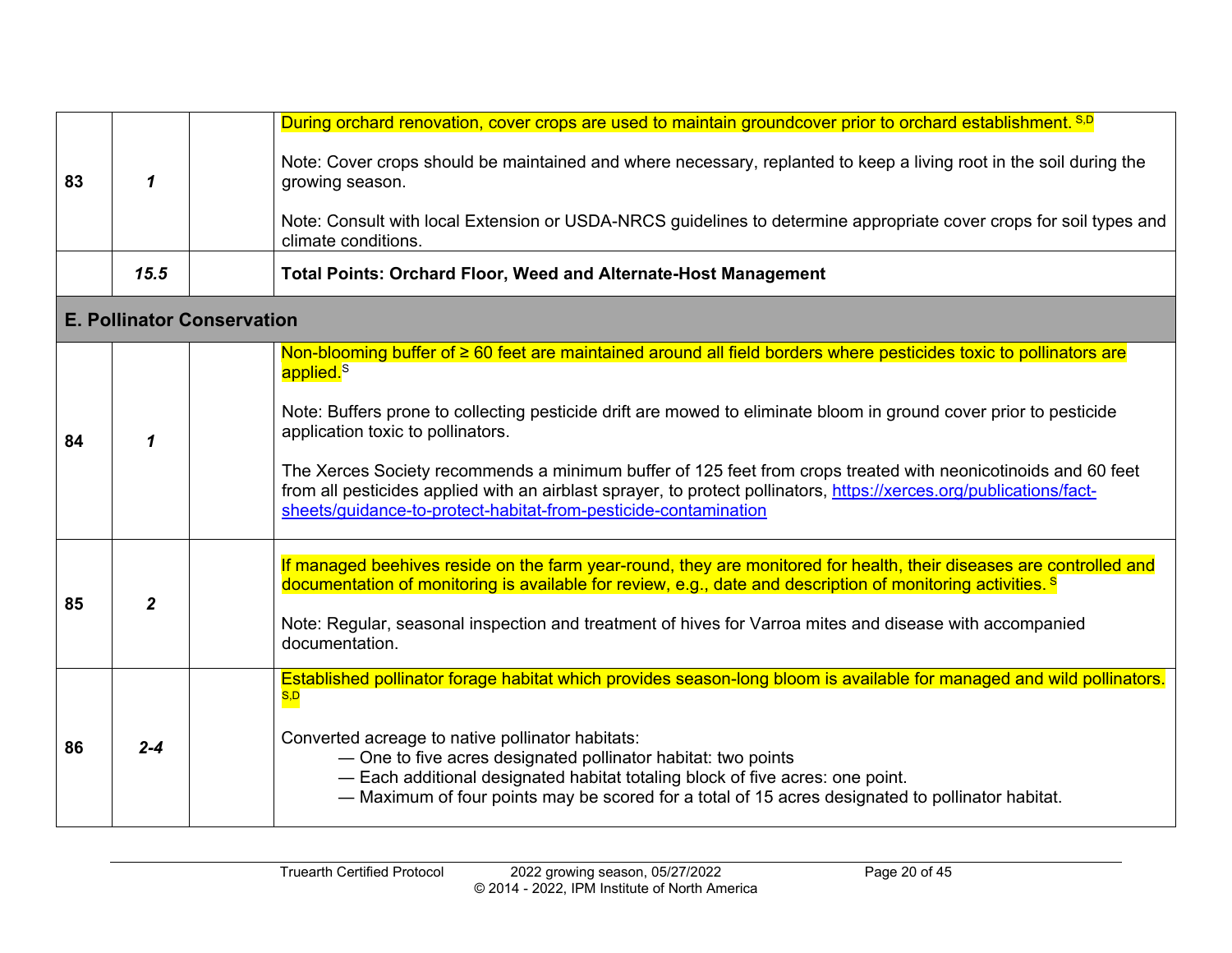|    |                | Note: Pollinator habitat includes a seed mix which provides season-long bloom for native pollinators and is approved<br>by Xerces society, or a state or federal conservation agency, e.g., Department of Natural Resources, USDA-NRCS,<br>etc. Establishing a diverse pollinator habitat on designated land around installed solar panels could be included in<br>acreage counted.                                                                                                                                                                                                                                                 |  |  |
|----|----------------|-------------------------------------------------------------------------------------------------------------------------------------------------------------------------------------------------------------------------------------------------------------------------------------------------------------------------------------------------------------------------------------------------------------------------------------------------------------------------------------------------------------------------------------------------------------------------------------------------------------------------------------|--|--|
| 87 | $\overline{2}$ | Honeybee apiaries resident on the farm are located at least 0.5 mile away from designated wildlife habitat, e.g., state<br>or national wildlife refuges, natural areas or parks. <sup>S</sup>                                                                                                                                                                                                                                                                                                                                                                                                                                       |  |  |
|    |                | Note: Lowered risk of disease transmission from domestic to native pollinators/bees.                                                                                                                                                                                                                                                                                                                                                                                                                                                                                                                                                |  |  |
| 88 | $\mathbf{1}$   | Is pollination accomplished without commercially produced bumblebee hives? <sup>8</sup>                                                                                                                                                                                                                                                                                                                                                                                                                                                                                                                                             |  |  |
| 89 | $\overline{2}$ | Pollination is accomplished exclusively with native bees. <sup>S</sup>                                                                                                                                                                                                                                                                                                                                                                                                                                                                                                                                                              |  |  |
| 90 | 1              | Blooming ground cover in the drive row is reduced to protect pollinators from<br>drift using non-chemical strategies. S,D<br>Note: Practice recognizes mowing or herbicide applications which target broadleaf weeds in drive rows and row<br>middles or noxious weeds anywhere in the field,<br>mda.state.mn.us/plants/pestmanagement/weedcontrol/noxiouslist.aspx<br>Note: Grower should be able to describe the location and how often or what conditions would trigger mowing, e.g., is<br>it timed before or after sprays, etc.                                                                                                |  |  |
| 91 | $\overline{2}$ | Are insecticides which pose high risks to pollinators from drift or foraging pollinators within the orchard avoided? <sup>D</sup><br>Note: Applying these high-risk products will not receive credit for this practice: Actara (thiamethoxam),<br>Alias/Montana/Wrangler (imidacloprid), Belay (clothianidin), Entrust (spinosad) and Lorsban (chlorpyrifos). None of<br>these products are applied to receive credit for this practice. The Pesticide Risk Tool was used to identify high risks<br>to pollinators.<br>Note: See list of insecticides which pose high-risk to pollinators from drift on page 16 of the Spray Guide. |  |  |
| 92 | 1              | Nesting habitat for wild pollinators is created and managed throughout the growing season. <sup>S</sup><br>Note: Wild bee housing placed in and around forage and pollination target areas. Housing can include not removing<br>dead trees (when it's safe to do so), presence of hollowed out reeds/stems of bushes or erecting bee housing.                                                                                                                                                                                                                                                                                       |  |  |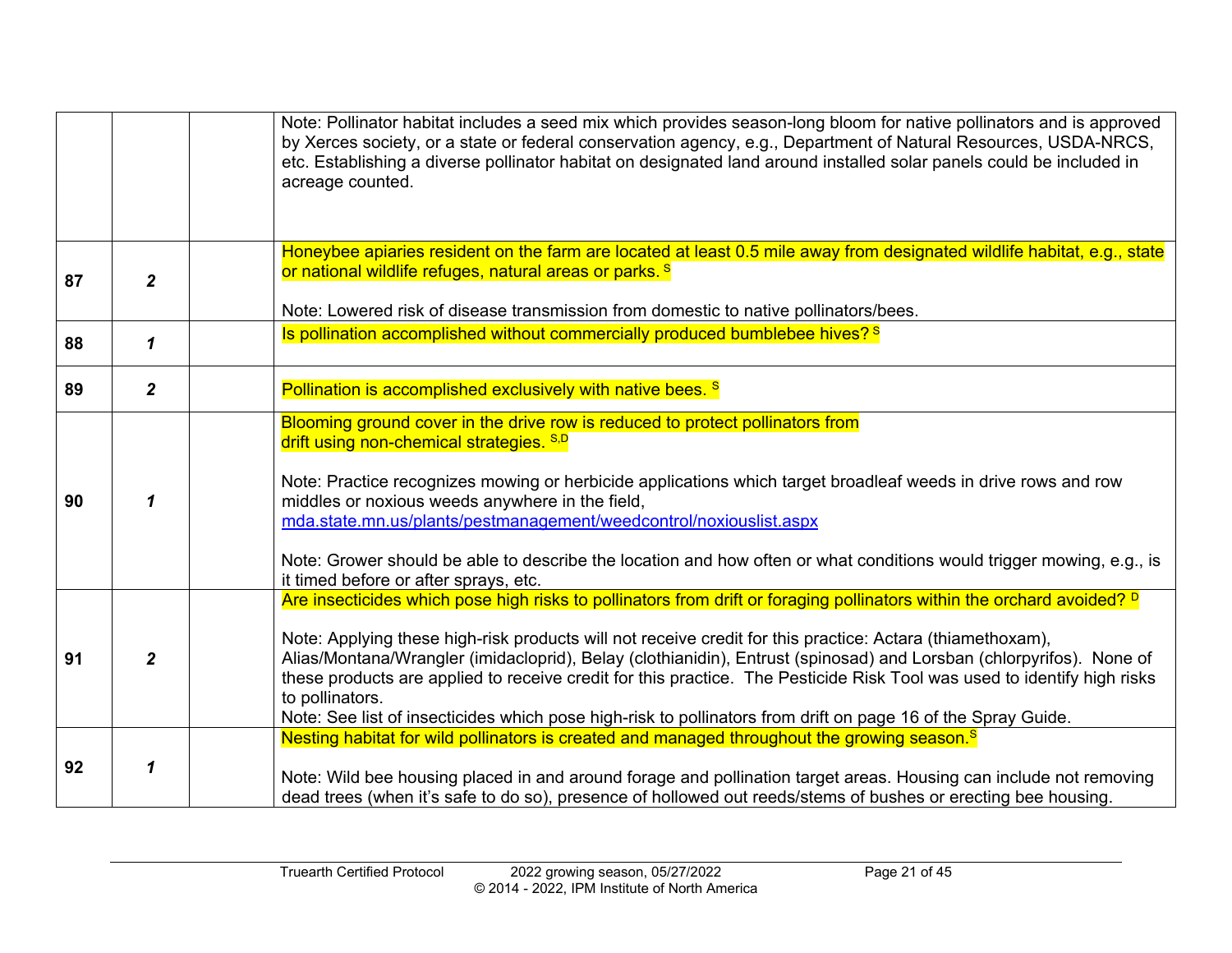|    |                                                                                                                                                                                                                                                                                                                                                                                              | Establishing a diverse pollinator habitat on designated land around installed solar panels could be included in<br>acreage counted.                                |  |  |
|----|----------------------------------------------------------------------------------------------------------------------------------------------------------------------------------------------------------------------------------------------------------------------------------------------------------------------------------------------------------------------------------------------|--------------------------------------------------------------------------------------------------------------------------------------------------------------------|--|--|
|    |                                                                                                                                                                                                                                                                                                                                                                                              | Is pollinator activity monitored during bloom through participation in WiBee: the Wisconsin Wild Bee App? <sup>D</sup><br>https://pollinators.wisc.edu/wibee/      |  |  |
| 93 | Note: This application was developed by the Gratton Lab at UW-Wisconsin- Madison. This application provides the<br>1<br>farmer with a tool to document and create a baseline understanding of pollinators present in their orchard. This<br>baseline is a tool to measure whether the practices being implemented are generating the results and improvements<br>the orchard is looking for. |                                                                                                                                                                    |  |  |
| 94 | $\boldsymbol{\mathcal{L}}$                                                                                                                                                                                                                                                                                                                                                                   | Ongoing education: Grower has attended a training on pollinator conservation (ie., pollinator habitat, importance of<br>native pollinators, etc.) <sup>D</sup>     |  |  |
|    | 17                                                                                                                                                                                                                                                                                                                                                                                           | <b>Total Points: Pollinator conservation</b>                                                                                                                       |  |  |
|    | F. Grower Education and Self-Improvement                                                                                                                                                                                                                                                                                                                                                     |                                                                                                                                                                    |  |  |
| 95 | 1                                                                                                                                                                                                                                                                                                                                                                                            | Has a field day or other production-related educational meeting been hosted on the farm within the last three years?<br>List date and name/description of event: D |  |  |
| 96 | 3                                                                                                                                                                                                                                                                                                                                                                                            | Has on-farm research been conducted using control (untreated) trees for comparison within the last three years?<br>List subject of research and dates: D           |  |  |
| 97 | $\overline{2}$                                                                                                                                                                                                                                                                                                                                                                               | Do you belong to a state and/or regional grower organization, in addition to participation in Truearth Certified?<br>List organizations: D                         |  |  |
| 98 | $\overline{2}$                                                                                                                                                                                                                                                                                                                                                                               | Have you attended one or more educational meetings in addition to the Truearth Certified Annual Meeting within the<br>last year? List meetings: D                  |  |  |
|    | 8                                                                                                                                                                                                                                                                                                                                                                                            | <b>Total Points: Grower Education and Self-Improvement</b>                                                                                                         |  |  |

<span id="page-21-0"></span> $^{\text{\tiny{\text{D}}}}$ Verified during desk audit via submitted paperwork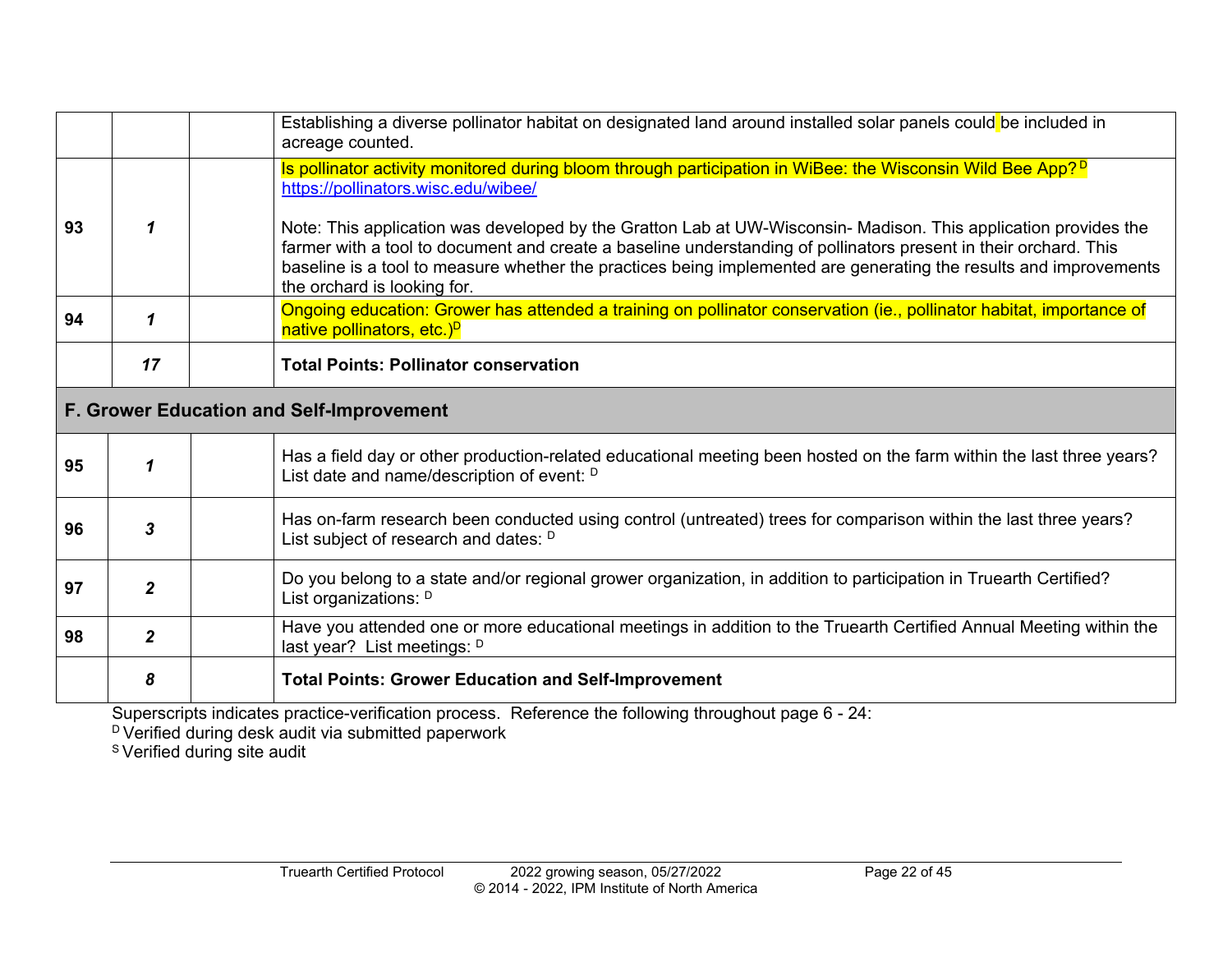<span id="page-22-0"></span>

| <b>G. Energy and Waste Conservation</b> |                                                                                                                                                                     |                                                                                                                                                                                                                                                                                                                                  |  |  |
|-----------------------------------------|---------------------------------------------------------------------------------------------------------------------------------------------------------------------|----------------------------------------------------------------------------------------------------------------------------------------------------------------------------------------------------------------------------------------------------------------------------------------------------------------------------------|--|--|
| 99                                      | 1                                                                                                                                                                   | Is energy efficient lighting used in the office, packing and storage facilities? <sup>S</sup>                                                                                                                                                                                                                                    |  |  |
| 100                                     | $\mathbf{1}$                                                                                                                                                        | Is storage energy conserved through energy efficiency improvements to buildings, cooling pumps and compressors<br>in cold storage? Please describe, attach additional sheets if necessary. Note: Points may be awarded for the life of<br>the improvement. S                                                                     |  |  |
| 101                                     | $\overline{2}$                                                                                                                                                      | Are tractors and other motorized equipment used efficiently and effectively to reduce overall fuel consumption. e.g.,<br>do not let diesel engines idle longer than 5-10 minutes; tractors are operated in economy mode when appropriate<br>e.g., spraying, mowing; tractors are maintained to maximize efficiency? <sup>s</sup> |  |  |
| 102                                     | $\mathbf{3}$                                                                                                                                                        | A pesticide mixing and loading facility is used to catch and retain pesticide rinsate. <sup>S</sup>                                                                                                                                                                                                                              |  |  |
| 103                                     | $\mathbf{2}$                                                                                                                                                        | Solar or wind energy are used to contribute towards on-farm energy needs. <sup>S</sup>                                                                                                                                                                                                                                           |  |  |
|                                         | Practice 93 to 100 apply to the field, packing, storage, office and maintenance facilities on the farm. Take credit if at least 90% of the<br>resource is recycled. |                                                                                                                                                                                                                                                                                                                                  |  |  |
| 104                                     | .25                                                                                                                                                                 | Are paper and cardboard recycled? S                                                                                                                                                                                                                                                                                              |  |  |
| 105                                     | .25                                                                                                                                                                 | Is plastic recycled? S                                                                                                                                                                                                                                                                                                           |  |  |
| 106                                     | .25                                                                                                                                                                 | Is aluminum recycled? S                                                                                                                                                                                                                                                                                                          |  |  |
| 107                                     | .25                                                                                                                                                                 | Is glass recycled? S                                                                                                                                                                                                                                                                                                             |  |  |
| 108                                     | .25                                                                                                                                                                 | Are used pesticide containers, where consistent with regulations, recycled? <sup>S</sup>                                                                                                                                                                                                                                         |  |  |
| 109                                     | .25                                                                                                                                                                 | Are batteries recycled? S                                                                                                                                                                                                                                                                                                        |  |  |
|                                         | 10.5                                                                                                                                                                | <b>Total Points: Energy and Waste Conservation</b>                                                                                                                                                                                                                                                                               |  |  |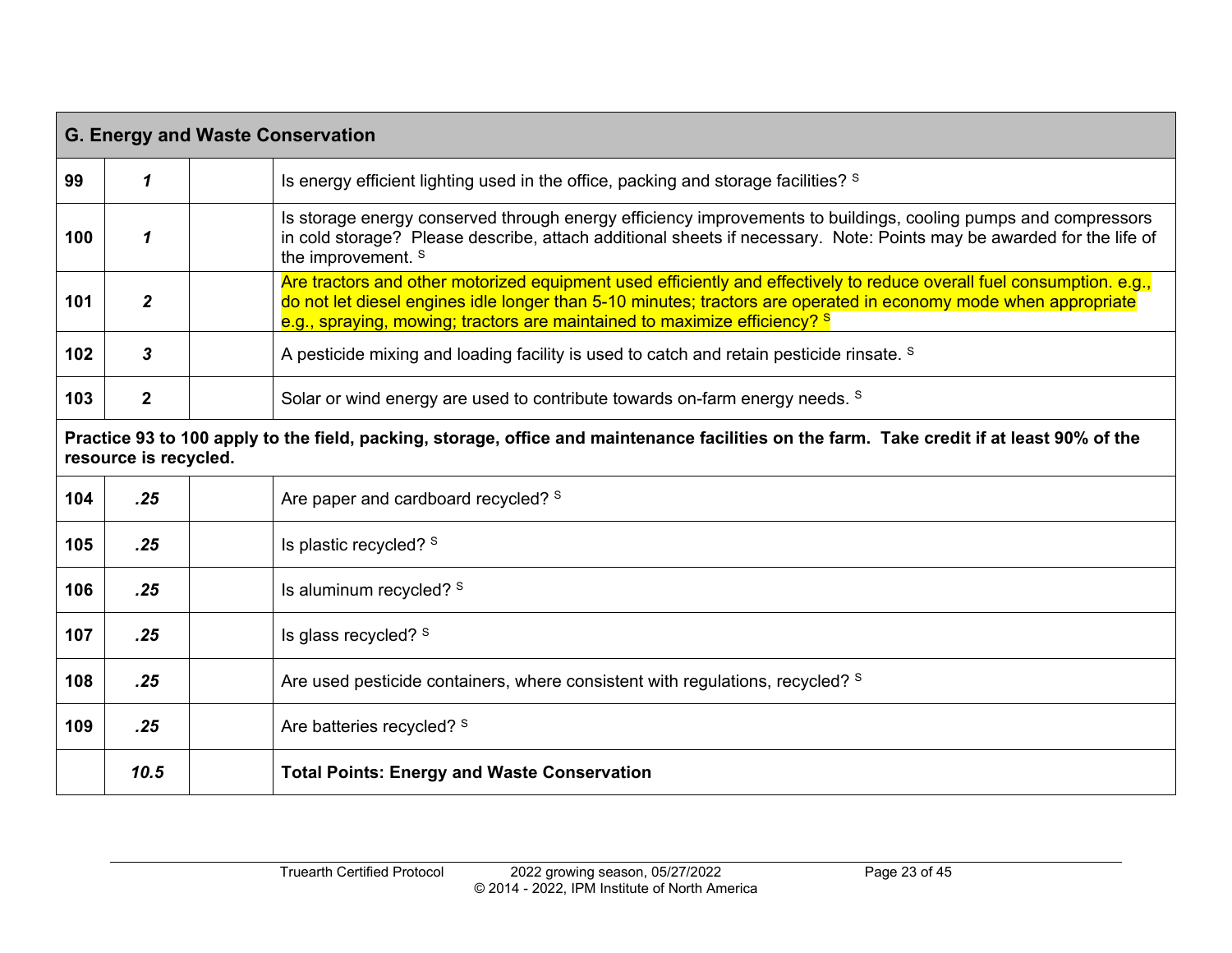| H. Food Safety and Product Quality |                                                                                                                                                                                                                                                                                                                                                                              |                                                                                                                          |  |  |  |
|------------------------------------|------------------------------------------------------------------------------------------------------------------------------------------------------------------------------------------------------------------------------------------------------------------------------------------------------------------------------------------------------------------------------|--------------------------------------------------------------------------------------------------------------------------|--|--|--|
| 110                                | $\mathbf{2}$                                                                                                                                                                                                                                                                                                                                                                 | Are harvesting bins and storage rooms sanitized annually after storage and packing are completed? S                      |  |  |  |
| 111                                | 4                                                                                                                                                                                                                                                                                                                                                                            | Does the farm have a valid USDA GAP, Global Food Safety Initiative GLOBALG.A.P. or PrimusGFS certification? <sup>S</sup> |  |  |  |
| 112                                | $\mathbf{2}$                                                                                                                                                                                                                                                                                                                                                                 | Are orchard blocks fenced in to prevent wildlife and livestock from browsing/grazing in orchards? S                      |  |  |  |
| 113                                | Is irrigation water tested in accordance with the FDA Food Safety Modernization Act agriculture water requirement? S<br>Note: This practice is not required or enforceable by the FDA at this time. The first water test is proposed to take<br>2<br>effect sometime in 2022 for small farms.<br>Agricultural Water Proposed Rule: https://www.fda.gov/media/154334/download |                                                                                                                          |  |  |  |
|                                    | 10                                                                                                                                                                                                                                                                                                                                                                           | <b>Total Points: Food Safety and Product Quality</b>                                                                     |  |  |  |

<span id="page-23-0"></span> $^\text{\tiny{\rm{D}}}$ Verified during desk audit via submitted paperwork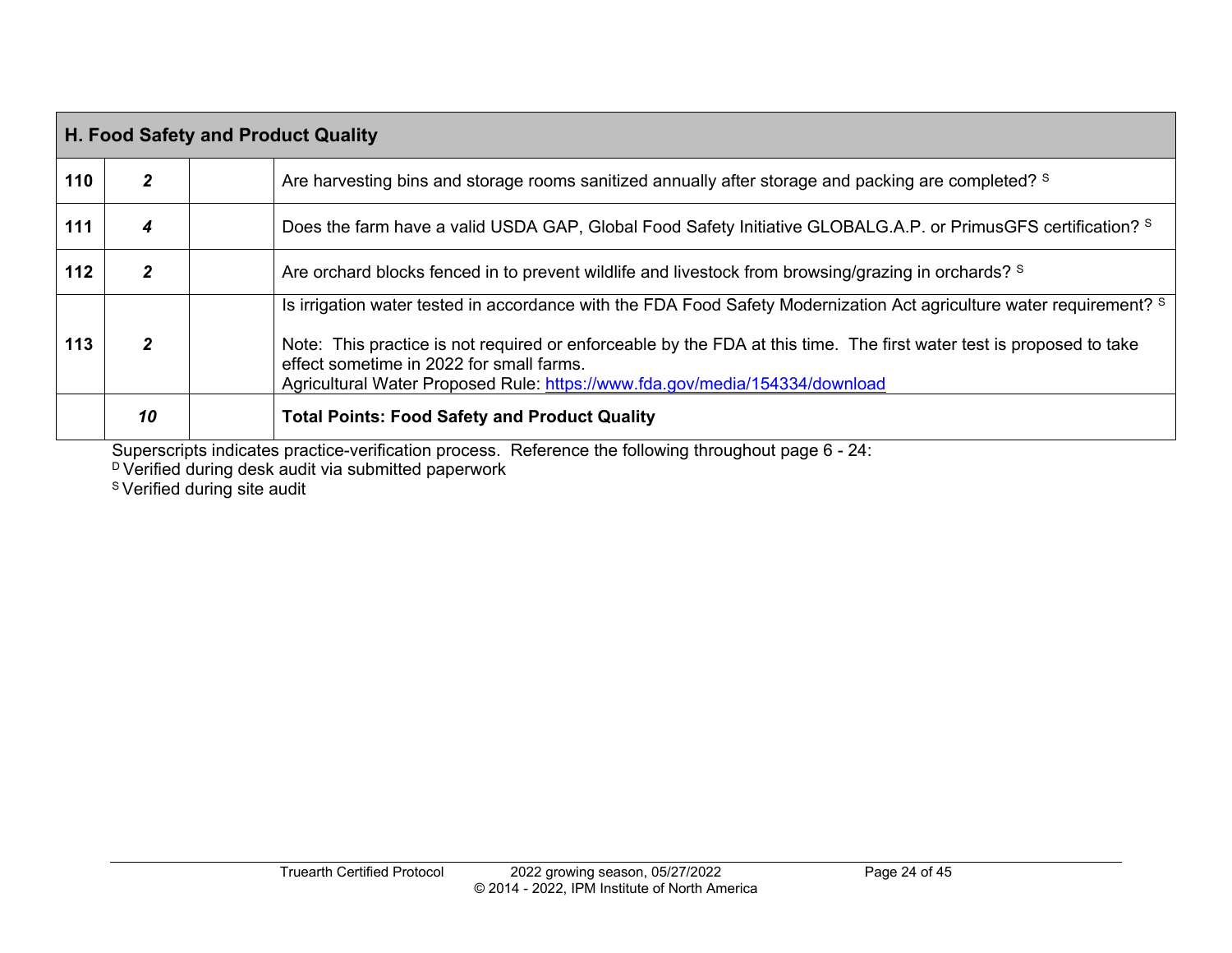<span id="page-24-0"></span>

| <b>SCORE CARD</b>                                                                                                                                                      | <b>Points eligible</b> | <b>Points earned</b> |
|------------------------------------------------------------------------------------------------------------------------------------------------------------------------|------------------------|----------------------|
| Growers in the program more than one season must earn a total of at least 28 points for each block.<br>First year growers must earn at least 20 points for each block. |                        |                      |
| <b>Total Points: A. Soil and Water Conservation</b>                                                                                                                    | 17                     |                      |
| <b>Total Points: B. Pesticide Use and Hazard Reduction</b>                                                                                                             | 34                     |                      |
| <b>Total Points: C. Pest Monitoring and Management</b>                                                                                                                 | 12                     |                      |
| <b>Total Points: D. Orchard Floor, Weed and Alternate-Host Management</b>                                                                                              | 15.5                   |                      |
| <b>Total Points: E. Pollinator Conservation</b>                                                                                                                        | 17                     |                      |
| <b>Total Points: F. Grower Education and Self-Improvement</b>                                                                                                          | 8                      |                      |
| <b>Total Points: G. Energy and Waste Conservation</b>                                                                                                                  | 10.5                   |                      |
| <b>Total Points: H. Food Safety and Product Quality</b>                                                                                                                | 10                     |                      |
| Total Score (add columns, include total for all sections)                                                                                                              | 124                    |                      |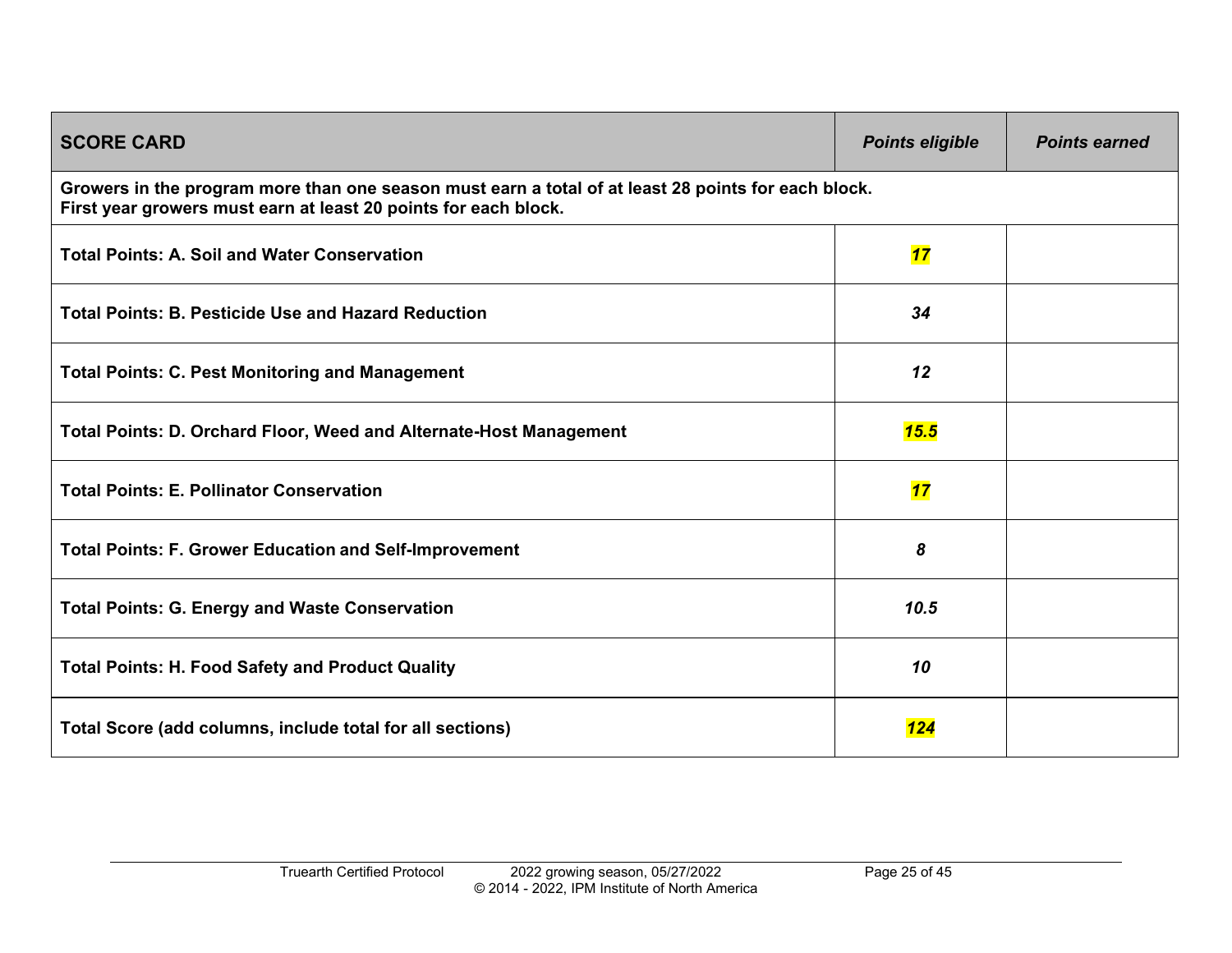#### <span id="page-25-0"></span>**III. Pesticide Hazard and Risk Ranking**

The following practices and products are listed for Midwest fruit production. Pesticide active ingredients have been evaluated for necessity to produce quality apples in the Midwest in commercial quantities, and for hazards to humans, natural enemies and other non-targets, potential to contaminate groundwater and resistance management. This is not an exhaustive list of practices or products.

Only fungicides, herbicides and insecticides which have been evaluated against our criteria and appear on the list of approved pesticides may be applied on enrolled blocks. If a fungicide, herbicide or insecticide is not included, please contact the IPM Institute to request a product evaluation. The IPM Institute will confirm receipt of requests within one business day and respond with a resolution within one to three business days.

**Note:** Pesticides have been evaluated using formulated-active ingredients and differences in product formulation do impact acute risk. If pesticides with other trade names are used, they should have similar signal word (caution, warning), percent active ingredient and product formulation, e.g., wettable powder (WP), water-dispersible granule (WDG) or suspension concentrate (SC). **If a similarly formulated product is not available, please contact the IPM Institute to make an exemption request prior to application.**

Pesticide hazards were analyzed using the database at [pesticideinfo.org,](http://www.pesticideinfo.org/) which collates information from recognized authorities such as US EPA and individual State Lead Agencies (SLAs) for pesticide regulation. SLAs are housed in state departments of agriculture or state environmental management agency, depending on the state.

The Pesticide Risk Tool [\(pesticiderisk.org\)](http://pesticiderisk.org/) and Windows Pesticide Screening Tool, WIN-PST [\(go.usa.gov/Kok\)](http://go.usa.gov/Kok), have also been used to evaluate pesticide risks.

The following criteria were used to evaluate pesticides:

**Acute toxicity to wildlife, fish, aquatic invertebrates:** Product label, Pesticide Risk Tool

**Acute toxicity:** CAUTION, WARNING or DANGER Label/US EPA, Pesticide Risk Tool **Neurotoxin:** Cholinesterase inhibitor or listed on Toxics Reduction Inventory maintained by US EPA

**Possible, likely, probable carcinogen**: US EPA, State of California, and International Agency for Research on Cancer

**Reproductive/developmental toxin**: US EPA, State of California, Pesticide Risk Tool **Toxic to pollinators, key natural enemies/secondary pests**: Product label, Extension recommendations, variety of published sources

**Toxic to wildlife:** Product label, Pesticide Risk Tool

**Suspected endocrine disruptor:** Illinois EPA, Keith, Colburn or Benbrook lists **Broad spectrum pesticide:** Extension recommendations

**Resistance risk:** Extension recommendations

**Potential or known groundwater contaminant**: State of California, variety of published sources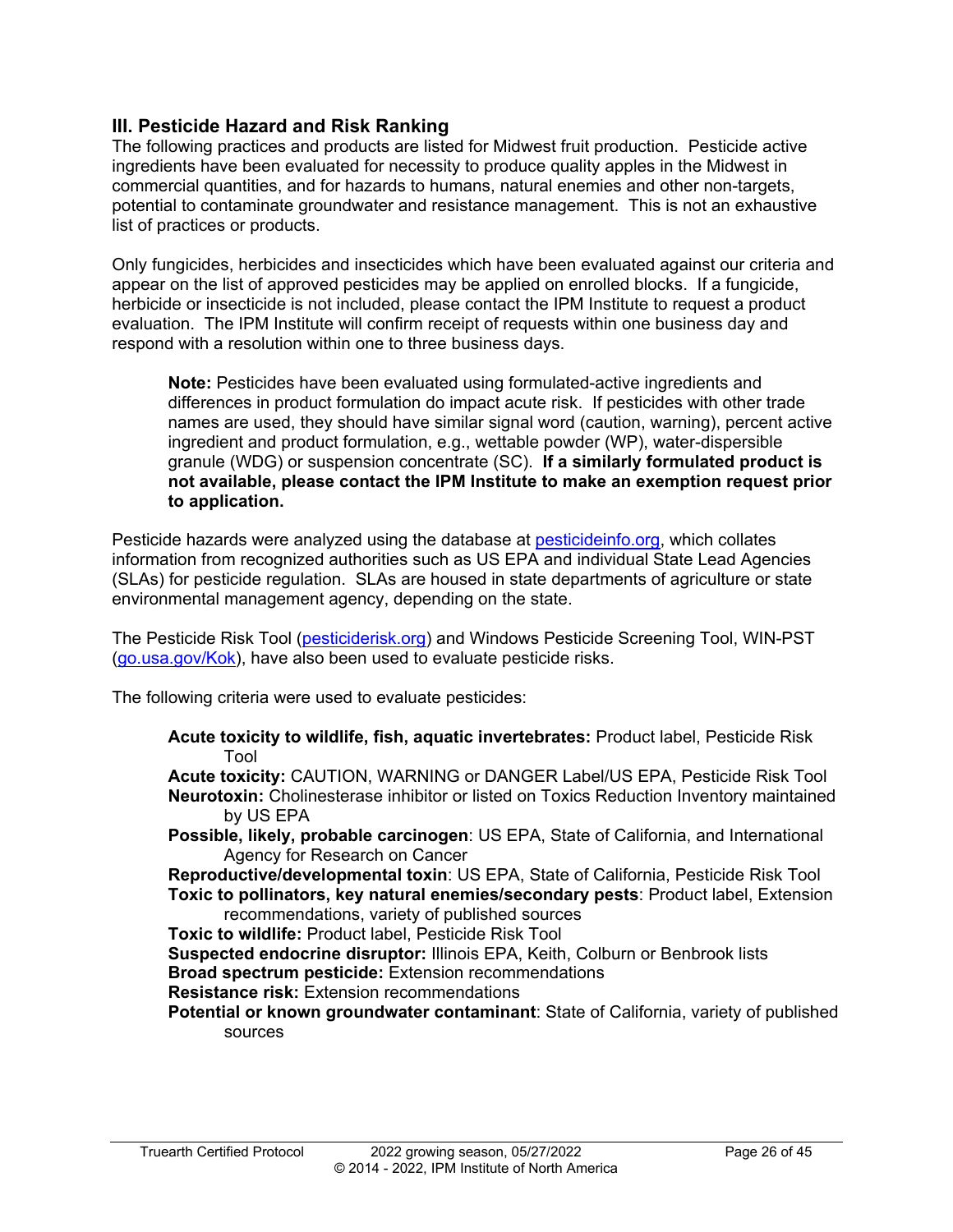The following process was used to determine use and use restrictions:

- a. Pesticide options currently in use by growers, or suggested by growers or others, are reviewed for status re the criteria listed above.
- b. There are thousands of pesticides labeled for use on specialty crops in the United States. We only review those products currently in use or with strong potential for use, as suggested by participating growers and others.
- c. Pesticides that are useful for our pest issues that do not have hazards as per our criteria, or pesticides with relatively readily mitigated hazards, are placed in "Low-Risk Pesticides, No Restrictions" or "Moderate to High-Risk Pesticides, No Restrictions" category. For example, for most products, acute toxicity to applicators is readily addressed by following label requirements for personal protective equipment. **No pesticides may be used without justification, e.g., sampling and thresholds, or weather monitoring, or block history of a problem where sampling or monitoring methods and thresholds are not available.**
- d. Pesticides with hazards that are less readily mitigated are placed in the "Do Not Use" category. These are then reviewed for necessity in order to produce commercial quality fruit economically. Our goal is to limit the use of products with hazards to those we cannot do without.
- e. Products which are needed to address a key pest are then moved to the "Use with Restrictions (Moderate to High-Risk Pesticides)" category. Measures that we can take to mitigate hazards are included, e.g., limiting the number of applications, or limiting use to one pest issue where the product is critical for adequate control.
- f. Other products with similar hazards are not moved to the "Use with Restrictions (Moderate to High-Risk Pesticides)" category because the hazard profile is similar to those already in that category, but only if their use is a critical need that we identify as a group.
- g. This is a subjective process. Definitive data are not available on many of the considerations here, e.g., thresholds are lacking for many pests, efficacy is variable, and development of resistance is a concern if available modes of action are limited. We don't know for sure exactly where to draw the line. We try to reach consensus on issues but realize this will not be possible in all cases. The protocol belongs to the IPM Institute of North America, Inc. and the Truearth Program is owned by Wescott Agri Products. The IPM Institute makes final decisions on protocol content.
- h. A timeline for new products that do not have approved labels by the annual meeting will be provided, e.g., mid-season product releases. These products will be listed under their appropriate use category as per the review process and will include anticipated release date. **Products may not be used until a label has been approved for the state in which they will be used**. Applications made prior to the label approval date will be considered a protocol violation and result in disqualification of the blocks which received treatment.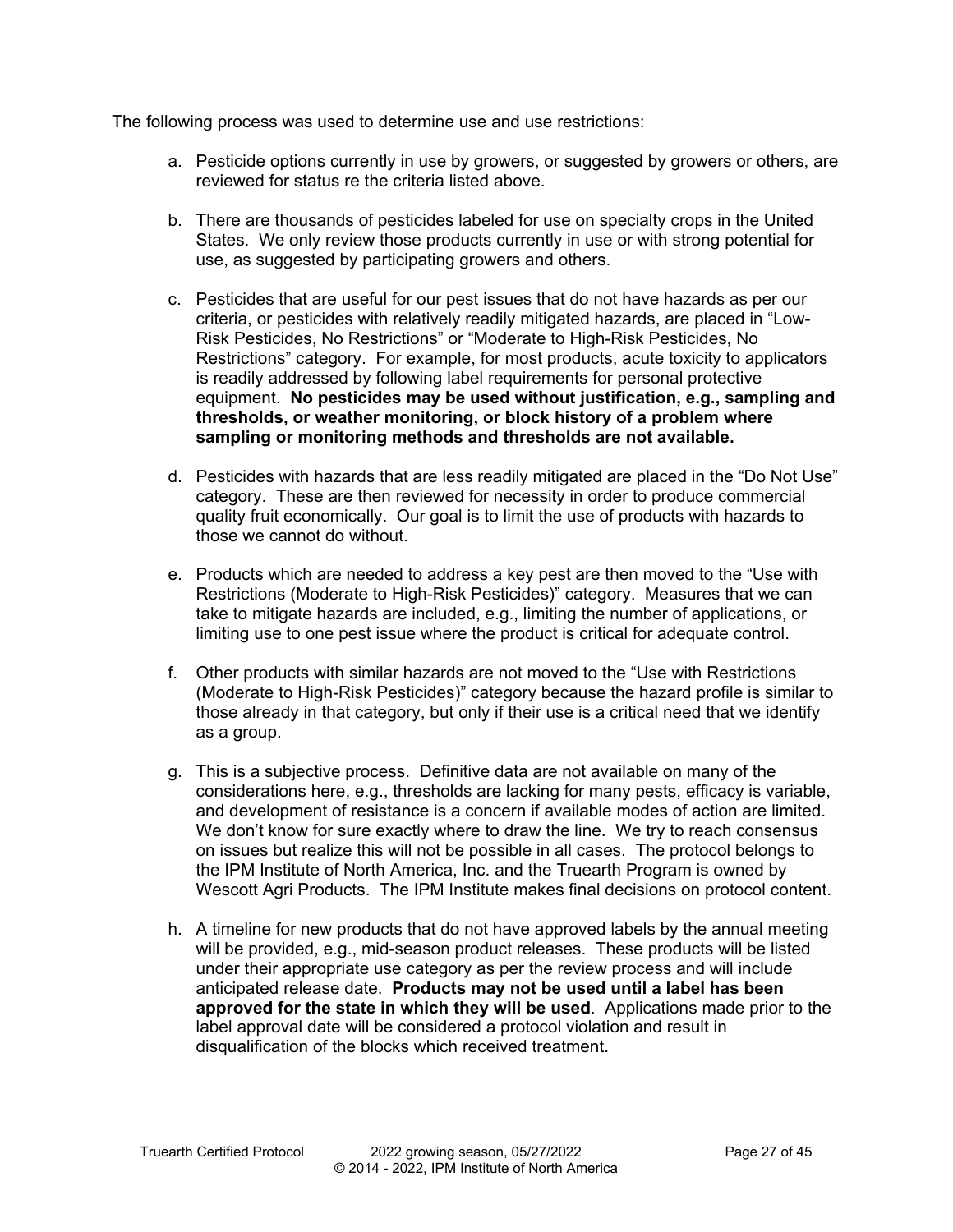| <b>Pesticide Use Restrictions</b>                                                                                                                                                                                                                                                                                                                                                                                                                                                                                                                                                                                                                                                   |                                   |                      |                                                                       |  |  |
|-------------------------------------------------------------------------------------------------------------------------------------------------------------------------------------------------------------------------------------------------------------------------------------------------------------------------------------------------------------------------------------------------------------------------------------------------------------------------------------------------------------------------------------------------------------------------------------------------------------------------------------------------------------------------------------|-----------------------------------|----------------------|-----------------------------------------------------------------------|--|--|
|                                                                                                                                                                                                                                                                                                                                                                                                                                                                                                                                                                                                                                                                                     |                                   |                      |                                                                       |  |  |
| IMPORTANT: All of the following products may not be registered in every state. Please confirm the product is labeled for use in your state!<br>LOW-RISK PESTICIDES, NO RESTRICTIONS BEYOND THOSE ON THE PRODUCT LABEL<br>1. These pesticides may be used to the full extent of the pesticide label and pose minimal risk to environmental and human health.<br>2. Use only after systematic scouting or weather monitoring and science-based thresholds, or according to previous history where thresholds are<br>not available.<br>3. Pesticides included are not a guarantee of efficacy. Some products will not be as effective as other products against specific target pests. |                                   |                      |                                                                       |  |  |
| <b>Trade Name</b>                                                                                                                                                                                                                                                                                                                                                                                                                                                                                                                                                                                                                                                                   | <b>Active Ingredient</b>          | <b>Best Practice</b> |                                                                       |  |  |
| <b>Insect/Mite Management</b>                                                                                                                                                                                                                                                                                                                                                                                                                                                                                                                                                                                                                                                       |                                   |                      |                                                                       |  |  |
| Cyd-X, Virosoft, Madex HP                                                                                                                                                                                                                                                                                                                                                                                                                                                                                                                                                                                                                                                           | Cydia pomonella granulovirus      |                      |                                                                       |  |  |
| Mating disruption                                                                                                                                                                                                                                                                                                                                                                                                                                                                                                                                                                                                                                                                   | 1-dodecanol, 1-tetradecanol       |                      | Available for codling moth, oriental fruit moth and dogwood borer.    |  |  |
| <b>Nealta</b>                                                                                                                                                                                                                                                                                                                                                                                                                                                                                                                                                                                                                                                                       | cyflumetofen                      |                      |                                                                       |  |  |
| <b>PFR-97</b>                                                                                                                                                                                                                                                                                                                                                                                                                                                                                                                                                                                                                                                                       | Isaria fumosorosea                |                      |                                                                       |  |  |
| Spear-LEP                                                                                                                                                                                                                                                                                                                                                                                                                                                                                                                                                                                                                                                                           | GS-omega/kappa-Hxtx-Hv1a          |                      | Improved efficacy when tank mixed with Bt products.                   |  |  |
| Surround                                                                                                                                                                                                                                                                                                                                                                                                                                                                                                                                                                                                                                                                            | kaolin                            |                      | Apply prior to trap catches based on historical data or insect model. |  |  |
| Venerate                                                                                                                                                                                                                                                                                                                                                                                                                                                                                                                                                                                                                                                                            | Burkholderia spp.                 |                      |                                                                       |  |  |
| <b>Disease Management</b>                                                                                                                                                                                                                                                                                                                                                                                                                                                                                                                                                                                                                                                           |                                   |                      |                                                                       |  |  |
| Actigard 50WG                                                                                                                                                                                                                                                                                                                                                                                                                                                                                                                                                                                                                                                                       | acibenzolar-s-methyl              |                      |                                                                       |  |  |
| <b>Blossom Protect</b>                                                                                                                                                                                                                                                                                                                                                                                                                                                                                                                                                                                                                                                              | Aureobasidium pullulans           |                      |                                                                       |  |  |
| <b>Double Nickel</b>                                                                                                                                                                                                                                                                                                                                                                                                                                                                                                                                                                                                                                                                | <b>Bacillus amyloliquefaciens</b> |                      |                                                                       |  |  |
| Lifegard WG                                                                                                                                                                                                                                                                                                                                                                                                                                                                                                                                                                                                                                                                         | <b>Bacillus mycoides</b>          |                      |                                                                       |  |  |
| Regalia                                                                                                                                                                                                                                                                                                                                                                                                                                                                                                                                                                                                                                                                             | Reynoutria sachalinensis          |                      |                                                                       |  |  |
| Serenade                                                                                                                                                                                                                                                                                                                                                                                                                                                                                                                                                                                                                                                                            | <b>Bacillus subtilis</b>          |                      |                                                                       |  |  |
| $U$ rea                                                                                                                                                                                                                                                                                                                                                                                                                                                                                                                                                                                                                                                                             | urea                              |                      |                                                                       |  |  |
| <b>Weed Management</b>                                                                                                                                                                                                                                                                                                                                                                                                                                                                                                                                                                                                                                                              |                                   |                      |                                                                       |  |  |
| Avenger AG                                                                                                                                                                                                                                                                                                                                                                                                                                                                                                                                                                                                                                                                          | d-limonene                        |                      |                                                                       |  |  |
| <b>Other</b>                                                                                                                                                                                                                                                                                                                                                                                                                                                                                                                                                                                                                                                                        |                                   |                      |                                                                       |  |  |
| Apogee                                                                                                                                                                                                                                                                                                                                                                                                                                                                                                                                                                                                                                                                              | prohexadione calcium              |                      |                                                                       |  |  |
|                                                                                                                                                                                                                                                                                                                                                                                                                                                                                                                                                                                                                                                                                     | <b>Blush</b><br>prohydrojasmon    |                      |                                                                       |  |  |
| Exilis, MaxCel, Promalin<br>benzyladenine                                                                                                                                                                                                                                                                                                                                                                                                                                                                                                                                                                                                                                           |                                   |                      |                                                                       |  |  |
| Fruitone<br>1-naphthaleneacetic acid                                                                                                                                                                                                                                                                                                                                                                                                                                                                                                                                                                                                                                                |                                   |                      |                                                                       |  |  |
| blood meal<br>Plantskydd                                                                                                                                                                                                                                                                                                                                                                                                                                                                                                                                                                                                                                                            |                                   |                      |                                                                       |  |  |
| Retain<br>aminoethoxyvinylglycine hydrochloride                                                                                                                                                                                                                                                                                                                                                                                                                                                                                                                                                                                                                                     |                                   |                      |                                                                       |  |  |
| 1-methylcyclopropene<br>SmartFresh, Harvista                                                                                                                                                                                                                                                                                                                                                                                                                                                                                                                                                                                                                                        |                                   |                      |                                                                       |  |  |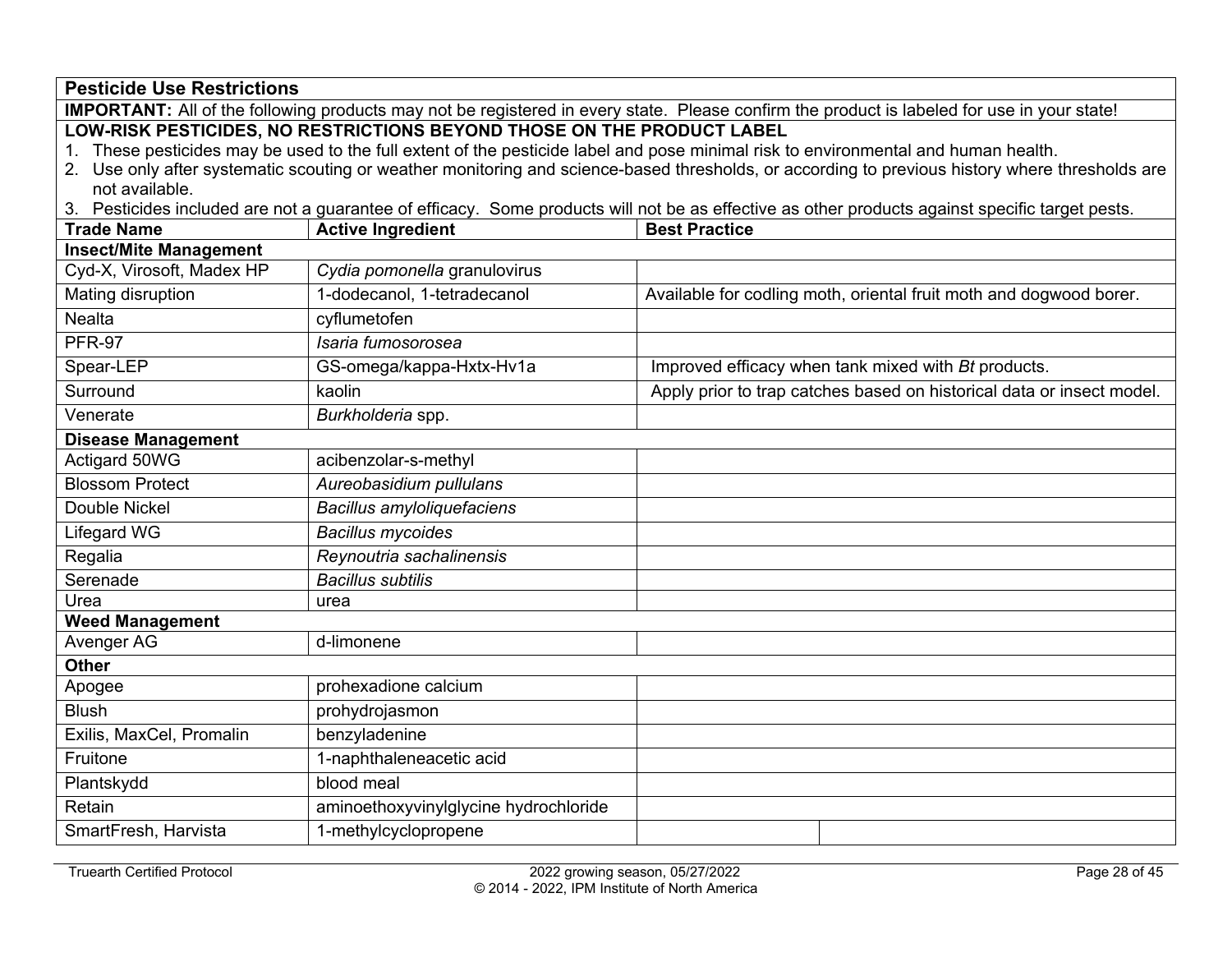### **MODERATE to HIGH-RISK PESTICIDES, NO RESTRICTIONS BEYOND THOSE ON THE PRODUCT LABEL**

1. These pesticides may be used to the full extent of the pesticide label. Moderate to high risks to environmental and human health are present.

2. Use only after systematic scouting or weather monitoring and science-based thresholds, or according to previous history where thresholds are not available.

3. Pesticides included are not a guarantee of efficacy. Some products will not be as effective as other products against specific target pests.

| <b>Trade Name</b>     | <b>Active Ingredient</b>      | <b>Concerns</b>                                                                                                            | <b>Best Practice</b>                                                                                     |  |  |  |  |
|-----------------------|-------------------------------|----------------------------------------------------------------------------------------------------------------------------|----------------------------------------------------------------------------------------------------------|--|--|--|--|
|                       | <b>Insect/Mite Management</b> |                                                                                                                            |                                                                                                          |  |  |  |  |
| Acramite 50 WS        | bifenazate                    | toxic to bees                                                                                                              |                                                                                                          |  |  |  |  |
| Avaunt                | indoxacarb                    | toxic to mammals, birds, fish, aquatic<br>invertebrates, highly toxic to bees                                              |                                                                                                          |  |  |  |  |
| Aza-Direct, Neemix    | azadirachtin                  | toxic to bees, suspected endocrine disruptor,<br>toxic to fish and aquatic invertebrates                                   |                                                                                                          |  |  |  |  |
| Agree, Deliver, Dipel | <b>Bacillus thuringiensis</b> | runoff risk to surface water                                                                                               |                                                                                                          |  |  |  |  |
| Beleaf 50             | flonicamid                    | potential groundwater contaminant                                                                                          |                                                                                                          |  |  |  |  |
| <b>Centaur WDG</b>    | buprofezin                    | potential groundwater contaminant                                                                                          |                                                                                                          |  |  |  |  |
| Closer SC             | sulfoxaflor                   | highly toxic to bees and earthworms                                                                                        | IRAC 4C neonicotinoid.                                                                                   |  |  |  |  |
| Damoil                | mineral oil                   | toxic to fish                                                                                                              | Performance is best when relative<br>humidity is less than 65% and<br>temperatures are warmer than 60°F. |  |  |  |  |
| Entrust               | spinosad                      | toxic to bees                                                                                                              |                                                                                                          |  |  |  |  |
| Envidor 2 SC          | spirodiclofen                 | toxic to fish and aquatic invertebrates, toxic<br>to bees                                                                  |                                                                                                          |  |  |  |  |
| Esteem 35 WP          | pyriproxyfen                  | toxic to fish and aquatic invertebrates                                                                                    |                                                                                                          |  |  |  |  |
| Portal                | fenpyroximate                 | highly toxic to fish and aquatic invertebrates                                                                             |                                                                                                          |  |  |  |  |
| Grandevo              | Chromobacterium subtsugae     | toxic to aquatic invertebrates                                                                                             |                                                                                                          |  |  |  |  |
| Intrepid 2F           | methoxyfenozide               | hazardous to aquatic invertebrates, potential<br>groundwater contaminant                                                   |                                                                                                          |  |  |  |  |
| Kanemite 15 SC        | acequinocyl                   | toxic to aquatic invertebrates                                                                                             |                                                                                                          |  |  |  |  |
| Movento               | spirotetramat                 | toxic to aquatic invertebrates and oysters,<br>potential groundwater contaminant,<br>potentially toxic to honey bee larvae |                                                                                                          |  |  |  |  |
| PyGanic EC            | pyrethrins                    | toxic to aquatic invertebrates and beneficials,<br>highly toxic to bees                                                    |                                                                                                          |  |  |  |  |
| <b>Sivanto Prime</b>  | flupyradifurone               | toxic to aquatic invertebrates, potential<br>groundwater contaminant                                                       | IRAC 4D neonicotinoid.                                                                                   |  |  |  |  |
| Zeal WP               | etoxazole                     | toxic to aquatic invertebrates                                                                                             |                                                                                                          |  |  |  |  |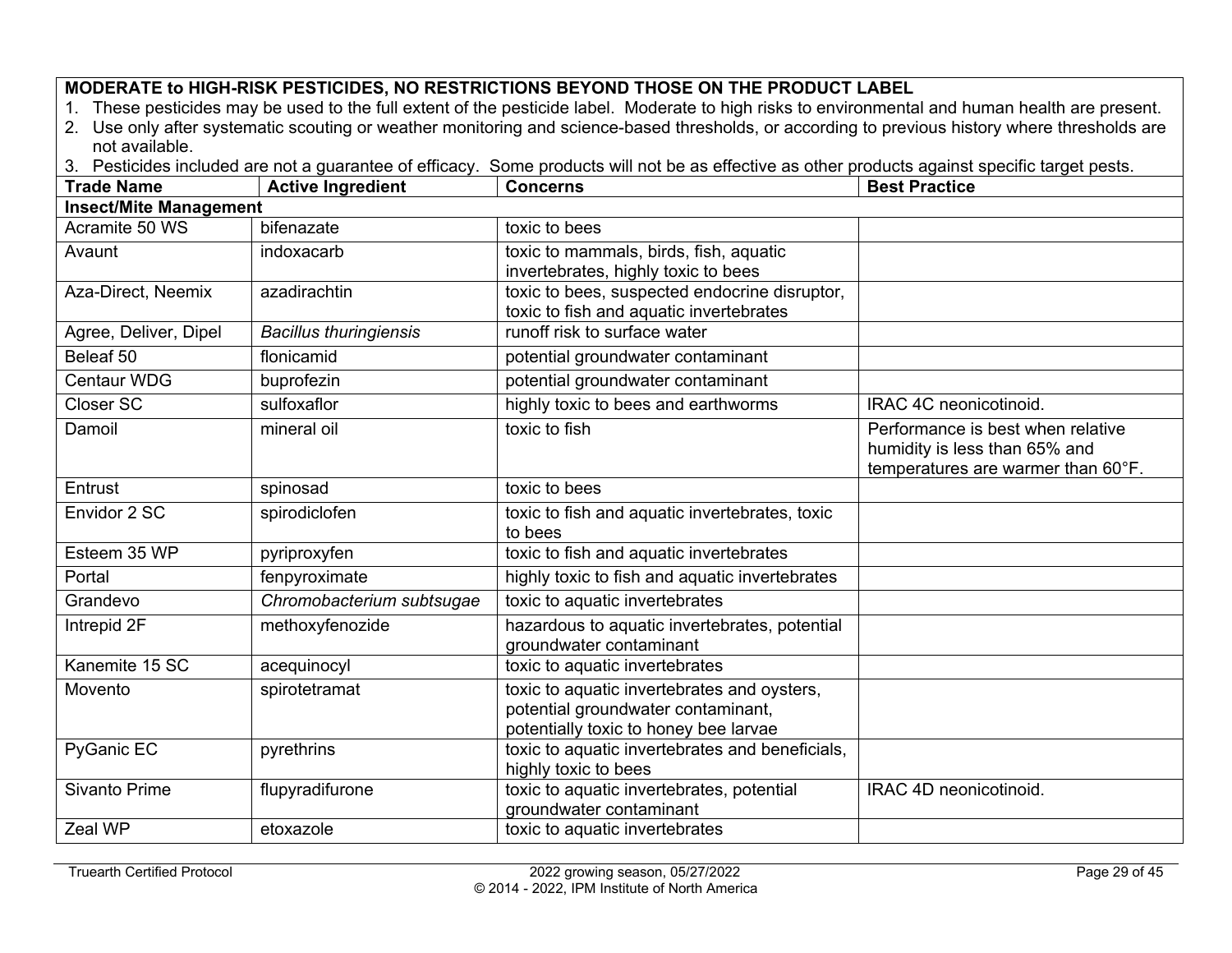| MODERATE to HIGH-RISKPESTICIDES, NO RESTRICTIONS BEYOND THOSE ON THE PRODUCT LABEL |                                       |                                                                                                             |                                                                                                                                                                                |
|------------------------------------------------------------------------------------|---------------------------------------|-------------------------------------------------------------------------------------------------------------|--------------------------------------------------------------------------------------------------------------------------------------------------------------------------------|
| <b>Trade Name</b>                                                                  | <b>Active Ingredient</b>              | <b>Concerns</b>                                                                                             | <b>Best Practice</b>                                                                                                                                                           |
| <b>Disease Management</b>                                                          |                                       |                                                                                                             |                                                                                                                                                                                |
| Captan                                                                             | captan                                | acute toxicity to workers, toxic to fish,<br>carcinogen under prolonged exposure<br>to high doses           | Tank mixtures not recommended<br>$1_{-}$<br>between petal fall and first cover to<br>reduce risk of fruit russeting.<br>Use CAUTION or WARNING labels<br>2.<br>where possible. |
| $C-O-C-S$                                                                          | copper oxychloride, copper<br>sulfate | toxic to fish and aquatic invertebrates                                                                     |                                                                                                                                                                                |
| Cueva                                                                              | copper octanoate                      | leaching risk to ground and surface<br>water                                                                |                                                                                                                                                                                |
| <b>Cuprofix Ultra 40 Disperss</b>                                                  | copper sulfate                        | toxic to bees                                                                                               |                                                                                                                                                                                |
| <b>Flowable Sulfur</b>                                                             | sulfur                                | toxic to small mammals and fish                                                                             |                                                                                                                                                                                |
| <b>Lime-Sulfur Solution</b>                                                        | calcium polysulfide                   | toxic to birds, surface water<br>contaminant                                                                |                                                                                                                                                                                |
| Penncozeb, Manzate,<br><b>Dithane</b>                                              | mancozeb, maneb                       | probable carcinogen, developmental<br>toxin, suspected endocrine disruptor,<br>acute aquatic toxicity       | Selecting mancozeb reduces the<br>1.<br>high-inhalation risk associated with<br>metiram.<br>2. Avoid applying EBDCs after bloom<br>to preserve mite predators                  |
| Polyram 80 DF                                                                      | metiram                               | probable carcinogen, developmental<br>toxin, suspected endocrine disruptor,<br>acute aquatic toxicity       | Avoid applying EBDCs after bloom<br>to preserve mite predators                                                                                                                 |
| Phostrol, Reliant                                                                  | phosphorus acid                       | toxic to fish, surface water contaminant                                                                    |                                                                                                                                                                                |
| ProPhyt                                                                            | potassium phosphite                   | toxic to fish, surface water contaminant                                                                    |                                                                                                                                                                                |
| <b>Scholar SC</b>                                                                  | fludioxonil                           | toxic to fish and aquatic invertebrates                                                                     |                                                                                                                                                                                |
| Syllit FL                                                                          | dodine                                | acute toxicity to workers, resistance                                                                       | Do not use where resistance is<br>suspected.                                                                                                                                   |
| Topsin                                                                             | thiophanate-methyl                    | likely carcinogen,<br>reproductive/developmental toxin,<br>potential groundwater contaminant,<br>resistance | Use only where history of summer<br>disease.                                                                                                                                   |
| Vangard WG                                                                         | cyprodinil                            | toxic to fish and aquatic invertebrates,<br>potential groundwater contaminant                               | Recommended for using during cool<br>and wet weather.                                                                                                                          |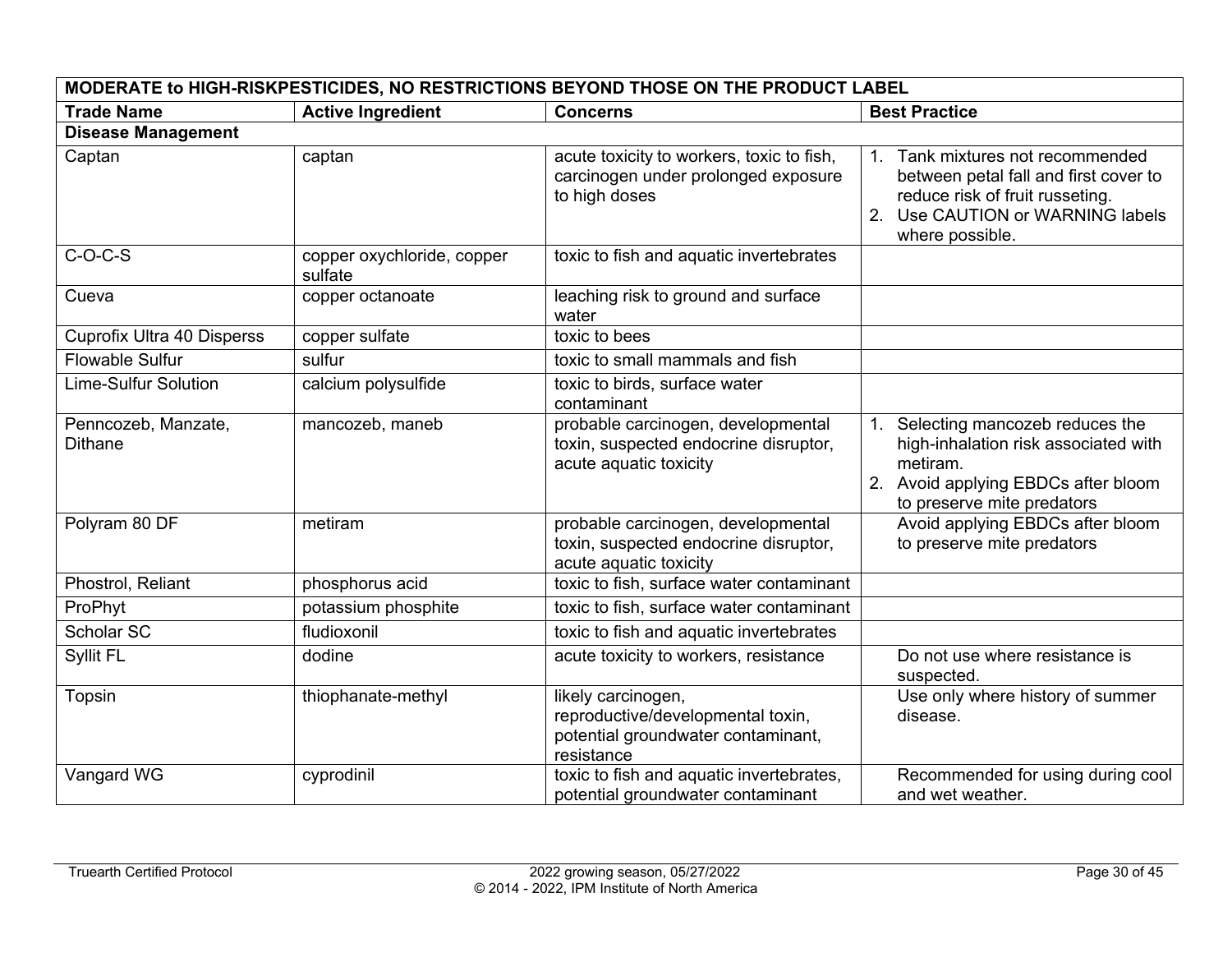| MODERATE to HIGH-RISKPESTICIDES, NO RESTRICTIONS BEYOND THOSE ON THE PRODUCT LABEL |                          |                                                                                                         |                                                                  |  |
|------------------------------------------------------------------------------------|--------------------------|---------------------------------------------------------------------------------------------------------|------------------------------------------------------------------|--|
| <b>Trade Name</b>                                                                  | <b>Active Ingredient</b> | <b>Concerns</b>                                                                                         | <b>Best Practice</b>                                             |  |
| <b>Weed Management</b>                                                             |                          |                                                                                                         |                                                                  |  |
| Aim EC                                                                             | carfentrazone-ethyl      | acute toxicity to wildlife, fish, aquatic<br>invertebrates                                              | May also be used for control of root<br>suckers.                 |  |
| Alion                                                                              | indaziflam               | acute toxicity to wildlife, fish, aquatic<br>invertebrates, potential/ known<br>groundwater contaminant |                                                                  |  |
| Chateau                                                                            | flumioxazin              | toxic to aquatic invertebrates                                                                          |                                                                  |  |
| Fusilade DX                                                                        | fluazifop-P-butyl        | toxic to fish, possible<br>reproductive/developmental toxin                                             |                                                                  |  |
| Matrix                                                                             | rimsulfuron              | potential groundwater contaminant                                                                       |                                                                  |  |
| Poast Herbicide                                                                    | sethoxydim               | potential groundwater contaminant                                                                       |                                                                  |  |
| Prowl H <sub>2O</sub>                                                              | pendimethalin            | possible carcinogen, suspected<br>endocrine disruptor, moderate aquatic<br>toxicity                     |                                                                  |  |
| Rely                                                                               | glufosinate-ammonium     | moderate risk bird reproductive                                                                         |                                                                  |  |
| Roundup, Cornerstone,<br>Makaze, Credit                                            | glyphosate               | resistance, surface water contaminant,<br>probable carcinogen                                           | May cause tree injury if applied after<br>July 1 <sup>st</sup> . |  |
| Sandea                                                                             | halosulfuron-methyl      | possible carcinogen, moderate aquatic<br>toxicity                                                       |                                                                  |  |
| Scythe                                                                             | pelargonic acid          | acute toxicity to workers                                                                               |                                                                  |  |
| <b>Starane Ultra</b>                                                               | fluroxypyr-methyl        | toxic to fish                                                                                           | Must have supplemental label.                                    |  |
| Stinger                                                                            | clopyralid               | potential groundwater contaminant,<br>resistance                                                        |                                                                  |  |
| <b>Treevix</b>                                                                     | saflufenacil             | potential surface and groundwater<br>contaminant                                                        |                                                                  |  |
| Venue                                                                              | pyraflufen-ethyl         | moderate aquatic toxicity, potential<br>groundwater contaminant                                         |                                                                  |  |
| <b>Other</b>                                                                       |                          |                                                                                                         |                                                                  |  |
| Accede                                                                             | 1-aminocyclopropane      | acute toxicity to workers, aquatic<br>toxicity                                                          |                                                                  |  |
| Amid-Thin W                                                                        | 1-naphthaleneacetamide   | high acute toxicity to workers                                                                          |                                                                  |  |
| ProTone                                                                            | <b>S-Abscisic Acid</b>   | aquatic toxicity                                                                                        | <b>OMRI</b> approved                                             |  |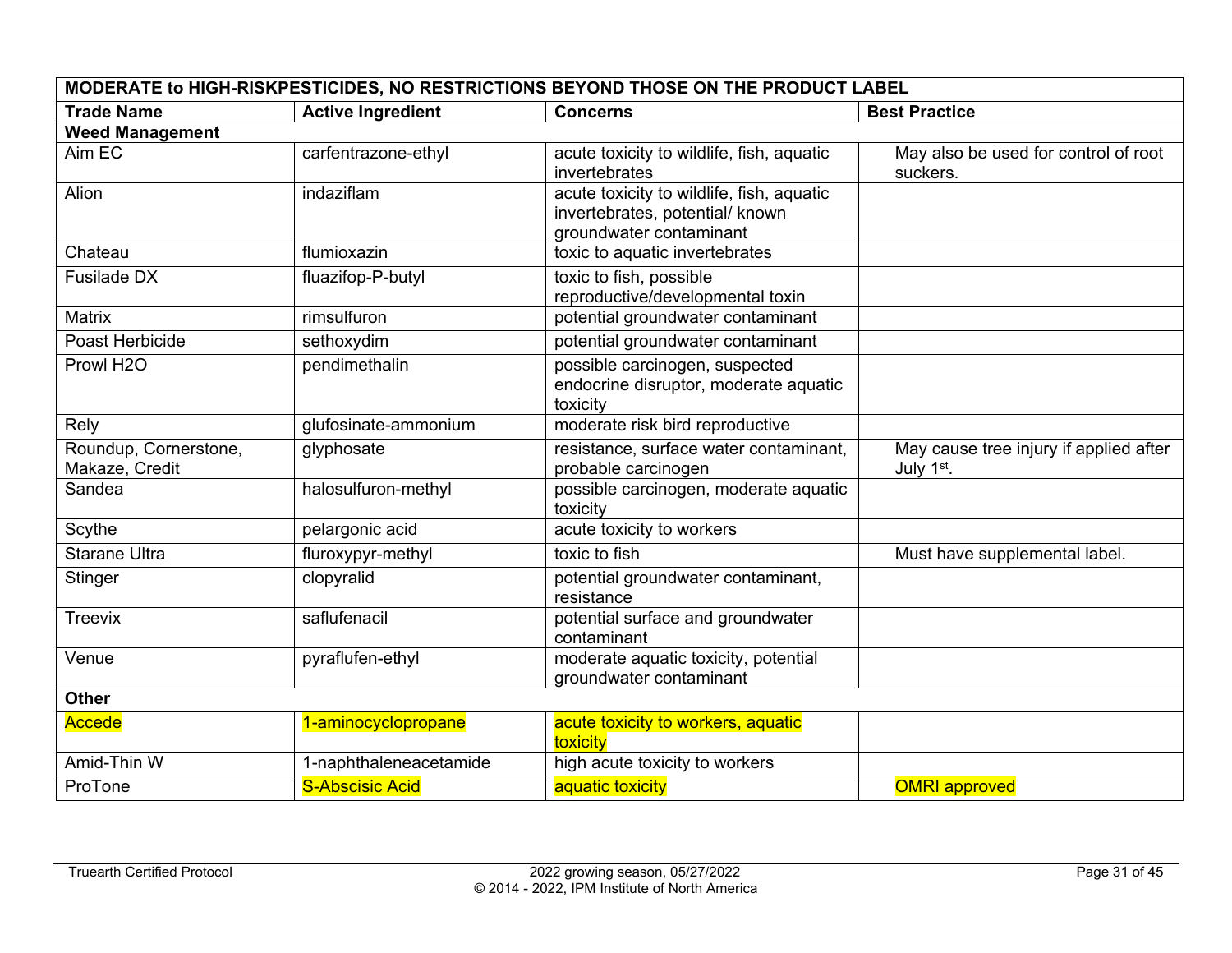#### **USE WITH RESTRICTIONS (MODERATE to HIGH-RISK PESTICIDES), RESTRICTIONS WHICH EXCEED THE PRODUCT LABEL**

- 1. These pesticides have additional restrictions which supersede the pesticide label to mitigate moderate to high risks to environmental and human health.
- 2. Use with justification and only when less hazardous alternatives (e.g., those listed above) are not adequate.
- 3. Use only after systematic scouting or weather monitoring and science-based thresholds, or according to previous history where thresholds are not available.
- 4. Pesticides included are not a guarantee of efficacy. Some products will not be as effective as other products against specific target pests.

| <b>Trade Name</b>                             | <b>Active Ingredient</b> | <b>Concerns</b>                                                                                  | <b>Truearth Restrictions</b>                                                                                                                        | <b>Best Practice</b> |
|-----------------------------------------------|--------------------------|--------------------------------------------------------------------------------------------------|-----------------------------------------------------------------------------------------------------------------------------------------------------|----------------------|
| <b>Insect/Mite Management</b>                 |                          |                                                                                                  |                                                                                                                                                     |                      |
| Insecticide-coated<br>apple maggot<br>spheres |                          |                                                                                                  | Insecticide-coated spheres may only<br>be used through participation in<br><b>Extension or United States</b><br>Department of Agriculture research. |                      |
| Altacor                                       | chlorantraniliprole      | toxic to aquatic organisms<br>and certain beneficials,<br>potential groundwater<br>contaminant   | Do not expose more than one<br>generation of the target pest to this<br>mode of action alone.                                                       |                      |
| Delegate WG                                   | spinetoram               | toxic to bees, toxic to aquatic<br><i>invertebrates</i>                                          | Do not expose more than one<br>generation of the target pest to this<br>mode of action alone.                                                       |                      |
| <b>Exirel</b>                                 | cyantraniliprole         | highly toxic to bees, toxic to<br>aquatic invertebrates,<br>potential groundwater<br>contaminant | 1. Do not apply until after bloom.<br>Do not expose more than one<br>2.<br>generation of the target pest to<br>this mode of action alone.           |                      |
| Verdepryn 100 SL                              | cyclaniliprole           | toxic to bees, toxic to aquatic<br><i>invertebrates</i>                                          | Do not apply until after bloom.<br>Do not expose more than one<br>generation of the target pest to<br>this mode of action alone.                    |                      |
| Versys                                        | afidopyropen             | Toxic to bees, acute-aquatic<br>toxicity                                                         | Do not apply until after bloom.                                                                                                                     |                      |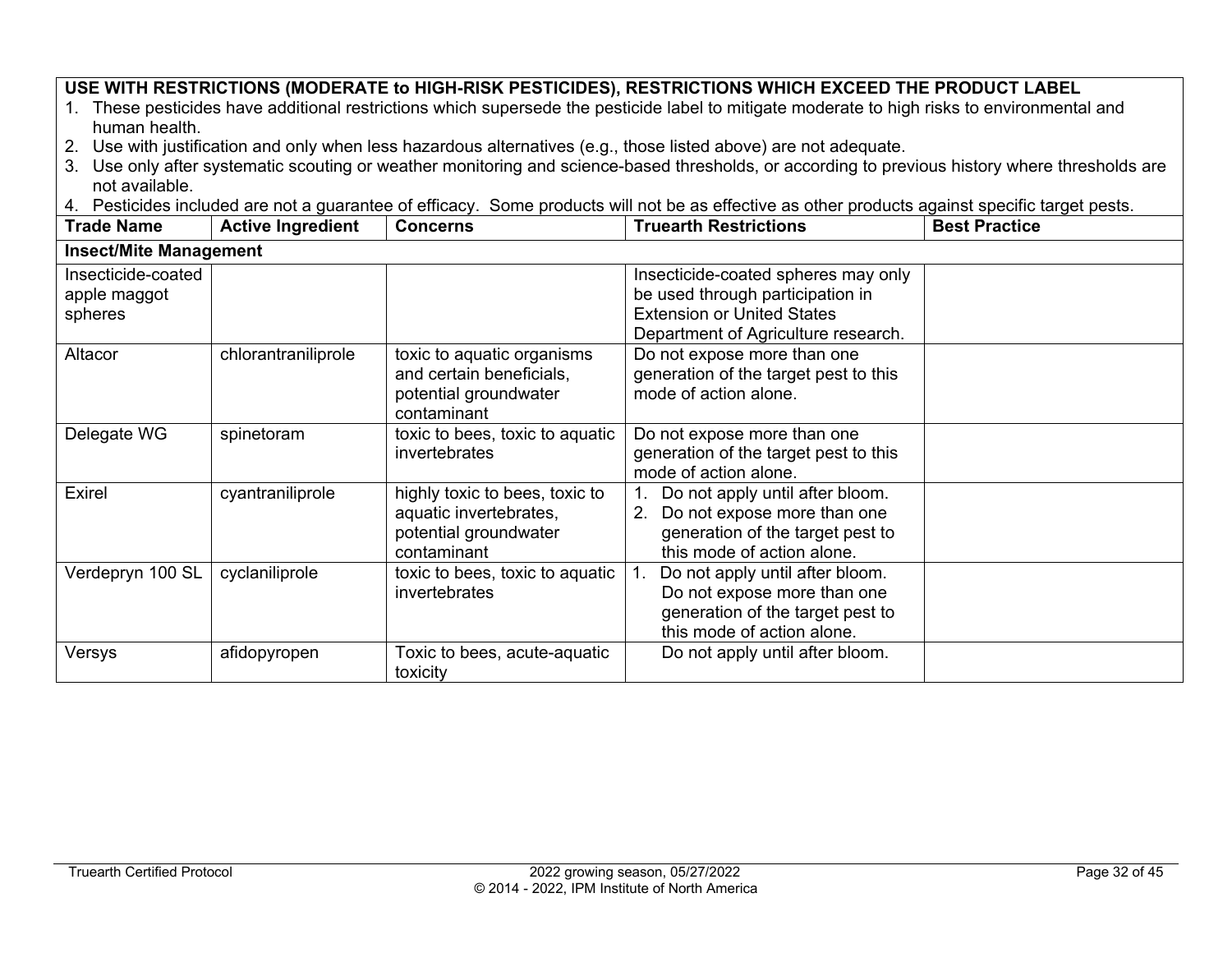| USE WITH RESTRICTIONS (MODERATE to HIGH-RISK PESTICIDES), RESTRICTIONS WHICH EXCEED THE PRODUCT LABEL |                          |                                                                                                                            |                                                                                                                                                                                                                       |                                                                                                                           |
|-------------------------------------------------------------------------------------------------------|--------------------------|----------------------------------------------------------------------------------------------------------------------------|-----------------------------------------------------------------------------------------------------------------------------------------------------------------------------------------------------------------------|---------------------------------------------------------------------------------------------------------------------------|
| <b>Trade Name</b>                                                                                     | <b>Active Ingredient</b> | <b>Concerns</b>                                                                                                            | <b>Truearth Restrictions</b>                                                                                                                                                                                          | <b>Best Practice</b>                                                                                                      |
| <b>Insect/Mite Management</b>                                                                         |                          |                                                                                                                            |                                                                                                                                                                                                                       |                                                                                                                           |
| <b>Neonicotinoids</b>                                                                                 |                          |                                                                                                                            |                                                                                                                                                                                                                       |                                                                                                                           |
| Actara                                                                                                | thiamethoxam             | toxic to wildlife, highly toxic to<br>aquatic invertebrates, highly toxic<br>to bees, potential groundwater<br>contaminant | Do not apply until after bloom.<br>1.<br>Do not expose more than one<br>2 <sup>1</sup><br>generation of the target pest to<br>this mode of action alone.                                                              | These are IRAC 4A                                                                                                         |
| Assail                                                                                                | acetamiprid              | toxic to wildlife, toxic to bees, may<br>result in spider mite flare up,<br>potential groundwater contaminant              | Do not expose more than one<br>generation of the target pest to<br>this mode of action alone.                                                                                                                         | neonicotinoids. Rotation<br>between applications of 4C<br>(Closer, sulfoxaflor) and 4D                                    |
| Belay                                                                                                 | clothianidin             | toxic to aquatic invertebrates,<br>highly toxic to bees, potential<br>groundwater contaminant                              | Do not apply until after bloom.<br>Do not expose more than one<br>2.<br>generation of the target pest to<br>this mode of action alone.                                                                                | (Sivanto prime,<br>flupyradifurone)<br>neonicotinoids may not<br>provide adequate resistance                              |
| Admire Pro,<br>Alias, Montana                                                                         | imidacloprid             | toxic to aquatic invertebrates, toxic<br>to bees, toxic to earthworms, toxic<br>to wildlife                                | Do not apply until after bloom.<br>1.<br>Do not expose more than one<br>$2_{-}$<br>generation of the target pest to<br>this mode of action alone.                                                                     | management.                                                                                                               |
| Disease Management                                                                                    |                          |                                                                                                                            |                                                                                                                                                                                                                       |                                                                                                                           |
| Agri-Mycin 17,<br>FireWall                                                                            | streptomycin sulfate     |                                                                                                                            | After bloom, apply only<br>following hail or wind damage<br>in orchards with existing<br>infections. Post-bloom<br>application is also allowed for<br>blister spot on susceptible<br>varieties, e.g., Crispin, Mutsu. | Apply only for fire blight<br>according to a weather-<br>based forecasting<br>program, e.g., Maryblyt or<br>CougarBlight. |
| Kasumin                                                                                               | kasugamycin              |                                                                                                                            | After bloom, apply only<br>following hail or wind damage<br>in orchards with existing<br>infections.                                                                                                                  | Apply only for fire blight<br>according to a weather-<br>based forecasting<br>program, e.g., Maryblyt or<br>CougarBlight. |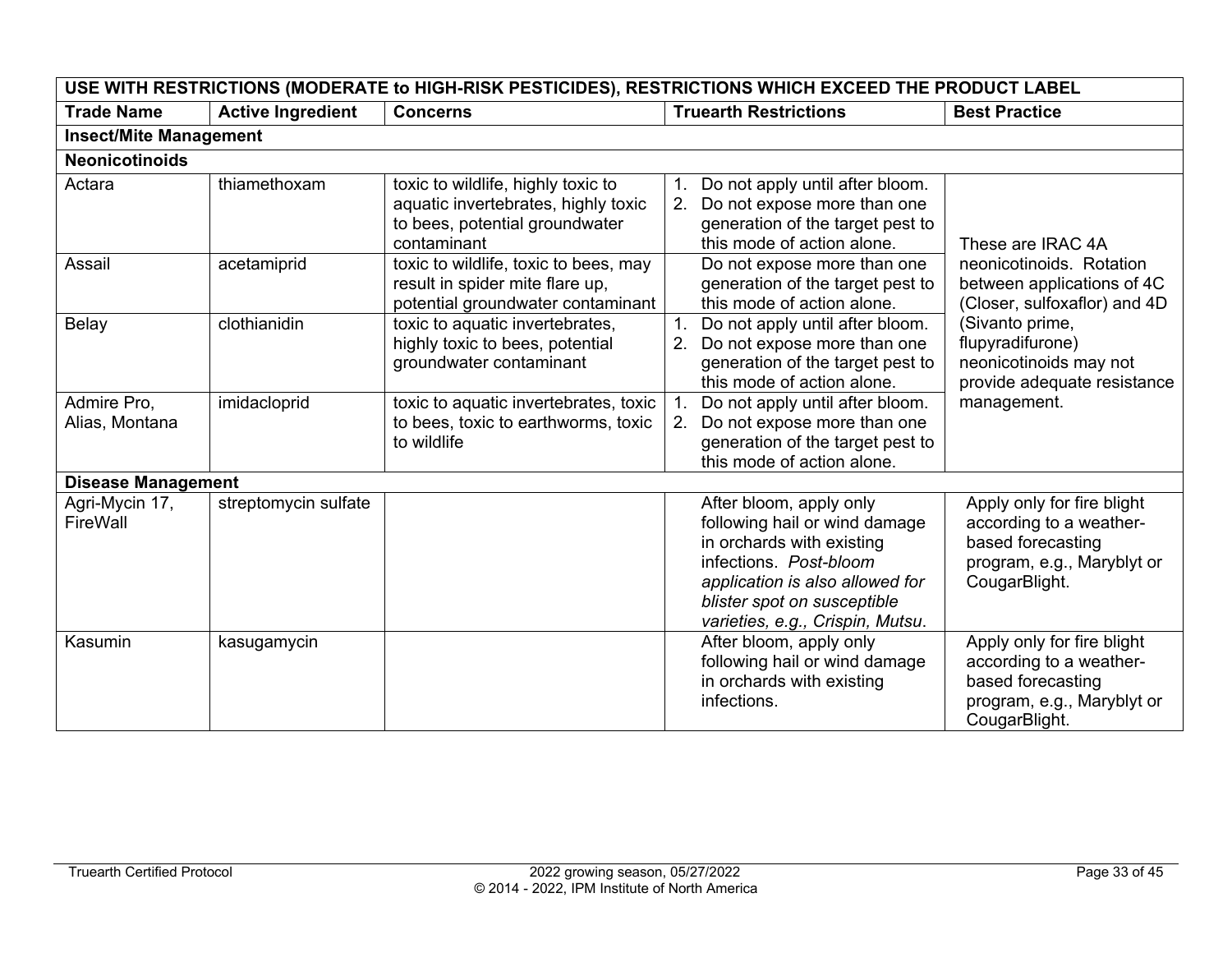| USE WITH RESTRICTIONS (MODERATE to HIGH-RISK PESTICIDES), RESTRICTIONS WHICH EXCEED THE PRODUCT LABEL |                                                 |                                                                                                                                                                                                                   |                                                                                                                                                                                                                            |                                                                                                                                                                                                                                                                                                                                                                                                 |
|-------------------------------------------------------------------------------------------------------|-------------------------------------------------|-------------------------------------------------------------------------------------------------------------------------------------------------------------------------------------------------------------------|----------------------------------------------------------------------------------------------------------------------------------------------------------------------------------------------------------------------------|-------------------------------------------------------------------------------------------------------------------------------------------------------------------------------------------------------------------------------------------------------------------------------------------------------------------------------------------------------------------------------------------------|
| <b>Trade Name</b>                                                                                     | <b>Active Ingredient</b>                        | <b>Concerns</b>                                                                                                                                                                                                   | <b>Truearth Restrictions</b>                                                                                                                                                                                               | <b>Best Practice</b>                                                                                                                                                                                                                                                                                                                                                                            |
| <b>Disease Management</b>                                                                             |                                                 |                                                                                                                                                                                                                   |                                                                                                                                                                                                                            |                                                                                                                                                                                                                                                                                                                                                                                                 |
| Badge SC<br>Badge X2                                                                                  | copper hydroxide,<br>copper oxychloride         | acute toxicity to workers,<br>toxic to fish and aquatic<br>invertebrates, toxic to<br>bees                                                                                                                        | Badge SC: Use CAUTION label<br>formulation only.<br>Badge X2: Use WARNING label<br>formulation only.                                                                                                                       |                                                                                                                                                                                                                                                                                                                                                                                                 |
| Champ,<br>Kocide                                                                                      | copper hydroxide                                | acute toxicity to workers,<br>toxic to fish and aquatic<br>invertebrates, toxic to<br>bees                                                                                                                        | Use CAUTION or WARNING label<br>formulations only.                                                                                                                                                                         |                                                                                                                                                                                                                                                                                                                                                                                                 |
| <b>SDHIS</b>                                                                                          |                                                 |                                                                                                                                                                                                                   |                                                                                                                                                                                                                            |                                                                                                                                                                                                                                                                                                                                                                                                 |
| Aprovia<br>Excalia<br>Fontelis                                                                        | benzovindiflupyr<br>Inpyrfluxam<br>penthiopyrad | acute toxicity to workers,<br>resistance<br>potential ground and<br>surface water<br>contaminate. Toxic to<br>fish and aquatic<br>invertebrates.<br>suspected carcinogen,<br>reproductive/<br>developmental toxin | 1. Must be tank mixed with a protectant<br>fungicide.<br>2. May be used alone within 30 days of<br>harvest, however, must be tank mixed<br>with a protectant if active scab lesions<br>are present at time of application. | Apply before apple-scab<br>infections to delay resistance.<br>Limited to two applications<br>per year as per label.<br>2. See label for additional<br>restrictions unique to this<br>product.<br>1. Apply before apple-scab<br>infections to delay resistance.<br>2. Tank mixes of captan and<br>Fontelis have been phytotoxic<br>to foliage.<br>3.<br>Do not tank mix with thinning<br>agents. |
| Luna<br>Sensation<br>Merivon                                                                          | fluopyram,<br>trifloxystrobin<br>fluxapyroxad,  | possible carcinogen,<br>developmental and<br>reproductive toxin<br>potential groundwater                                                                                                                          |                                                                                                                                                                                                                            | Apply before apple-scab<br>infections to delay resistance.<br>2. Recommended to tank mix<br>with captan if bitter rot is                                                                                                                                                                                                                                                                        |
| <b>Miravis</b>                                                                                        | pyraclostrobin<br>Pydiflumetofen                | contaminant<br>toxic to algae, aquatic<br>invertebrates and fish                                                                                                                                                  |                                                                                                                                                                                                                            | evident on some fruit in the<br>orchard.<br>Apply before apple-scab<br>infections to delay resistance.                                                                                                                                                                                                                                                                                          |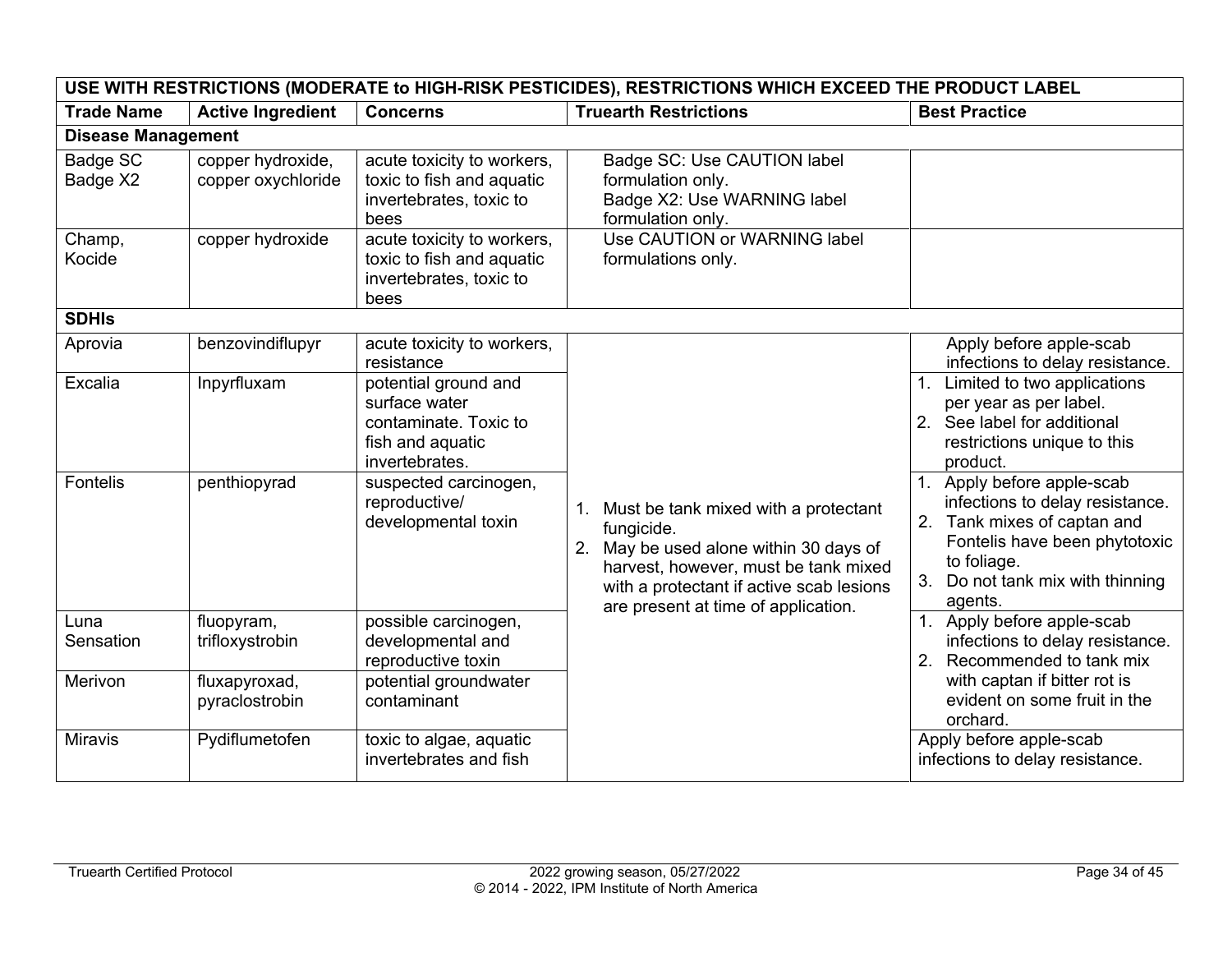| USE WITH RESTRICTIONS (MODERATE to HIGH-RISK PESTICIDES), RESTRICTIONS WHICH EXCEED THE PRODUCT LABEL |                             |                                                                                                                                                                   |                                                                                                                                                                                                                            |                                                                                                                                                                                                                   |
|-------------------------------------------------------------------------------------------------------|-----------------------------|-------------------------------------------------------------------------------------------------------------------------------------------------------------------|----------------------------------------------------------------------------------------------------------------------------------------------------------------------------------------------------------------------------|-------------------------------------------------------------------------------------------------------------------------------------------------------------------------------------------------------------------|
| <b>Trade Name</b>                                                                                     | <b>Active Ingredient</b>    | <b>Concerns</b>                                                                                                                                                   | <b>Truearth Restrictions</b>                                                                                                                                                                                               | <b>Best Practice</b>                                                                                                                                                                                              |
| <b>Disease Management</b>                                                                             |                             |                                                                                                                                                                   |                                                                                                                                                                                                                            |                                                                                                                                                                                                                   |
| <b>Strobilurins (Qols)</b>                                                                            |                             |                                                                                                                                                                   |                                                                                                                                                                                                                            |                                                                                                                                                                                                                   |
| Flint                                                                                                 | trifloxystrobin             | toxic to fish and aquatic<br>invertebrates, possible<br>carcinogen, resistance                                                                                    | 1. Must be tank mixed with a protectant<br>fungicide.<br>2. May be used alone within 30 days of<br>harvest, however, must be tank mixed<br>with a protectant if active scab lesions<br>are present at time of application. | Recommended to tank mix<br>with captan if bitter rot is<br>evident on some fruit in the<br>orchard.                                                                                                               |
| Pristine                                                                                              | boscalid,<br>pyraclostrobin | possible carcinogen, toxic<br>to fish and aquatic<br>invertebrates                                                                                                | Must be tank mixed with a protectant<br>fungicide.<br>2. May be used alone within 30 days of<br>harvest, however, must be tank mixed<br>with a protectant if active scab lesions<br>are present at time of application.    | Use only in rotation with a<br>different mode of action.<br>2. Do not use back-to-back<br>applications.<br>3. Recommended to tank mix<br>with captan if bitter rot is<br>evident on some fruit in the<br>orchard. |
| Sovran                                                                                                | kresoxim-methyl             | likely carcinogen,<br>suspected groundwater<br>contaminant                                                                                                        | 1. Must be tank mixed with a protectant<br>fungicide.<br>2. May be used alone within 30 days of<br>harvest, however, must be tank mixed<br>with a protectant if active scab lesions<br>are present at time of application. | Recommended to tank mix<br>with captan if bitter rot is<br>evident on some fruit in the<br>orchard.                                                                                                               |
| <b>Sterol inhibitors (DMIs)</b>                                                                       |                             |                                                                                                                                                                   |                                                                                                                                                                                                                            |                                                                                                                                                                                                                   |
| Ceyva                                                                                                 | mefentrifluconazole         | toxic to algae, aquatic<br>invertebrates and fish                                                                                                                 | 1. Must be tank mixed with a protectant                                                                                                                                                                                    |                                                                                                                                                                                                                   |
| Indar 2F                                                                                              | fenbuconazole               | toxic to fish, aquatic<br>invertebrates, algae, EPA<br>possible carcinogen<br>related to crystalline silica<br>content, reproductive<br>effects on female animals | fungicide.<br>2. May be used alone within 30 days of<br>harvest, however, must be tank mixed<br>with a protectant if active scab lesions<br>are present at time of application.                                            | Do not use where<br>resistance is known.                                                                                                                                                                          |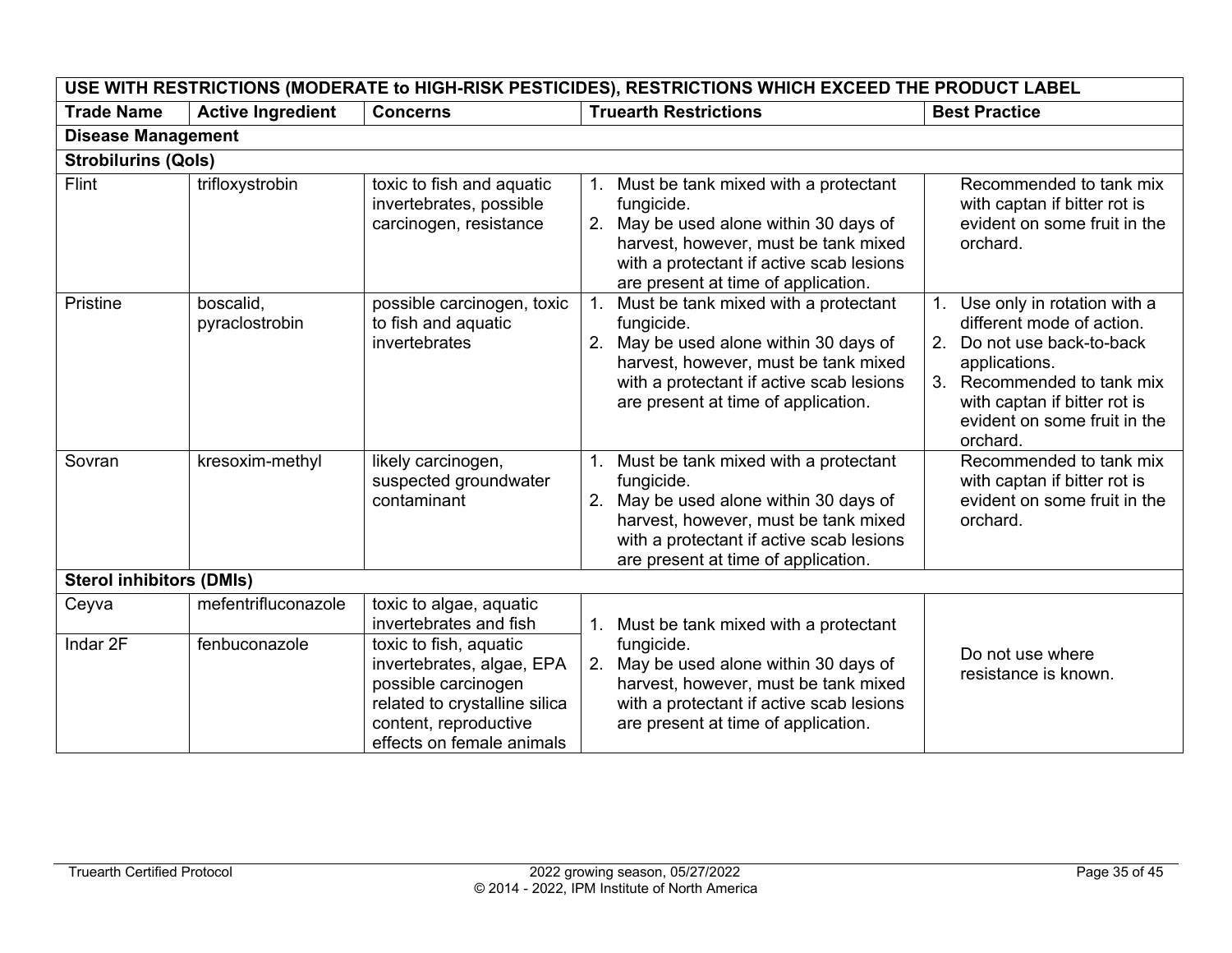| USE WITH RESTRICTIONS (MODERATE to HIGH-RISK PESTICIDES), RESTRICTIONS WHICH EXCEED THE PRODUCT LABEL |                               |                                                                                                |                                                                                                                                                                                                                                  |                                          |
|-------------------------------------------------------------------------------------------------------|-------------------------------|------------------------------------------------------------------------------------------------|----------------------------------------------------------------------------------------------------------------------------------------------------------------------------------------------------------------------------------|------------------------------------------|
| <b>Trade Name</b>                                                                                     | <b>Active Ingredient</b>      | <b>Concerns</b>                                                                                | <b>Truearth Restrictions</b>                                                                                                                                                                                                     | <b>Best Practice</b>                     |
| <b>Disease Management</b>                                                                             |                               |                                                                                                |                                                                                                                                                                                                                                  |                                          |
| <b>Sterol inhibitors (DMIs)</b>                                                                       |                               |                                                                                                |                                                                                                                                                                                                                                  |                                          |
| Inspire Super                                                                                         | cyprodinil,<br>difenoconazole | possible carcinogen,<br>suspected endocrine<br>disruptor, potential<br>groundwater contaminant | 1. Must be tank mixed with a protectant<br>fungicide.<br>1. May be used alone within 30 days of<br>harvest, however, must be tank mixed<br>with a protectant if active scab lesions<br>are present at time of application.       | Do not use where<br>resistance is known. |
| Rubigan EC                                                                                            | fenarimol                     | suspected endocrine<br>disruptor, resistance                                                   | 2. Must be tank mixed with a protectant<br>fungicide.<br>3. May be used alone within 30 days of<br>harvest, however, must be tank mixed<br>with a protectant if active scab lesions<br>are present at time of application.       | Do not use where<br>resistance is known. |
| Procure 480 SC,<br>Trionic 4 SC                                                                       | triflumizole                  | acute aquatic toxicity,<br>potential groundwater<br>contaminant, resistance                    | 1. Must be tank mixed with a protectant<br>fungicide.<br>2. May be used alone within 30 days of<br>harvest, however, must be tank mixed<br>with a protectant if active scab lesions<br>are present at time of application.       | Do not use where<br>resistance is known. |
| Rally 40 WSP                                                                                          | myclobutanil                  | developmental/<br>reproductive toxicity,<br>acute aquatic toxicity,<br>resistance              | Must be tank mixed with a protectant<br>fungicide.<br>2. May be used alone within 30 days of<br>harvest, however, must be tank mixed<br>with a protectant if active scab lesions<br>are present at time of application.          | Do not use where<br>resistance is known. |
| Topguard<br>Specialty                                                                                 | flutriafol                    | suspected endocrine<br>disruptor, potential<br>groundwater contaminant                         | Must be tank mixed with a protectant<br>1.<br>fungicide.<br>May be used alone within 30 days of<br>2.<br>harvest, however, must be tank mixed<br>with a protectant if active scab lesions<br>are present at time of application. | Do not use where<br>resistance is known. |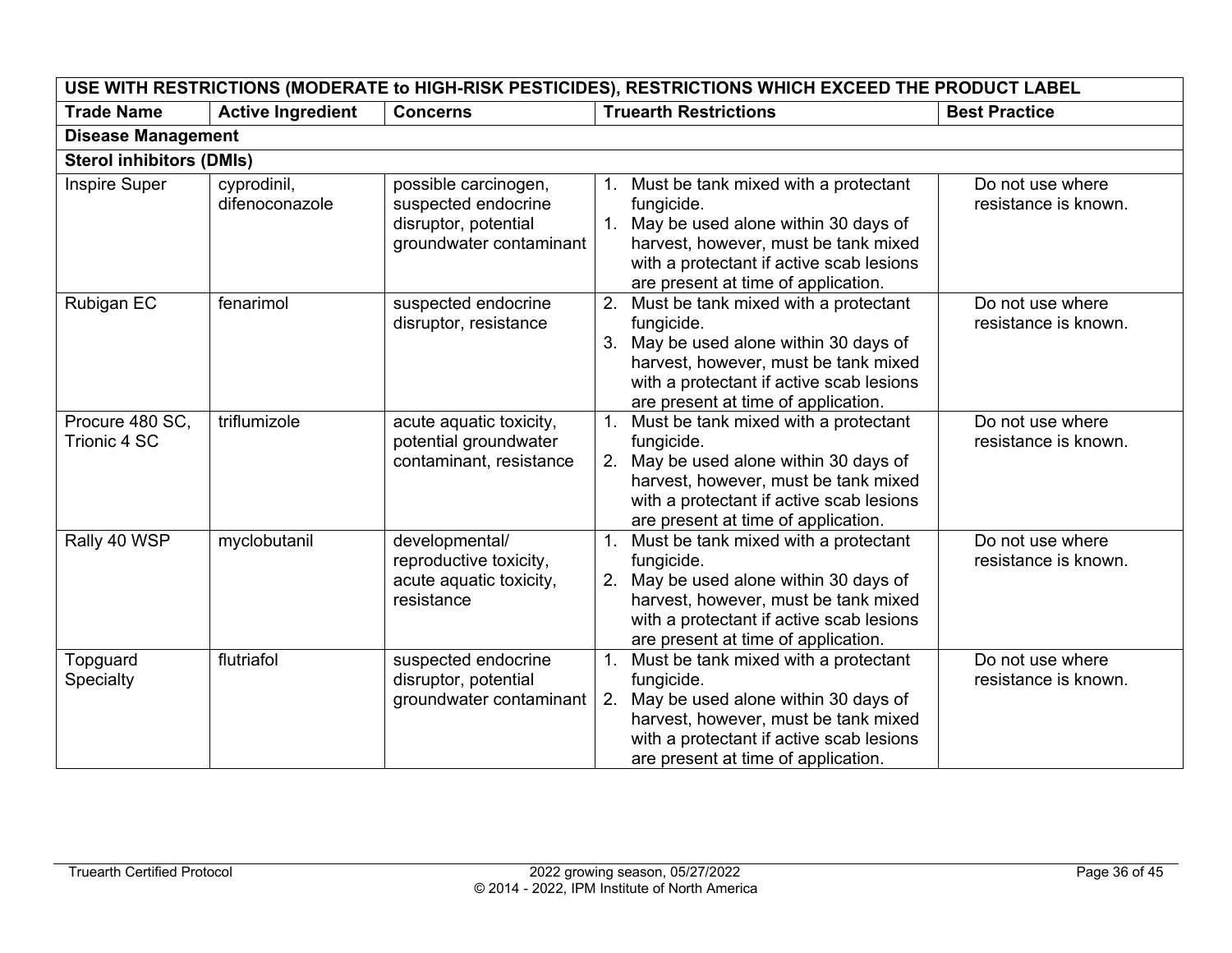|                           | USE WITH RESTRICTIONS (MODERATE to HIGH-RISK PESTICIDES), RESTRICTIONS WHICH EXCEED THE PRODUCT LABEL |                                                                                               |                                                                                                                                                                                                         |                      |  |
|---------------------------|-------------------------------------------------------------------------------------------------------|-----------------------------------------------------------------------------------------------|---------------------------------------------------------------------------------------------------------------------------------------------------------------------------------------------------------|----------------------|--|
| <b>Trade Name</b>         | <b>Active Ingredient</b>                                                                              | <b>Concerns</b>                                                                               | <b>Truearth Restrictions</b>                                                                                                                                                                            | <b>Best Practice</b> |  |
| <b>Weed Management</b>    |                                                                                                       |                                                                                               |                                                                                                                                                                                                         |                      |  |
| Gramoxone                 | paraquat dichloride                                                                                   | acute toxicity to workers, potential<br>groundwater contaminant,<br>moderate aquatic toxicity | Must be applied using a tractor<br>with an enclosed cab.                                                                                                                                                |                      |  |
| Select<br>(CAUTION label) | clethodim                                                                                             | potential groundwater contaminant                                                             | Use CAUTION label formulations<br>only.                                                                                                                                                                 |                      |  |
| Sinbar                    | terbacil                                                                                              | developmental toxin, potential<br>groundwater contaminant                                     | Limited to one application per<br>season                                                                                                                                                                |                      |  |
| $2,4-D$                   | $2,4-D$                                                                                               | acute toxicity to workers, possible<br>carcinogen                                             | Application restrictions vary<br>between labels                                                                                                                                                         |                      |  |
| <b>Other</b>              |                                                                                                       |                                                                                               |                                                                                                                                                                                                         |                      |  |
| DPA, No Scald,<br>Shield  | diphenylamine                                                                                         | acute toxicity to workers                                                                     | <b>CAUTION label formulations may</b><br>be used as drenches, sprays,<br>flooding, fogging or aerosol.<br>DANGER label formulations may<br>only be used as fogging or<br>aerosol by custom applicators. |                      |  |
| Ethephon                  | ethephon                                                                                              | toxic to bees, toxic to earthworms                                                            | May be used for return bloom or<br>thinning.<br>Use for fruit ripening only when<br>directed by the packing house.                                                                                      |                      |  |
| Sevin                     | carbaryl                                                                                              | extremely toxic to aquatic<br>invertebrates, highly toxic to bees                             | Apply for fruit thinning only.                                                                                                                                                                          |                      |  |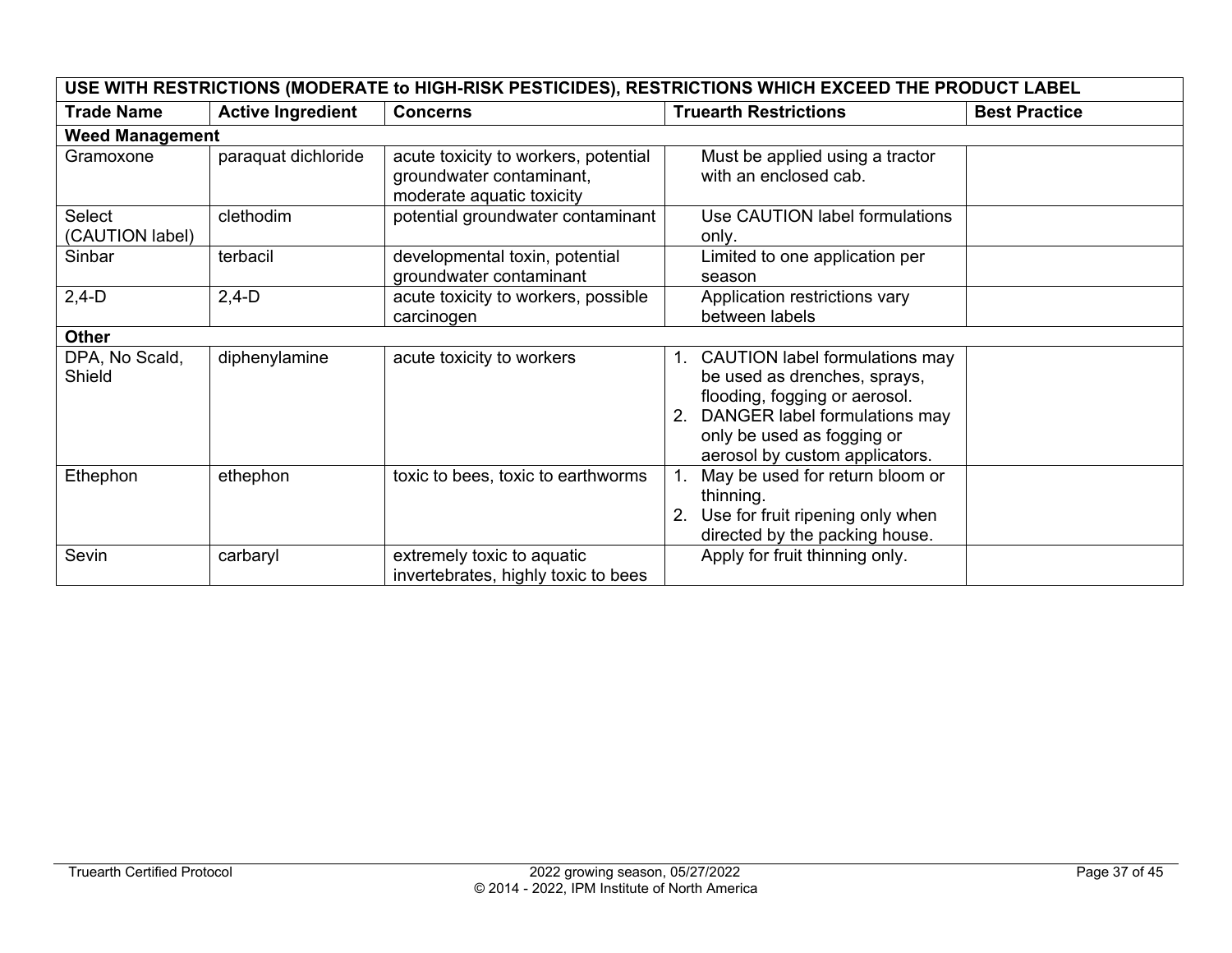| <b>DO NOT USE</b>             |                          |                                                                                                     |  |  |
|-------------------------------|--------------------------|-----------------------------------------------------------------------------------------------------|--|--|
| <b>Trade Name</b>             | <b>Active Ingredient</b> | <b>Concerns</b>                                                                                     |  |  |
| <b>Insect/Mite Management</b> |                          |                                                                                                     |  |  |
| Agri-Mek, Abba,               | abamectin                | acute toxicity to workers, developmental toxin and acute aquatic toxicity, highly toxic to bees     |  |  |
| Temprano                      |                          |                                                                                                     |  |  |
| Ambush, Pounce                | permethrin               | acute toxicity to workers, toxicity to beneficials, possible carcinogen, suspected endocrine        |  |  |
|                               |                          | disruptor, acute aquatic toxicity, highly toxic to bees, broad spectrum                             |  |  |
| Apollo                        | clofentezine             | possible carcinogen, suspected endocrine disruptor                                                  |  |  |
| Apta                          | tolfenpyrad              | highly toxic to fish and aquatic invertebrates, highly toxic bees                                   |  |  |
| Asana XL                      | esfenvalerate            | extremely toxic to fish and aquatic invertebrates, highly toxic to bees, toxicity to beneficials,   |  |  |
|                               |                          | suspected endocrine disruptor                                                                       |  |  |
| Imidan 70-W                   | phosmet                  | acute toxicity to workers, cholinesterase inhibitor and broad spectrum, highly toxic to bees        |  |  |
| Lorsban                       | chlorpyrifos             | acute toxicity to workers, cholinesterase inhibitor, suspected endocrine disruptor, broad spectrum, |  |  |
|                               |                          | highly toxic to bees                                                                                |  |  |
| Nexter                        | pyridaben                | acute toxicity to workers, acute aquatic toxicity, highly toxic to bees                             |  |  |
| Proclaim                      | emamectin benzoate       | toxic to fish, birds, mammals and aquatic invertebrates, Restricted Use Pesticide                   |  |  |
| Rimon 0.83 EC                 | novaluron                | acute toxicity to freshwater and estuarine/marine invertebrates and fish, runoff potential –        |  |  |
|                               |                          | especially in poorly drained soils and toxic to bees                                                |  |  |
| Savey 50 DF, Onager           | hexythiazox              | possible carcinogen, moderate aquatic toxicity                                                      |  |  |
| Tourismo                      | buprofezin,              | groundwater contaminant, possible carcinogen                                                        |  |  |
|                               | flubendiamide            |                                                                                                     |  |  |
| Vydate L                      | oxamyl                   | acute toxicity to workers, broad spectrum, highly toxic to bees                                     |  |  |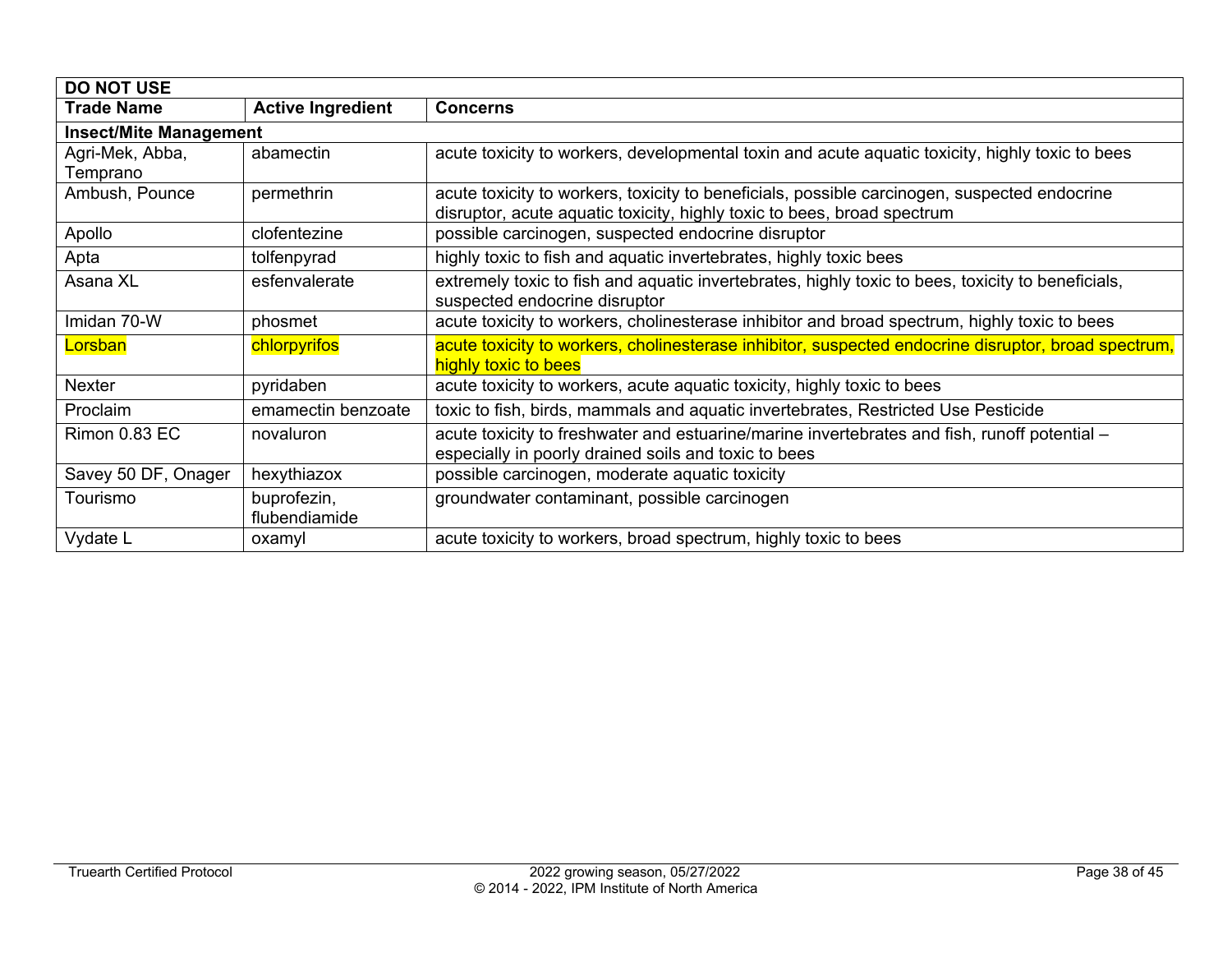| <b>DO NOT USE</b>                            |                                                |                                                                                                                                                                                                                                               |  |
|----------------------------------------------|------------------------------------------------|-----------------------------------------------------------------------------------------------------------------------------------------------------------------------------------------------------------------------------------------------|--|
| <b>Trade Name</b>                            | <b>Active Ingredient</b>                       | <b>Concerns</b>                                                                                                                                                                                                                               |  |
| <b>Disease Management</b>                    |                                                |                                                                                                                                                                                                                                               |  |
| Badge X2<br>(DANGER label)                   | copper hydroxide,<br>copper oxychloride        | acute toxicity to workers, toxic to fish and aquatic invertebrates, toxic to bees                                                                                                                                                             |  |
| Champ WG<br>(DANGER label)                   | copper hydroxide                               | acute toxicity to workers, toxic to fish and aquatic invertebrates, toxic to bees                                                                                                                                                             |  |
| Ferbam                                       | ferbam                                         | acute aquatic toxicity                                                                                                                                                                                                                        |  |
| Luna Tranquility                             | pyrimethanil, fluopyram                        | possible carcinogen, developmental and reproductive toxin                                                                                                                                                                                     |  |
| Mankocide<br>(DANGER label)<br>Mertect 340-F | copper hydroxide,<br>mancozeb<br>thiabendazole | acute toxicity to workers, toxic to fish and aquatic invertebrates, toxic to bees, earthworms,<br>probable carcinogen, developmental toxin, suspected endocrine disruptor, acute aquatic toxicity<br>possible carcinogen, developmental toxin |  |
| Omega 500F                                   | fluazinam                                      | toxic to fish and aquatic invertebrates, possible carcinogen                                                                                                                                                                                  |  |
| <b>Ridomil Gold SL</b>                       | mefenoxam                                      | acute aquatic toxicity                                                                                                                                                                                                                        |  |
| Scala SC, Penbotec                           | pyrimethanil                                   | possible carcinogen and suspected endocrine disruptor                                                                                                                                                                                         |  |
| <b>Thiram Granuflo</b>                       | thiram                                         | reproductive/developmental toxin, suspected endocrine disruptor                                                                                                                                                                               |  |
| Ziram 76 DF                                  | ziram                                          | acute toxicity to workers, likely carcinogen, developmental/reproductive toxin and suspected<br>endocrine disruptor                                                                                                                           |  |
| <b>Weed Management</b>                       |                                                |                                                                                                                                                                                                                                               |  |
| Casoron 4G                                   | dichlobenil                                    | possible carcinogen, potential groundwater contaminant, moderate aquatic toxicity                                                                                                                                                             |  |
| Diquat SPC 2L                                | diquat dibromide                               | potential groundwater contaminant, moderate aquatic toxicity                                                                                                                                                                                  |  |
| Direx 4L, Karmex DF                          | diuron                                         | known carcinogen, developmental toxin, acute aquatic toxicity, toxic to birds, potential ground<br>and surface water contaminant                                                                                                              |  |
| Gallery 75 DF                                | isoxaben                                       | possible carcinogen, potential groundwater contaminant, moderate aquatic toxicity                                                                                                                                                             |  |
| GoalTender                                   | oxyfluorfen                                    | possible carcinogen, acute aquatic toxicity                                                                                                                                                                                                   |  |
| Kerb                                         | propyzamide                                    | probable carcinogen, potential groundwater contaminant, moderate aquatic toxicity                                                                                                                                                             |  |
| Select 2 EC<br>(WARNING label)               | clethodim                                      | acute toxicity to workers, potential groundwater contaminant                                                                                                                                                                                  |  |
| Simazine 4L                                  | simazine                                       | possible carcinogen, reproductive toxin, known groundwater contaminant, acute aquatic toxicity                                                                                                                                                |  |
| Solicam DF                                   | norflurazon                                    | possible carcinogen, known groundwater contaminant, moderate aquatic toxicity                                                                                                                                                                 |  |
| Surflan AS                                   | oryzalin                                       | likely carcinogen, potential groundwater contaminant, acute aquatic toxicity                                                                                                                                                                  |  |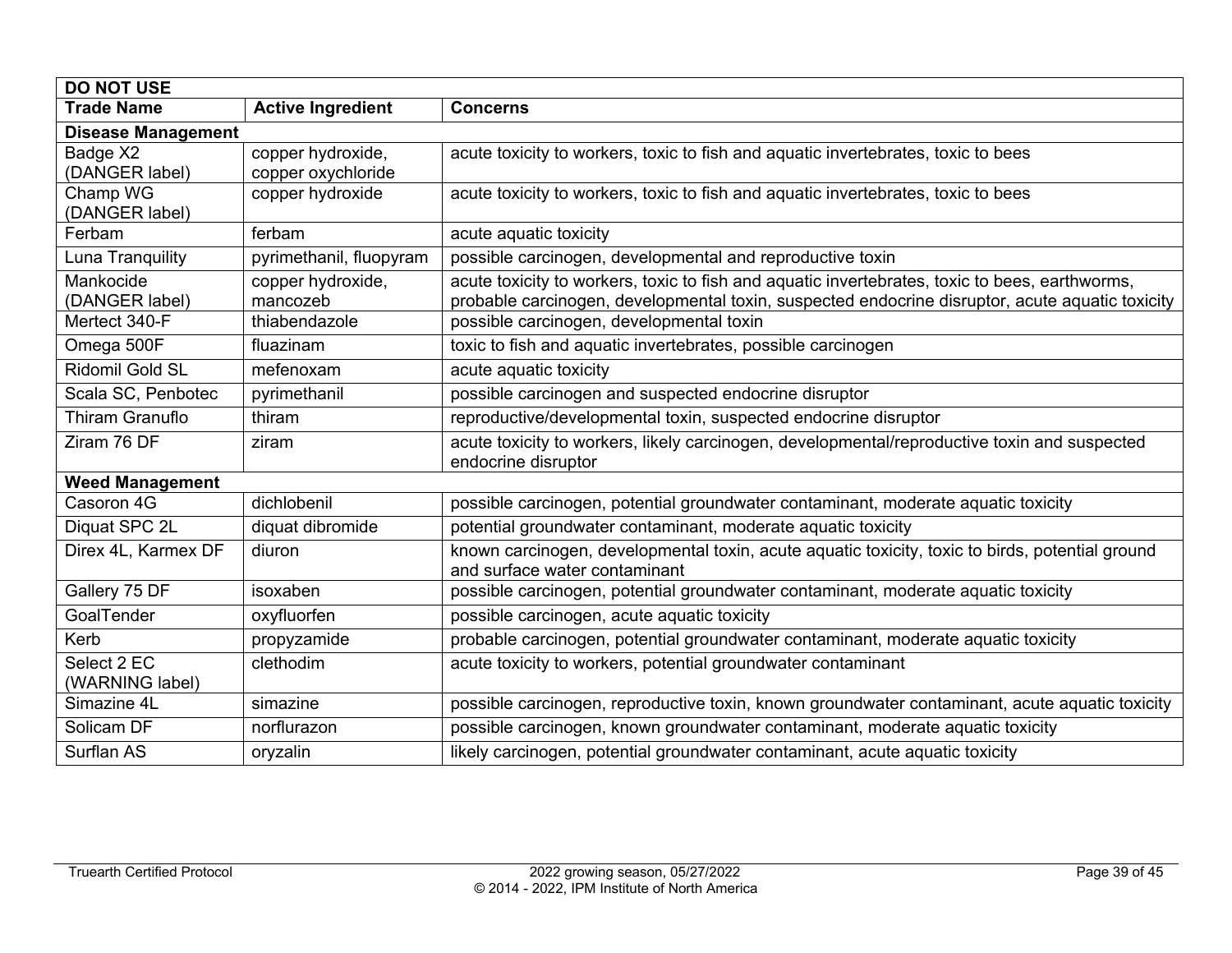# <span id="page-39-0"></span>**IV. Acknowledgements & References**

The Truearth protocol builds on the collaborative efforts of scientists, growers and other agricultural professionals who developed the Red Tomato Eco Apple Protocol. The following organizations and individuals provided helpful comments or funding for development of the Red Tomato and Truearth Protocols:

Cornell Cooperative Extension John Aue, Threshold IPM Services Penn State University Cooperative Extension Steve Louis, Oakwood Fruit Farm Tom Ferguson, Ferguson's Orchards University of Massachusetts Amherst US EPA Strategic Agricultural Initiative, Region I USDA-ARS USDA CSREES Northeastern IPM Center USDA NRCS Conservation Innovation Program USDA CSREES Crops at Risk Program Wescott Agri Products

# <span id="page-39-1"></span>**References:**

Agnello, A. M., Gardner, R., Helms, M., Landers, A., Rosenberger, D., Cox K., Hoying S. 2018 Cornell Cooperative Extension. Ithaca NY. *2018 Pest Management Guidelines for Commercial Tree-Fruit Production*.

https://cropandpestguides.cce.cornell.edu/Preview/2018/Tree\_Fruit\_PROMO.PDF.

Boerboom, C., and Owen, M. 2006. Purdue Extension. *The Glyphosate, Weeds, and Crops Series: Facts About Glyphosate-Resistant Weeds*. [extension.purdue.edu/extmedia/gwc/gwc-](https://www.extension.purdue.edu/extmedia/gwc/gwc-1.pdf)[1.pdf.](https://www.extension.purdue.edu/extmedia/gwc/gwc-1.pdf)

Boller, E. F., Avilla, J., Joerg, E., Malavolta, C., Wijnands, F. G., and Esbjerg, P. 2004. International Organization for Biological and Integrated Control of Noxious Animals and Plants *Integrated Production Principles and Technical Guidelines, Third Edition*. [iobc-global.org.](http://www.iobc-global.org/)

Bessin, R.T., Brown, G.R., McManus, P.S., and Strang, J.G (Eds.). 1998. University of Kentucky. *Midwest Tree Fruit Pest Management Handbook.*  [www2.ca.uky.edu/agc/pubs/id/id93/intro.pdf.](http://www2.ca.uky.edu/agc/pubs/id/id93/intro.pdf)

Carroll, J. E. (Ed.). 2004. NYS IPM Program. *Elements of IPM for Apples in New York State*. [ecommons.cornell.edu/handle/1813/42717.](https://ecommons.cornell.edu/handle/1813/42717)

Carroll, J.E, and Robinson, T.L. 2006. New York State Agricultural Experiment Station. *New York Integrated Fruit Production Protocol for Apples* (New York's Food and Life Sciences Bulletin 158). [hdl.handle.net/1813/5219.](http://hdl.handle.net/1813/5219)

Coli, W.M., Cooley, D. R., Hollingsworth, C. S., Morin, G., Prokopy, R. J., Spitko, R., Tuttle, A., and Wright, S. Viewed on November 6, 2004. *Apple Project. IPM Guidelines: Apple*. [extension.umass.edu/ipm/guidelines/ipm-guidelines-apple.](http://extension.umass.edu/ipm/guidelines/ipm-guidelines-apple)

Fadamiro, H, and Hoch, H. 2003. Minnesota Department of Agriculture. *Field Guide for*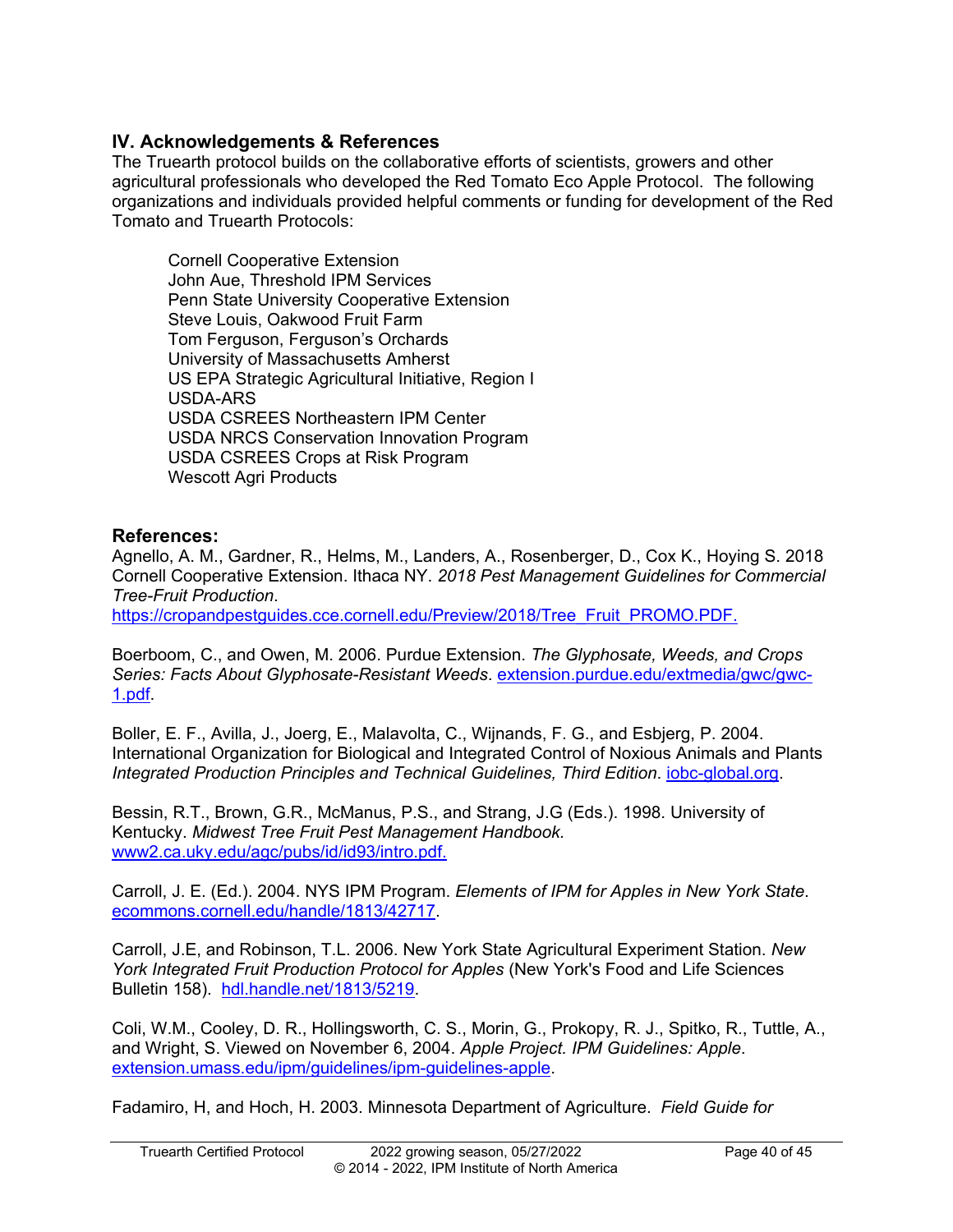*Identification of Pest Insects, Diseases and Beneficial Organisms in Minnesota Apple Orchards*.

*Integrated Fruit Production Guidelines for Apple Orchards in Canada*. Canadian Horticultural Council. 2003. [hortcouncil.ca/wp-content/uploads/2016/01/IFP\\_Guidelines\\_Eng.pdf.](https://www.hortcouncil.ca/wp-content/uploads/2016/01/IFP_Guidelines_Eng.pdf)

Krawczyk, G., Crassweller, R.M., Schupp, J.R, Hull, L.A, Biddinger, D.J., Frazier, M… Jung, C. 2010. University Park PA: Pennsylvania State University. *Pennsylvania Tree Fruit Production Guide 2010-2015 Edition*.

*LIVE Technical Guidelines.* Low Input Viticulture & Enology Inc. Viewed on November 6 2004. [livecertified.org/standards.](https://livecertified.org/standards)

McCamant, T. 2007. Minnesota Department of Agriculture. *Integrated Pest Management Manual for Minnesota Apple Orchards* (2nd ed.). <http://dl.icdst.org/pdfs/files/5d3bf0ca358f83df12d2c617e9d7883c.pdf> .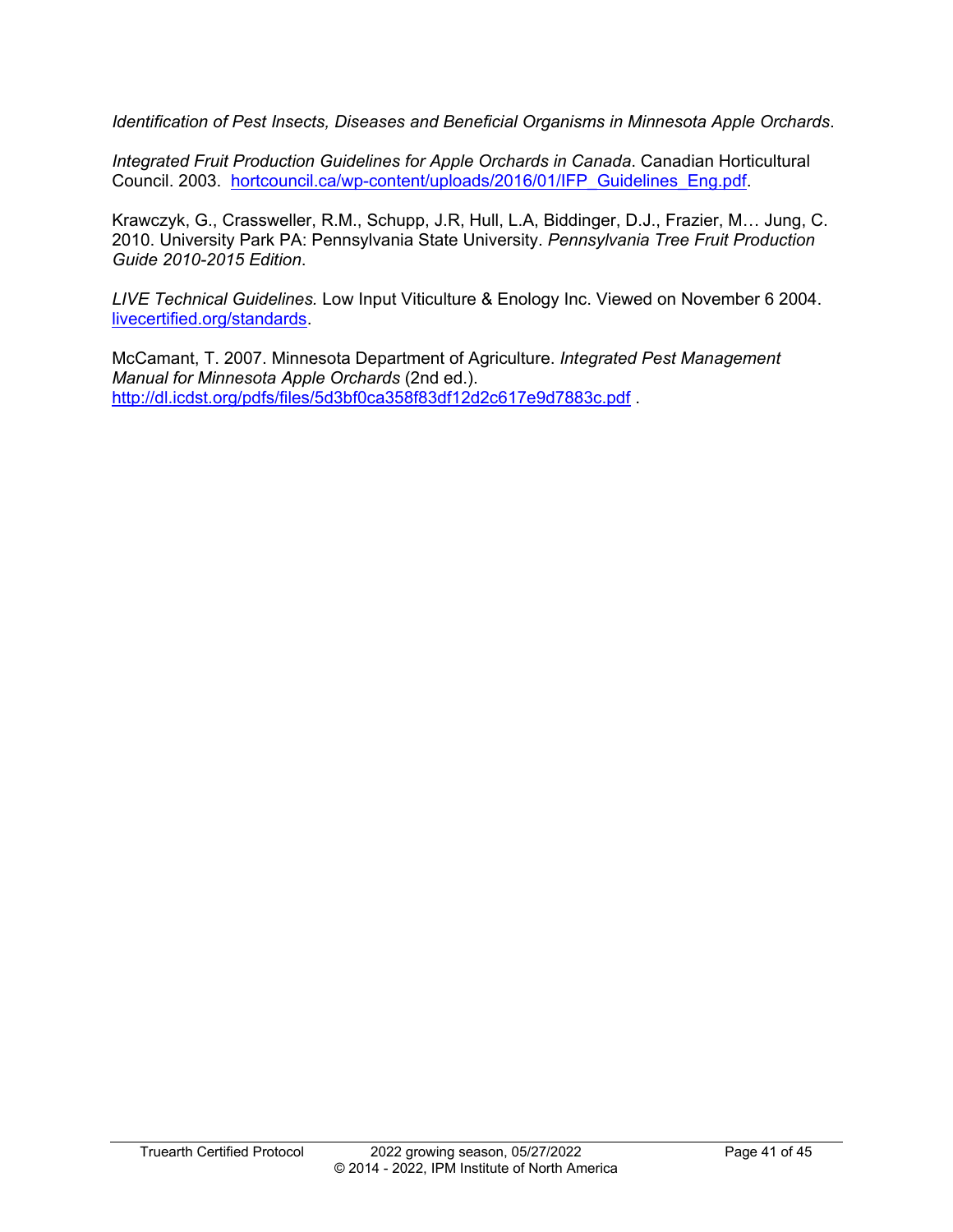# <span id="page-41-0"></span>**V. Revisions to the 2022 edition**

• **Page 2:** Table of contents added

### **Minimum Requirements**

- Page 8: I.B.5. Do vegetative buffers separate surface water from managed apple trees by at least 60 feet?
- Page 12: I.G.29 Are pesticide containers (including paper) plastics, rubber or industrial products disposed of properly and not by burning? Removed "Does open burning comply with local ordinances and is it limited to yard waste, wood, pruning debris and paper-based products.
- Page 12: I.B.31 New practice, Are buildings that are heated and cooled insulated?
- Page 13: I.H. Added pollinator conservation section.
- Page 13: I.H.32 New practice, Wild pollinator habitats (nesting and forage sites) are identified and protected from drift.
- Page 13: I.H.33. New practice, Pesticides with an EPA pollinator toxicity advisory box on the label are not applied between pink and end of crop bloom.

#### **Advanced Practices**

- Page 15**:** II.A.42 New practice, Compost is used to supplement or replace commercial fertilizer in non-bearing and/or bearing orchards.
- Page 15: II.A.43 New practice, During orchard renovation, keylines are installed to improve infiltration, aeration, retain water and breakup compaction, while minimizing disturbances to the blocks soil structure.
- Page 15: II.A.44 New practice, Practices are implemented to improve soil health based on results identified in advanced soil health indicators and then soil health indicator is retested after three years.
- Page 15: Section II.A. Soil and Water Conservation points increase from 11 to 17.
- Page 19: Section title changed to, Orchard Floor, Soil Health and Alternate Host Management.
- Page 19: II.D.82. New practice, A mulching program is in place and mulch is renewed as needed to build soil health and suppress weeds.
- Page 20: II.D.83. New practice, During orchard renovation, cover crops are used to maintain groundcover prior to orchard establishment.
- Page 20: II.E.84 New practice, Non-blooming buffer of ≥ 60 feet are maintained around all field borders where pesticides toxic to pollinators are applied.
- Page 20: II.E.85 New practice, If managed beehives reside on the farm year-round, they are monitored for health, their diseases, are controlled and documentation of monitoring is available for review, e.g., date and description of monitoring activities.
- Page 20: Orchard Floor, Soil Health and Alternate Host Management points increase from 11 to 15.5.
- Page 21: II.B.86 New practice, Established pollinator forage habitat which provides season-long bloom is available for managed and wild pollinators.
- Page 21: II.B.87. New practice, Honeybee apiaries resident on the farm are located at least 0.5 mile away from designated wildlife habitat, e.g., state or national wildlife refuges, natural areas or parks.
- Page 21: II.B.88. Practice moved from Pesticide Use and Hazard Reduction, Is pollination accomplished without commercially produced bumblebee hives?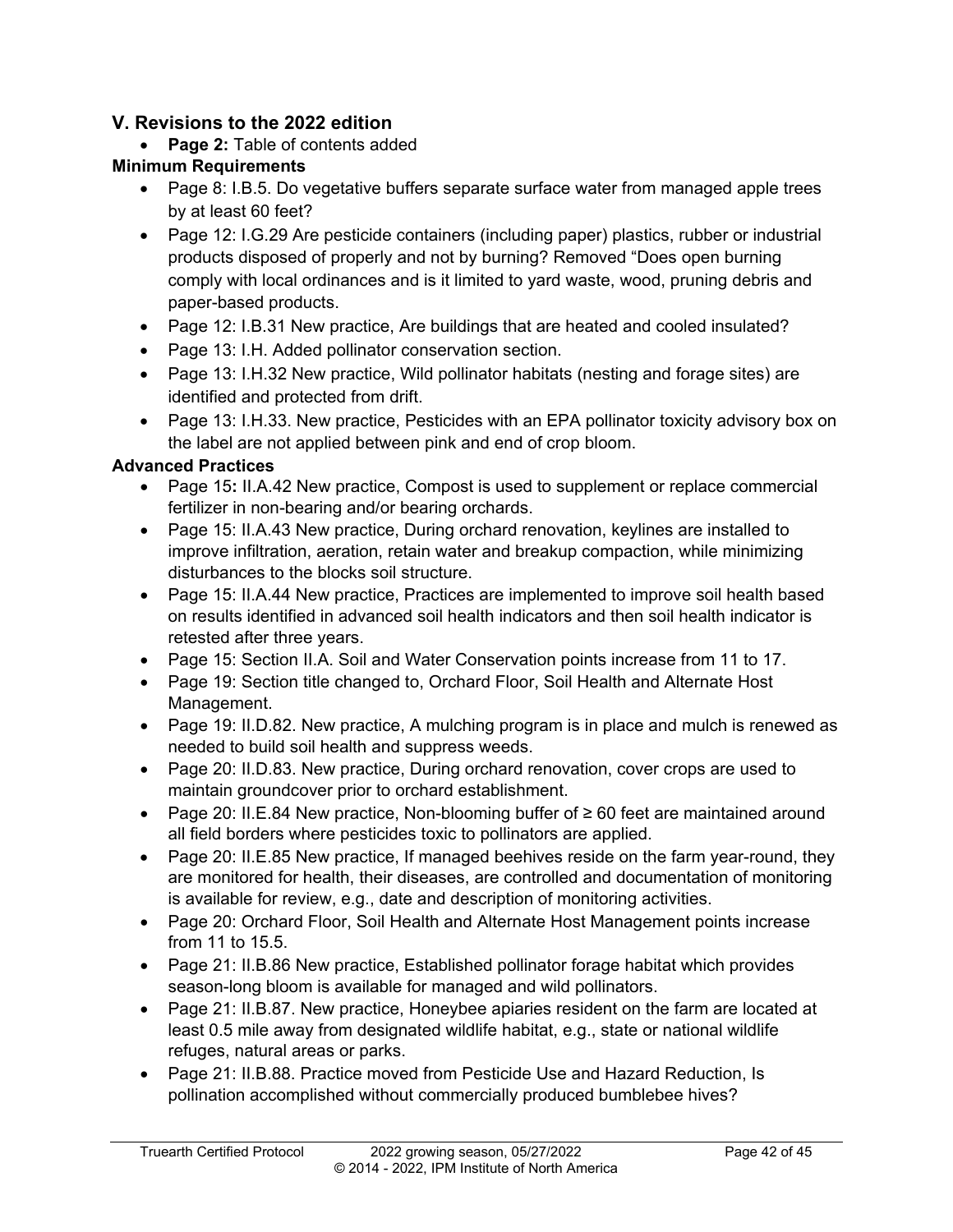- Page 21: II.B.89. New practice, Pollination is accomplished exclusively with native bees.<sup>S</sup>
- Page 21: II.B.90 New practice, Blooming ground cover in the drive row is reduced to protect pollinators from drift using non-chemical strategies. S,D
- Page 21: II.B.91. Practice moved from Pesticide Use and Hazard Reduction to Pollinator Conservation section, Are insecticides which pose high risk to pollinators from drift or foraging pollinators within the orchard avoided?
- Page 22: II.B.92. New practice, Nesting habitat for wild pollinators is created and managed throughout the growing season.
- Page 22: II.B.93. New practice, Is pollinator activity monitored during bloom through participation in WiBee the Wisconsin Wild Bee app?
- Page 22: II.B.94. New practice, Ongoing education: Grower has attended a training on pollinator conservation.
- Page 22: II.E. Pollinator Conservation section points increase from 4 to 17.
- Page 23: II.B.101. Practice changed to, Are tractors and other motorized equipment used efficiently and effectively to reduce overall fuel consumption. e.g., do not let diesel engines idle longer than 5-10 minutes; tractors are operated in economy mode when appropriate e.g., spraying, mowing; tractors are maintained to maximize efficiency?
- Page 25: Total Score 96.5 increased to 124.
- Page 31: Accede and Protone added to 'MODERATE to HIGH-RISKPESTICIDES, NO RESTRICTIONS BEYOND THOSE ON THE PRODUCT LABEL'.
- Page 38: Lorsban (chlorpyrifos) add to Do Not Use. Lorsban has not been added to the Do Not Use list, because there are no longer any registered uses in agriculture. Existing stocks in the supply chain may not be purchased or used.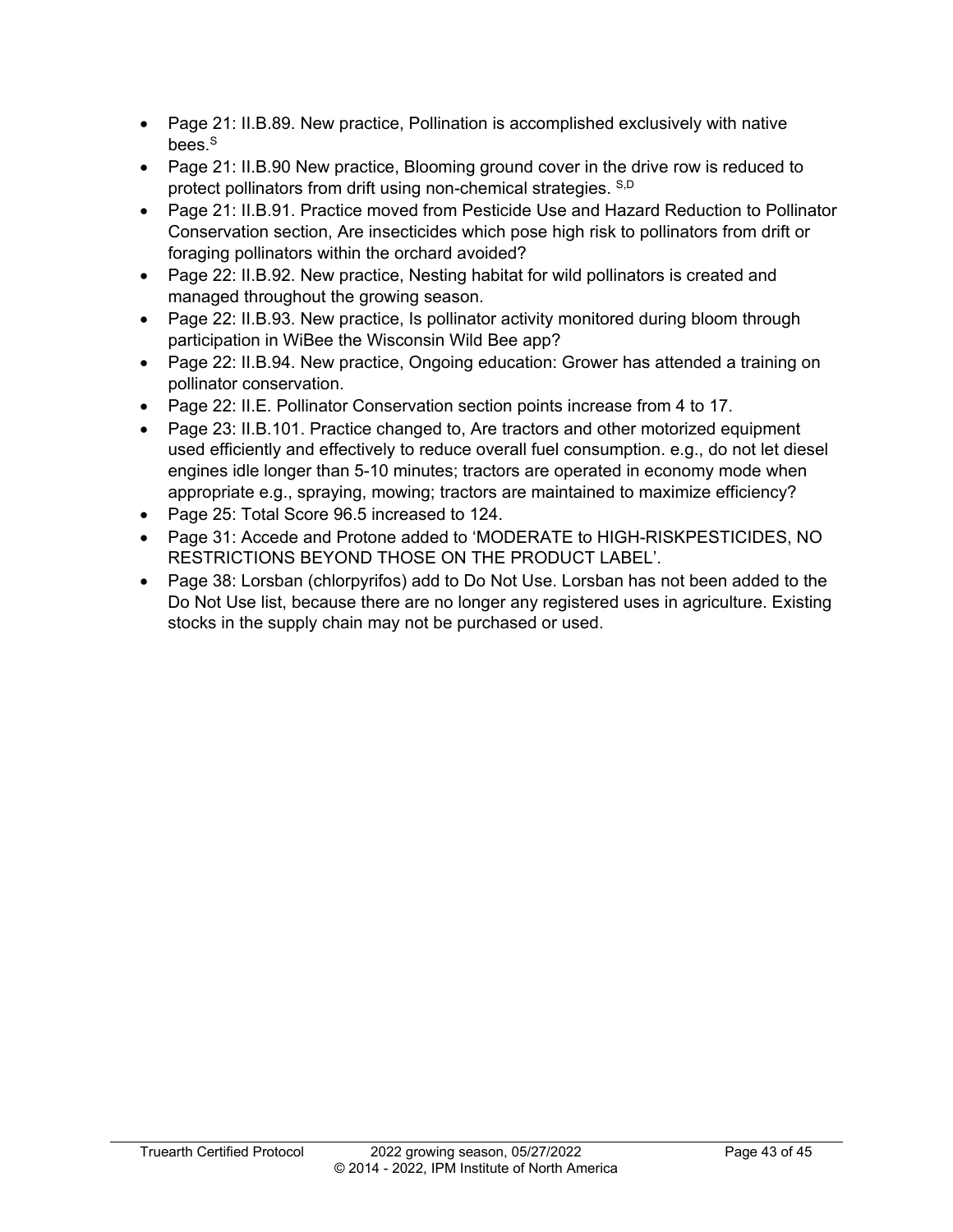#### **VI. Participating Grower Affidavit and Agreement**

- 1. Participating grower certifies that the attached Self-Assessment and records represents a complete and accurate account of grower practices on acres to be certified at the time the Self-Assessment is completed and reviewed by the inspector and the IPM Institute for the purposes of certifying participating production.
- 2. Participating grower agrees to allow access to farm and records for scheduled inspections to verify compliance with program requirements including information provided on the Self-Assessment and use of Truearth Certified packaging and promotional materials.
- 3. Participating grower agrees that Truearth Certification is approved solely by the IPM Institute of North America, Inc. and if granted, is for one season only and only for product from participating production areas reported in this Self-Assessment and certified by the IPM Institute.
- 4. Participating grower agrees not to market any product as Truearth Certified apples, including use of Truearth Certified packaging or other Truearth Certified promotional materials or identification, until certification for the product is approved in writing by the IPM Institute. Participant further agrees that if certification is not approved, no product will be marketed as Truearth Certified apples and no packaging or promotional materials bearing Truearth Certified identification will be used. Participant agrees to bear any costs associated with denial of certification including the cost of Truearth Certified packaging and promotional materials purchased by the grower.
- 5. Participating grower acknowledges that participation does not constitute or imply an endorsement by the IPM Institute of North America or Wescott Agri Products of the participating grower or operation.

Participating Grower Name **Signature** Signature Date